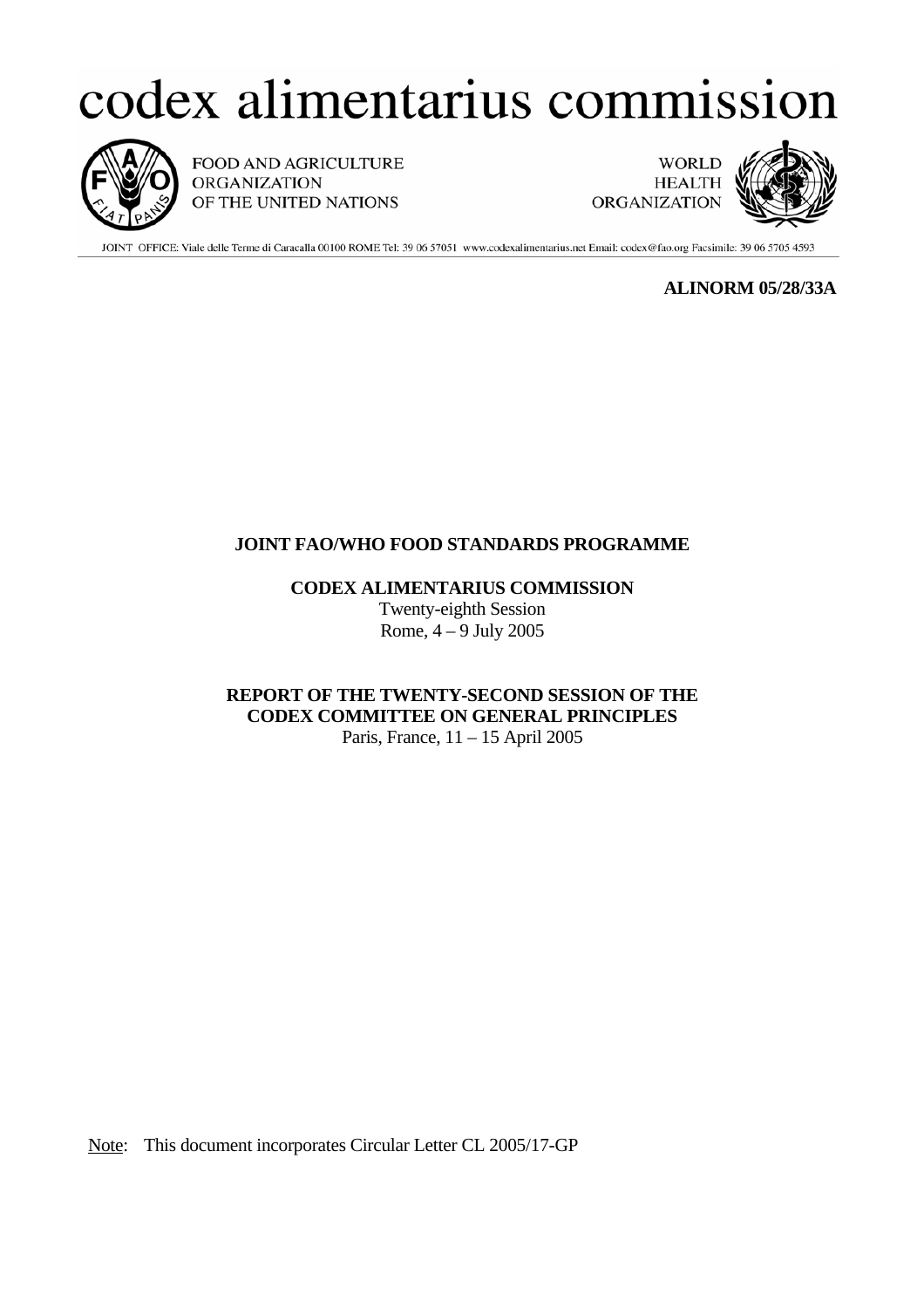# codex alimentarius commission

FOOD AND AGRICULTURE WORLD HEALTH ORGANIZATION ORGANIZATION OF THE UNITED NATIONS

JOINT OFFICE: Viale delle Terme di Caracalla 00100 ROME Tel.:57051 www.codexalimentarius.net Email:codex@fao.org Facsimile: 3906.5705.4593

# **CX 4/10 CL 2005/17-GP**

- **April 2005 TO:** - Codex Contact Points - Interested International Organizations
- **FROM:** Secretary, Codex Alimentarius Commission, Joint FAO/WHO Food Standards Programme, FAO, 00100 Rome, Italy

# **SUBJECT: Distribution of the Report of the 22nd Session of the Codex Committee on General Principles (ALINORM 05/28/33A)**

# **A. MATTERS FOR ADOPTION BY THE 28TH SESSION OF THE CODEX ALIMENTARIUS COMMISSION**

# **Proposed Amendments to the Procedural Manual**

1. Proposed Amendments to the Procedural Manual Resulting form the Abolition of the Acceptance Procedure (para. 89, Appendix II)

Governments and international organizations wishing to submit comments on the above amendments should do so in writing to the Secretary, Codex Alimentarius Commission, Joint FAO/WHO Food Standards Programme, FAO, Viale delle Terme di Caracalla, 00100 Rome, Italy **before 30 May 2005**.

# **B. REQUEST FOR COMMENTS AND INFORMATION**

2. Proposed Draft Working Principles for Risk Analysis for Food Safety (paras. 52-53).

Governments and international organizations are invited to make proposals on the objective and scope of the document, as well as the elements that should be included therein, to the Secretary, Codex Alimentarius Commission, Joint FAO/WHO Food Standards Programme, FAO, Viale delle Terme di Caracalla, 00100 Rome, Italy, with a copy to Dr. F.E. Scarbrough, U.S. Manager for Codex, U.S. Department of Agriculture, 1400 Independence Avenue SW, Room 4861 – South Building, Washington, DC 20250, Fax: 001 202 720 3157, Email: ed.scarbrough@fsis.usda.gov, **before 30 July 2005**.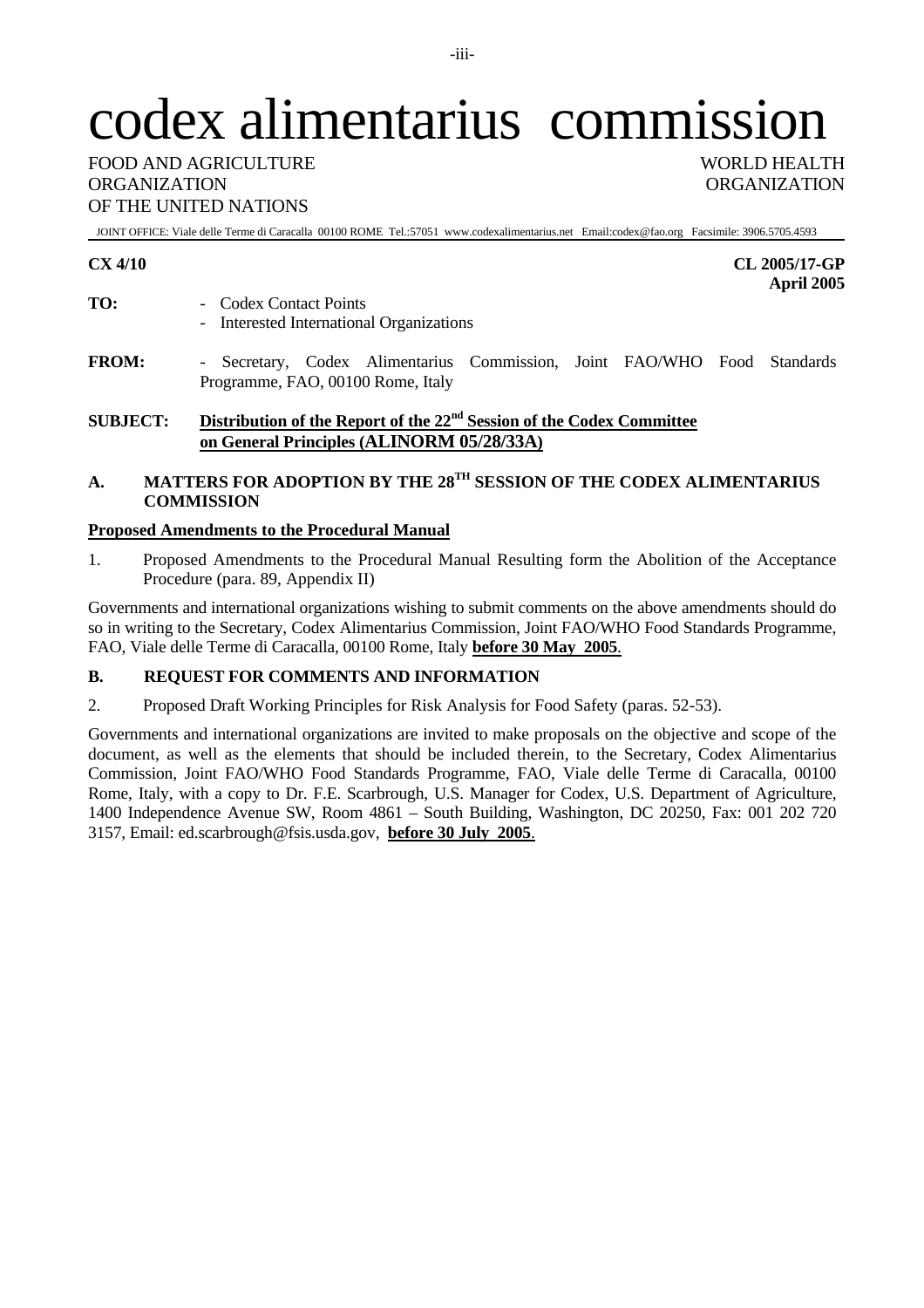# **SUMMARY AND CONCLUSIONS**

The summary and conclusions of the  $22<sup>nd</sup>$  Session of the Codex Committee on General Principles are as follows:

# **Matters for adoption by the Commission**:

The Committee

- agreed to forward to the Commission the Proposed Amendments to the Procedural Manual Resulting form the Abolition of the Acceptance (para. 89, Appendix II);
- agreed to discontinue work on the revision of the definition of "food" in the Procedural Manual (para. 97);
- agreed to initiate new work on Proposed Amendments to the Rules of Procedure: duration of the term of office of the Members of the Executive Committee (para. 111);

# **Other matters of interest to the Commission**:

The Committee

- agreed to return the Proposed Draft Working Principles for Risk Analysis for Food Safety to Step 2/3 for redrafting and further comments (para. 54);
- agreed to forward the Proposed Draft Revised Code of Ethics for International Trade in Foods to the Committee on Food Import and Export Inspection and Certification Systems with specific questions concerning food import and export (paras. 72-73);
- agreed to consider the following questions at its next session: clarification of the term "interim" (para. 21); proposed amendments to the Elaboration Procedure (para. 16); new definitions of risk analysis terms related to food safety (para. 24); proposals concerning the management of the work of the Committee on Food Hygiene (para. 30); and the structure, content and presentation of the Procedural Manual.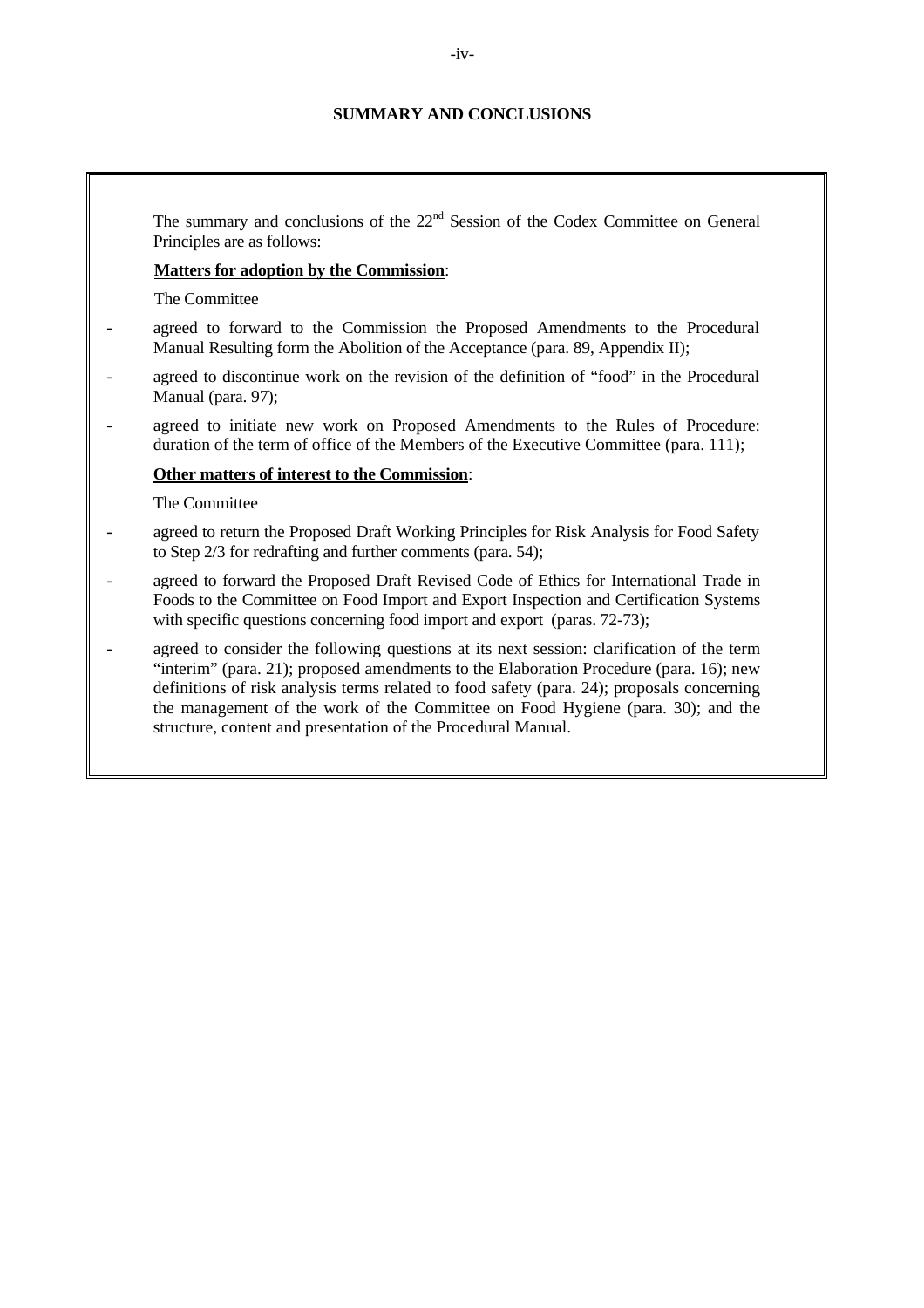# **TABLE OF CONTENTS**

| Matters Referred by the Codex Alimentarius Commission                                       |  |
|---------------------------------------------------------------------------------------------|--|
|                                                                                             |  |
|                                                                                             |  |
|                                                                                             |  |
|                                                                                             |  |
|                                                                                             |  |
| Clarification of the Duration of the Term of the Members of the Executive Committee 106-111 |  |
|                                                                                             |  |
|                                                                                             |  |

# **LIST OF APPENDICES**

**Pages** 

| Appendix I         | List of Participants                                                                                     |    |
|--------------------|----------------------------------------------------------------------------------------------------------|----|
| <b>Appendix II</b> | Proposed Amendments to the Procedural Manual Resulting form the<br>Abolition of the Acceptance Procedure | 35 |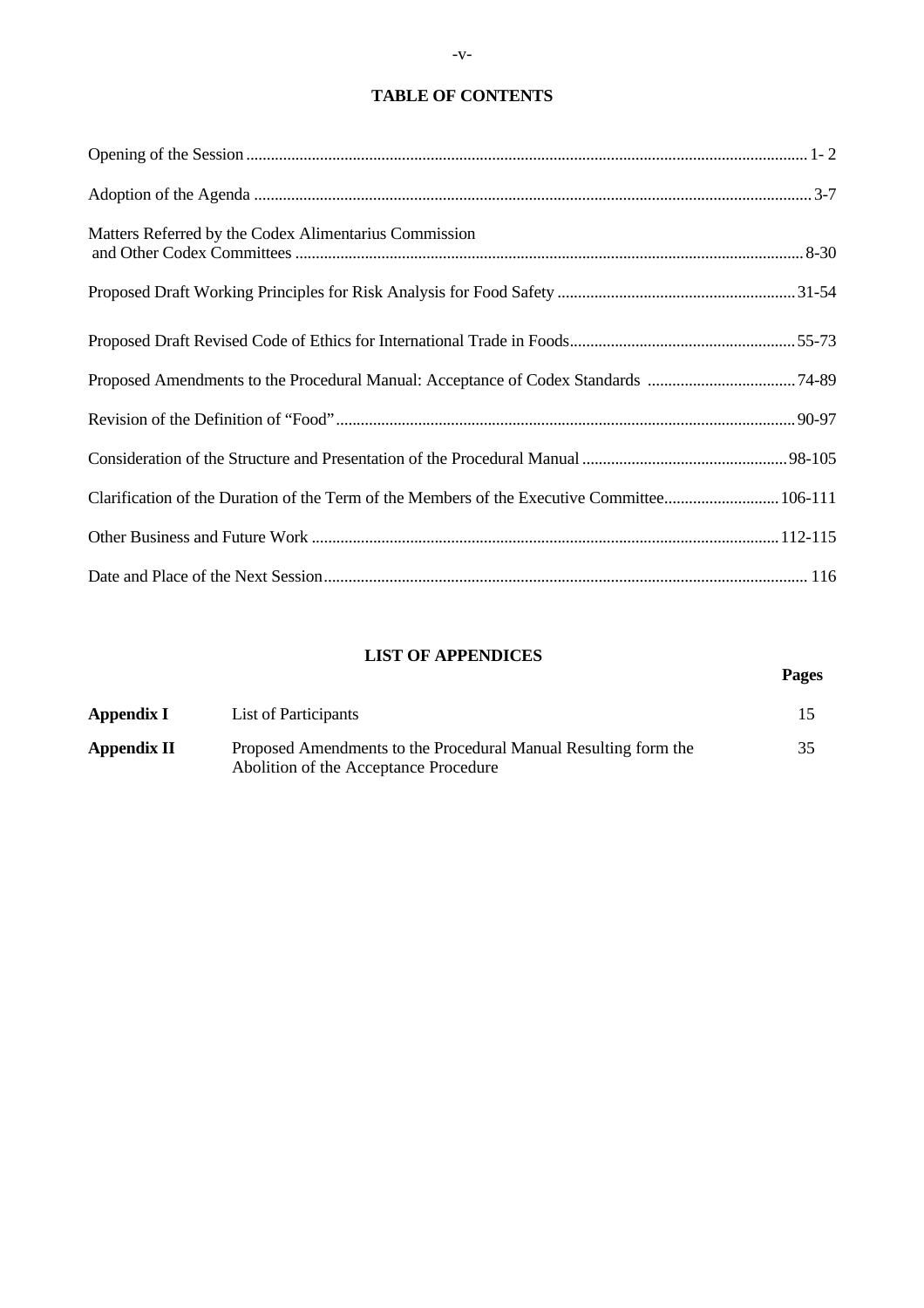# **INTRODUCTION**

1) The Codex Committee on General Principles held its Twenty-second session in Paris, France, from 11 to 15 April 2005 at the kind invitation of the Government of the French Republic. The Session was chaired by Professor Michel Thibier, Director-General of Education and Research, Ministry for Agriculture, Food, Fisheries and Rural Affairs. The session was attended by 215 delegates representing 72 member countries, one Member Organization (EC), one observer country, and 26 international organizations. A full list of participants, including the Secretariat, is attached as Appendix I.

# **OPENING**

2) The Session was opened by Mr Guillaume Cerutti, Director-General of Competition Policy, Consumer Affairs and Fraud Control, who welcomed the participants on behalf of the French government. Mr Cerutti congratulated the Codex Committee on General Principles for its achievement during the last few years regarding the reform of procedures which have helped Codex increase its efficiency and transparency. He also stressed the importance of its work on the establishment of principles for risk analysis for food safety intended for governments and on the revision of the Code of Ethics for International Trade in Food. Mr Cerutti emphasised that it was important for all parties involved in ensuring food safety to adopt an approach basing their decisions on risk analysis. He encouraged delegates to endeavour to define guiding principles for action, encompassing science, precaution and other legitimate factors. With regard to the aspects of ethics and food safety, he suggested that the free exchange of food should be built on due consideration to countries lacking effective means of controlling the safety and quality of foodstuffs. Mr Cerutti wished the delegates all success in their work.

# **ADOPTION OF THE AGENDA (Agenda Item 1)**[1](#page-4-0)

3) The Delegation of India pointed out that the documents relating to Agenda Items 7 and 8, and document CX/GP 05/22/2-Add.1 referred by the Committee on Food Hygiene under Agenda Item 2 had been received very late and therefore proposed to delete these items from the Agenda and to consider them at the next session.

4) Several delegations stated they had not had the opportunity to consider the document CX/GP 05/22/2- Add.1 in detail at the national level. The Committee noted that the next session of the Committee on General Principles (April 2006) would meet in time to provide its comments to the next session of the Committee on Food Hygiene (November 2006) on the matter referred. After some discussion, that Committee agreed that the Chairperson of the CCFH would provide a short introduction to document CX/GP 05/22/2-Add.1, and clarify the intent of the CCFH, with a view to obtaining a preliminary advice from the WHO Legal Counsel.

5) The Committee agreed to consider Agenda Item 7 and 8 as scheduled in the Provisional Agenda, with the understanding that no final conclusions would be reached at the present session.

6) The Committee agreed with the proposal of the Delegation of Canada, supported by other delegations, to consider Agenda Item 3 - Proposed Draft Working Principles for Risk Analysis for Food Safety after Agenda Item 4 in order to give more time for delegates to consider this item prior to its discussion in the plenary session.

7) With these amendments, the Committee approved the Agenda as proposed in document CX/GP 05/22/1.

# **MATTERS REFERRED BY THE CODEX ALLIMENTARIUS COMMISSION AND OTHER CODEX COMMITTEES (Agenda Item 2)**[2](#page-4-1)

# **Amendments to the Elaboration Procedure**

8) The Committee recalled that the  $27<sup>th</sup>$  Session of the Commission had referred the comments made by the Delegation of India concerning the revised *Uniform Procedure for the Elaboration of Codex Standards*  and Related Texts to the Committee on General Principles. The 21<sup>st</sup> (Extraordinary) Session of the Committee had agreed that no work should be undertaken on a definition of "consensus" at this stage and that the detailed comments of the Delegation of India should be considered by its next session.

 $\frac{1}{1}$ CX/GP 05/22/1

<span id="page-4-1"></span><span id="page-4-0"></span><sup>2</sup> CX/GP 05/22/2, CX/GP 05/22/2-Add.1, CRD 1 (comments of India), CRD 8 (comments of the EC)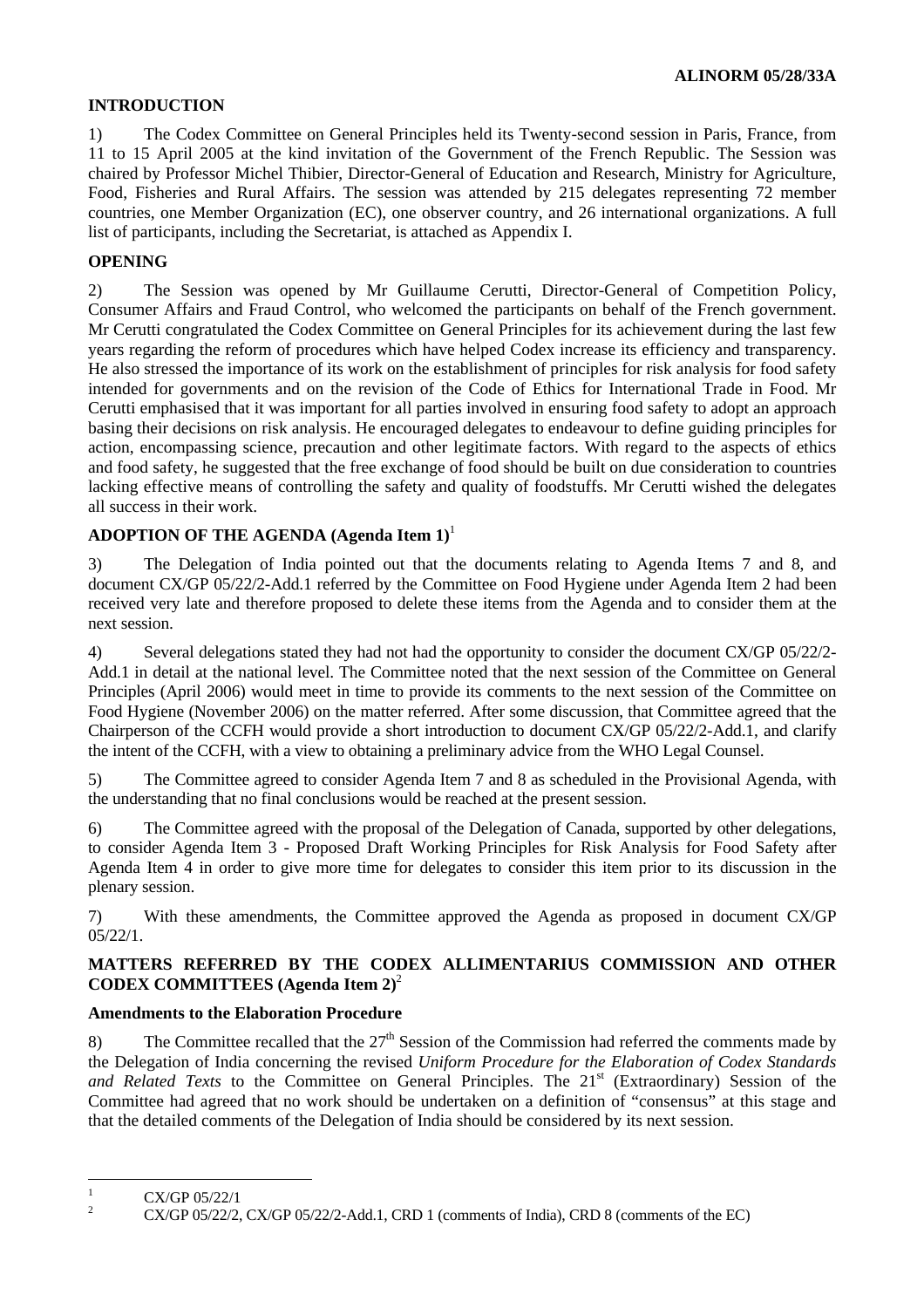9) The Delegation of India presented its written comments in CRD 1 and expressed the view that the issues raised at the last session should be considered as a separate Agenda Item. The Secretariat indicated that these issues had been included in Agenda Item 2 as they had been referred back from the last session of the Committee.

10) The Committee had a general discussion on the proposals of the Delegation of India to introduce several amendments to the *Uniform Procedures for the Elaboration of Codex Standards and Related Texts*, aiming at addressing the following issues: the reference to decisions taken by consensus, including a definition of that term; the need to take into account the situation of developing countries; and the scope of the critical review by the Executive Committee.

11) Several delegations supported the conclusion of the last session that no new work should be undertaken on a definition of "consensus" until more experience had been gained on the application of the *Measures to Facilitate Consensus*, adopted by the 26<sup>th</sup> Session of the Commission. Several other delegations expressed the view that the notion of consensus was essential to the work of Codex and should be defined, or alternatively the decision making process should be clarified in order to ensure transparency and consistency throughout Codex.

12) Several delegations expressed the view that it was not possible for them to take a position at the present session on the proposals in CRD 1 as they had not been available prior to the session. Some delegations noted that these proposals were identical to those made at the last session and proposed to have a preliminary discussion.

13) Several delegations expressed their general concern with the multiplication of CRDs in Codex meetings since it was difficult for delegations to discuss documents without adequate consultations at the national level. Some delegations questioned the status of CRDs and suggested to address this problem in the Procedural Manual. Some delegations and observers expressed the view that CRDs should be available to delegates that were not present at the meeting and suggested that they could be placed on the Codex website or distributed electronically.

14) The Codex Secretariat indicated that CRDs could be distributed to the Codex electronic lists of distribution following Codex sessions wherever possible.

15) Some delegations noted that in some cases comments were late because working documents were distributed late, and were not available in all the working languages of the Committee. Some delegations expressed the view that, when documents were distributed well in advance, members should make all efforts to reply in time to the requests for comments, so that these comments could be translated into other languages before the meeting.

16) After some discussion, the Committee agreed that the Delegation of India would prepare a discussion paper providing the objectives and rationale for the proposed changes to the Elaboration Procedure for consideration by the next session of the Committee, as a separate Agenda Item.

# **Definition of the term "interim"**

17) The Delegation of Chile, referring to the discussion at the  $27<sup>th</sup>$  Session of the Commission, indicated that the Committee on General Principles was asked by the Commission to consider a definition or clarification of the term "interim" for the purpose of the adoption of standards. The Delegation also proposed to seek advice from the SPS Committee of the WTO on the status these texts adopted on an interim basis might have under the WTO Agreements.

18) Some delegations questioned the need for Codex to define what is meant by an "adoption on an interim basis" since no particular problem appeared to have arisen in practice from such an adoption. It was indicated that all Codex texts were subject to amendment when required. It was also noted that some decisions had been taken by the Commission on an interim basis in order to obtain the views on a given issue from several subsidiary bodies meeting separately, without unnecessarily delaying the progress of work in Codex.

19) Other delegations, supporting the view expressed by Chile, stated that clarification was still useful in order to obtain a common understanding of the term within Codex and its implications.

20) The Secretariat informed the Committee that in the past, interim adoptions were made by the Commission in order to commit itself to review its decisions in the light of imminent developments relative to the subject matter by specifying the steps to be taken and the timeframe to be observed for undertaking the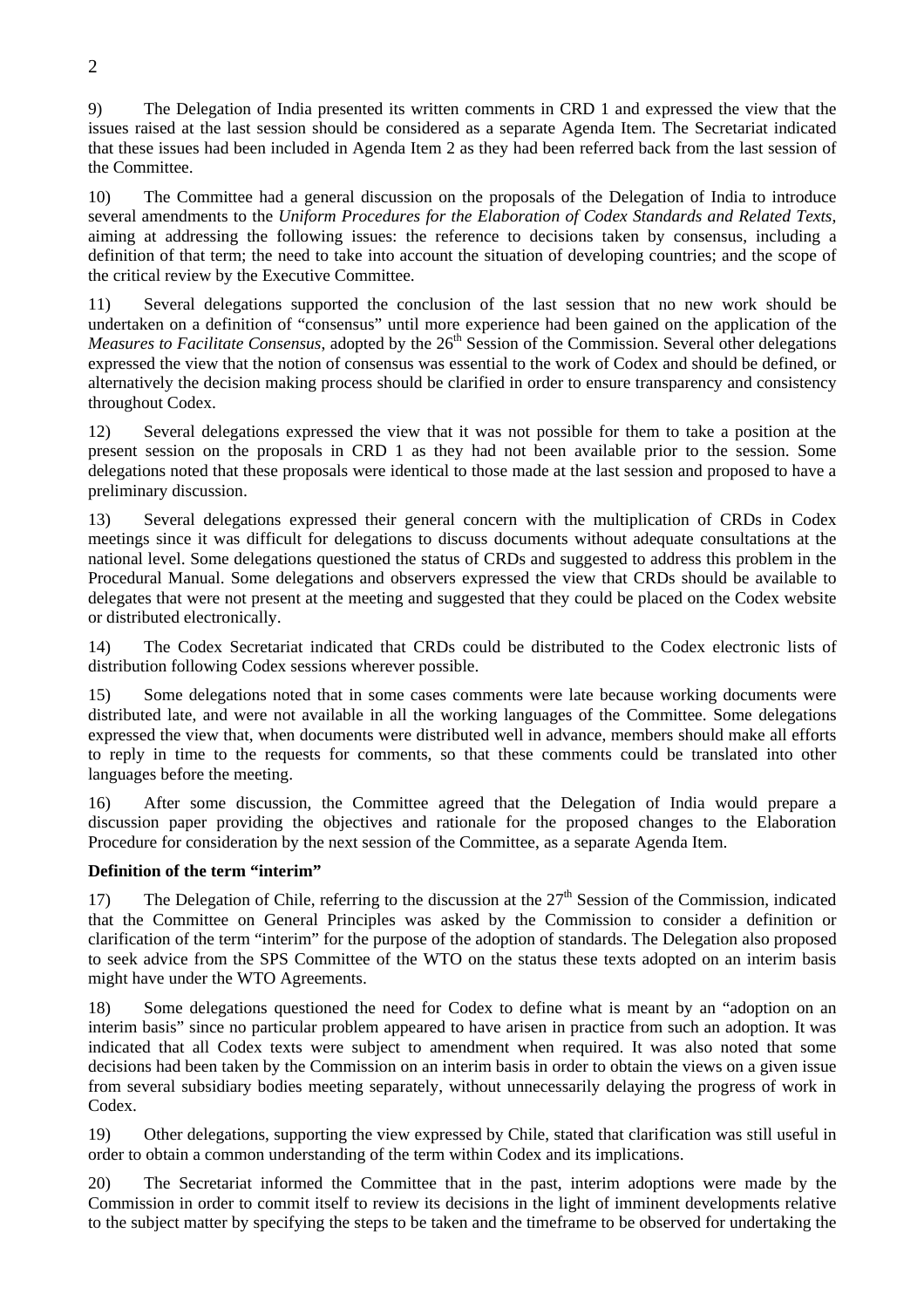review. Otherwise, standards or definitions adopted on an interim basis were considered to have the same status as those of "non-interim" nature.

21) The Committee agreed that the Secretariat would prepare a discussion paper, for consideration at the next session of the Committee, describing the instances where the Commission had adopted standards and related texts on an interim basis as well as proposals to clarify the term "interim" and the conditions under which the Commission could adopt standards and related texts on an interim basis.

# **Committee on Meat Hygiene**

22) In addition to the information provided in CX/GP 05/22/2, the Delegation of New Zealand proposed to consider the development of Codex-wide definitions for "risk based" and "science based", since these terms were used frequently and some times imprecisely within the framework of Codex and elsewhere. The Delegation noted that some standards might be considered as "risk based" even though a complete risk analysis had not been carried out, and that such definitions would be especially relevant in relation to the provisions of the SPS Agreement.

23) The Committee noted that the definitions proposed by the Committee on Meat Hygiene were already included in the Draft Code of Hygienic Practice for Meat, submitted for adoption by the 28<sup>th</sup> Session of the Commission and would not be affected by the development of general definitions in the CCGP at this stage, but could be reviewed in the future if required.

24) After some discussion, the Committee agreed that it would be premature to decide on the need for new work on definitions at the present session and welcomed the offer of the Delegation of New Zealand to prepare a discussion paper providing the background to the proposed definitions, taking into account the recommendations of the last session of the CCMH, for consideration by the next session.

# **The Management of the Work of the Committee on Food Hygiene**[3](#page-6-0)

25) The Chairperson of the Committee on Food Hygiene (CCFH) introduced document CX/GP 05/22/2 Add.1, stating that the text referred from the  $37<sup>th</sup>$  Session of the Committee on Food Hygiene to the Committee on General Principles reflected the continuing effort of the CCFH to make its work management more efficient and streamline its process, as other Codex Committees had already established a standing mechanism of setting priorities of work, while keeping consistency with the established Codex procedure.

26) The Delegation of Chile stated that working groups, including that mentioned in the text from CCFH, should ensure appropriate geographical representation and participation of developing countries.

27) In reply to the questions raised by some delegations, the Chairperson of the CCFH clarified that the *ad hoc* Working Group mentioned in paragraphs 3 and 4 of the Appendix of the text "Proposed Process by which the Codex Committee on Food Hygiene will undertake its work" was meant to be an open-ended working group chaired by one of the delegations, which would be convened on the day immediately preceding the opening of a plenary session of the CCFH with a view to forwarding its recommendations to the Committee. In regard to paragraph 15 of the abovementioned text, the Chairperson of the CCFH noted that it might be more appropriate to further differentiate the nature and scope of requests addressed by the CCFH to FAO/WHO bodies on one hand and to other international scientific bodies such as ICMSF on the other.

28) The Representatives of FAO and of WHO welcomed the initiative of the CCFH aiming at effectively prioritising its work programme. The Representatives stressed that given the limitation in available resources of FAO and WHO to provide scientific advice to Codex and to member states, Codex subsidiary bodies, including the CCFH, should describe the scope and objective of requests for scientific advice as precisely and specifically as possible, including the expected Codex outcome based on such advice.

29) The Committee also noted that the text referred from the CCFH actually contained two elements, one addressing the process for prioritization of work, which basically fell under the responsibility of the CCFH as long as the proposed mechanism adhered to the overall Codex procedure, and the other concerning the interaction between the CCFH and scientific bodies conducting risk assessments. It was suggested that the latter element could be considered a useful documentation of the risk analysis process followed by the CCFH, and could further be developed for inclusion in the Procedural Manual in the future.

<sup>2</sup><br>3

<span id="page-6-0"></span>CX/GP 05/22/2 Add.1,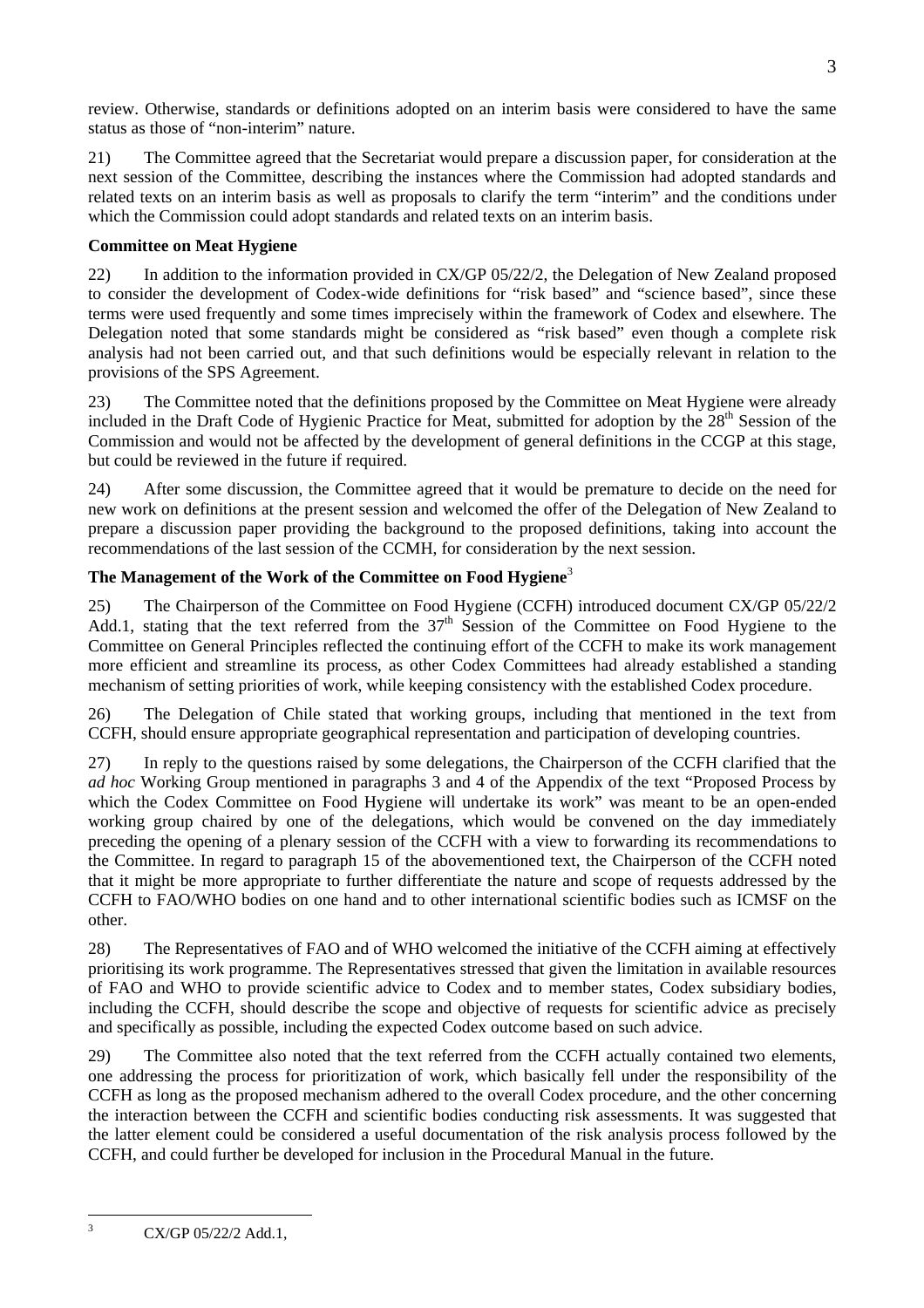30) After the preliminary exchange of views and discussion as above, the Committee on General Principles agreed to consider this matter again at its next session. The Committee agreed to request legal advice from the Legal Counsels of FAO and WHO on the consistency of the texts referred from the Committee on Food Hygiene with Codex procedures.

# **PROPOSED DRAFT WORKING PRINCIPLES FOR RISK ANALYSIS FOR FOOD SAFETY (Agenda Item 3)**[4](#page-7-0)

31) The Committee recalled that its last session had decided to convene a working group co-chaired by Argentina and Canada prior to the  $21<sup>st</sup>$  (Extraordinary) Session with a view to preparing a revised version of the Working Principles in the light of the comments received.

32) The Chair of the Working Group, Dr Anne MacKenzie (Canada), presented its report on behalf of the co-chairs, Canada and Argentina. The Working Group had considered the compilation of comments available in CX/GP 05/22/4, Annex III, and a general discussion had taken place on the basis of the general questions posed in document CX/GP 04/20/4, especially as to the opportunity of proceeding with the development of principles intended for governments. The Working Group had noted that the following positions had been put forward: 1) no new principles were needed; 2) a new text would be necessary which would address "higher" principles; 3) discussion should continue on the text under consideration; 4) discussion should continue but the section on precaution should be removed.

33) The Working Group had then considered the text of the Proposed Draft Working Principles, in accordance with its mandate, and had completed the discussion on paragraphs 1 to 22 (General Provisions and Risk Assessment), but had not been able to consider the provisions on risk management and risk communication due to lack of time.

34) The Chair of the Working Group concluded that the key issues for the consideration of the Committee were whether or not to continue work on the proposed draft principles; and the placement within these principles of the concept of caution/prudence/precaution. The discussions of the Working Group were available in document CX/GP 05/22/4, including the revised draft document as Annex II and the comments received as Annex III.

35) The Committee expressed its appreciation to the Delegations of Argentina and Canada and to the Working Group for their considerable efforts to achieve progress on the complex issues of risk analysis, and discussed how to proceed further with the Proposed Draft Working Principles.

36) The Delegation of Mexico expressed the view that there was no need to proceed with the development of risk analysis principles intended for governments as the adopted *Working Principles for Risk Analysis for Application in the Framework of Codex* provided adequate guidance and the FAO/WHO Manual under development would be more useful to facilitate the application of risk analysis in developing countries. The Delegation also expressed its objection to the inclusion of the concept of precaution as it could allow countries to introduce measures which had no clear scientific basis. These positions were supported many delegations, including the Delegation of Cuba, and some observers.

37) Some delegations pointed out that precaution was a qualified exception under the provisions of the SPS Agreement and therefore when necessary, national authorities could adopt the necessary measures to ensure consumers' health protection. These delegations therefore expressed the view that it was not necessary to include this question in the document.

38) Many delegations supported the inclusion of the concept of precaution in the document. Questions were raised as to why, when precaution was applied widely in practice, the concept should not be mentioned in the document.

39) The Delegation of the European Community, supported by many delegations and several observers, expressed the view that the Committee should proceed with the development of risk analysis principles intended for governments, in view of the necessity of such guidance at the international level in the light of Article 5.1 of the SPS Agreement. The Delegation also drew the attention of the Committee to the proposals put forward in CRD 8 in order to overcome the divergence of views regarding the issues of precaution, for

<span id="page-7-0"></span> $\frac{1}{4}$  CX/GP 05/22/4, CRD 1 (comments of India), CRD 2 (comments of Paraguay), CRD 6 (comments of Peru), CRD 7 (comment of Indonesia), CRD 8 (comments of the EC), CRD 9 (comments of Chile), CRD 10 (comments of Canada), CRD 12 (comments of Malaysia)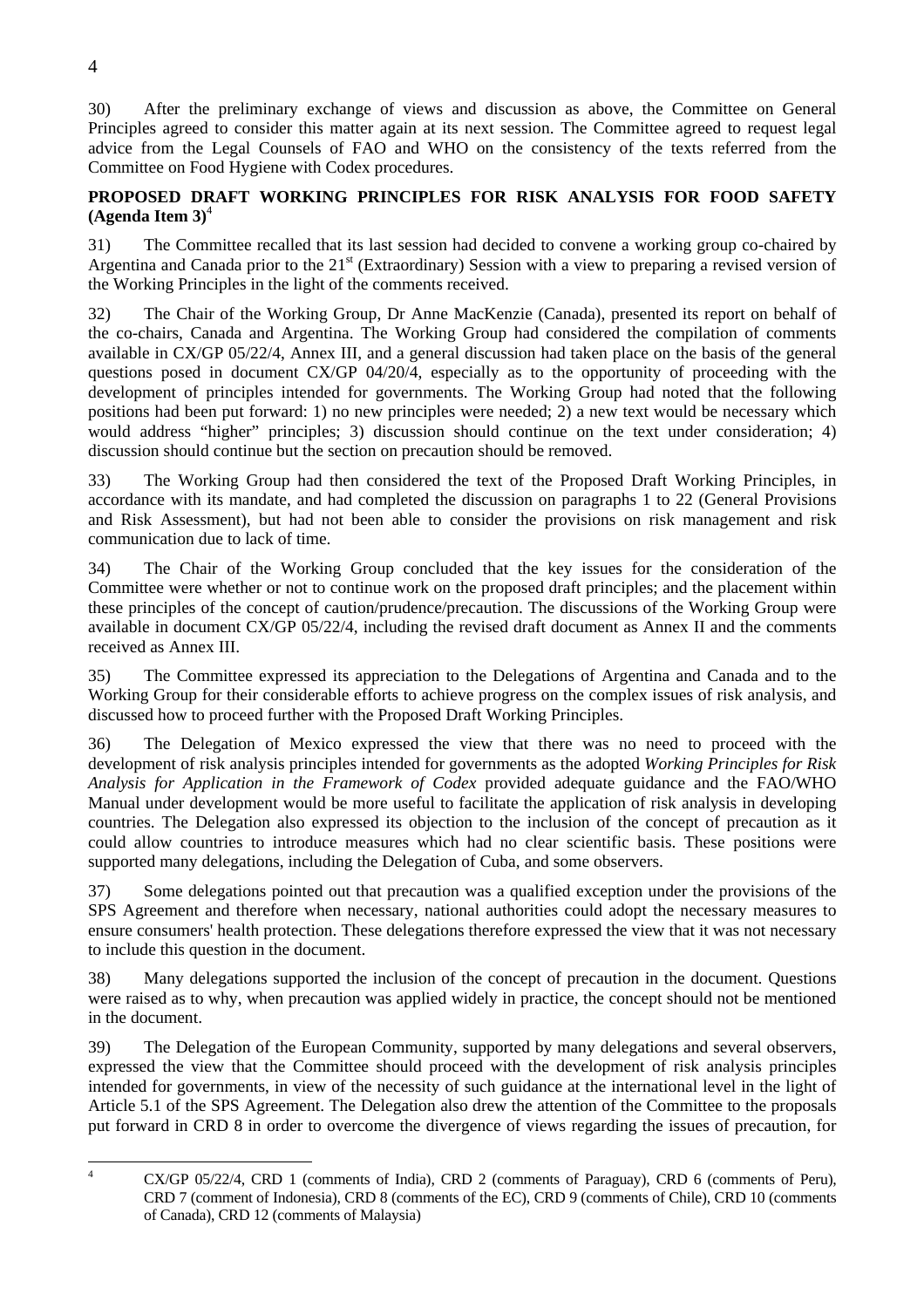which it was proposed to take on board the corresponding conclusions of the last session of the Coordinating Committee for Latin America and the Caribbean, and the reference to "ecological and environmental conditions" in the Proposed Draft Working Principles.

40) The Delegation of Chile, referring to the last session of the Coordinating Committee for Latin America and the Caribbean<sup>5</sup>[,](#page-8-0) stated that it supported the elaboration of Codex principles for risk analysis intended for governments provided that in risk management, precaution was considered in an exceptional, qualified, and provisional form with a scientific basis. The Delegation also noted that there was no consensus on this issue and proposed, as an alternative, to develop principles for risk assessment as a first stage, taking into account the provisions of Article 5.1 of the SPS Agreement. This position was supported by the Delegation of Thailand.

41) Other delegations expressed the view that risk assessment should not be addressed separately from risk management and risk communication, that the Committee should provide recommendations on risk analysis as a whole, including on how to address the issue of scientific uncertainty.

42) The Representative of WTO recalled that Article 5.1 of the SPS Agreement requested members to base their measures on an assessment of the risks, taking into account risk assessment techniques developed by the relevant international organizations. The Representative stated that OIE and IPPC had developed guidance to governments on risk assessment and that it would be helpful if Codex could provide similar guidance as regards food safety. The Representative further indicated that Codex guidance encompassing all components of risk analysis would assist governments in taking action in an appropriate and objective way, consistent with Article 5.7 of the SPS Agreement.

43) Several delegations and some observers expressed the view that the adopted *Working Principles*, the recommendations of the various FAO/WHO Expert Consultations held on risk analysis and the FAO/WHO Manual on risk analysis under development would provide adequate guidance to member countries, and in particular to developing countries, and therefore the development of risk analysis principles was not necessary. Some of these delegations pointed out that the basic principles of risk analysis did not differ between international and national settings and that the provisions of the Proposed Draft Working Principles for Food Safety duplicated the provisions of the adopted Working Principles.

44) Other delegations and observers stated that, since the draft FAO/WHO Manual was intended to provide to countries didactic material including case studies, and the adopted Working Principles were applicable in the framework of Codex, a set of principles intended for governments was still necessary in order to facilitate harmonization in the application of risk analysis, in the interest of both developed and developing countries, and both importing and exporting countries.

45) The Representative of WHO pointed out that the decision to split the Working Principles into two documents had been taken by the Committee, that the provisions on risk analysis were largely based on the recommendations of the first Joint FAO/WHO Expert Consultation on risk analysis, and recalled that such consultations were convened in order to facilitate Codex work on risk analysis. The Representative stressed the importance of intergovernmental recommendations developed by Codex and noted that training manuals had a different scope and purpose. The Representative informed the Committee that the revised International Health Regulations, to be considered for adoption by the next session of the World Health Assembly, referred to all relevant diseases, including foodborne diseases. The Representative noted that member countries, in order to apply the revised Regulations, would need appropriate guidance on how to assess risks, and stressed the importance of Codex work in this respect.

46) In reply to some questions, the Representative of FAO informed the Committee that the draft joint FAO/WHO publication "Food Safety Risk Analysis – An Overview and Framework Manual" had already been tested in the field in some regions and that it would be published later in the year. The Representative pointed out that the Manual had been developed by FAO and WHO for training purposes whereas Codex principles were the result of discussion and consensus between member countries. The Representative also informed the Committee that the  $19<sup>th</sup>$  Session of the FAO Committee on Agriculture would consider the issue of Sustainable Agriculture and Rural Development and Good Agricultural Practices, and FAO's *Strategy for a Safe and Nutritious Food Supply*, which focuses on the food chain approach to food safety in FAO programmes.

 $\overline{a}$ 

<span id="page-8-0"></span><sup>5</sup> ALINORM 05/28/36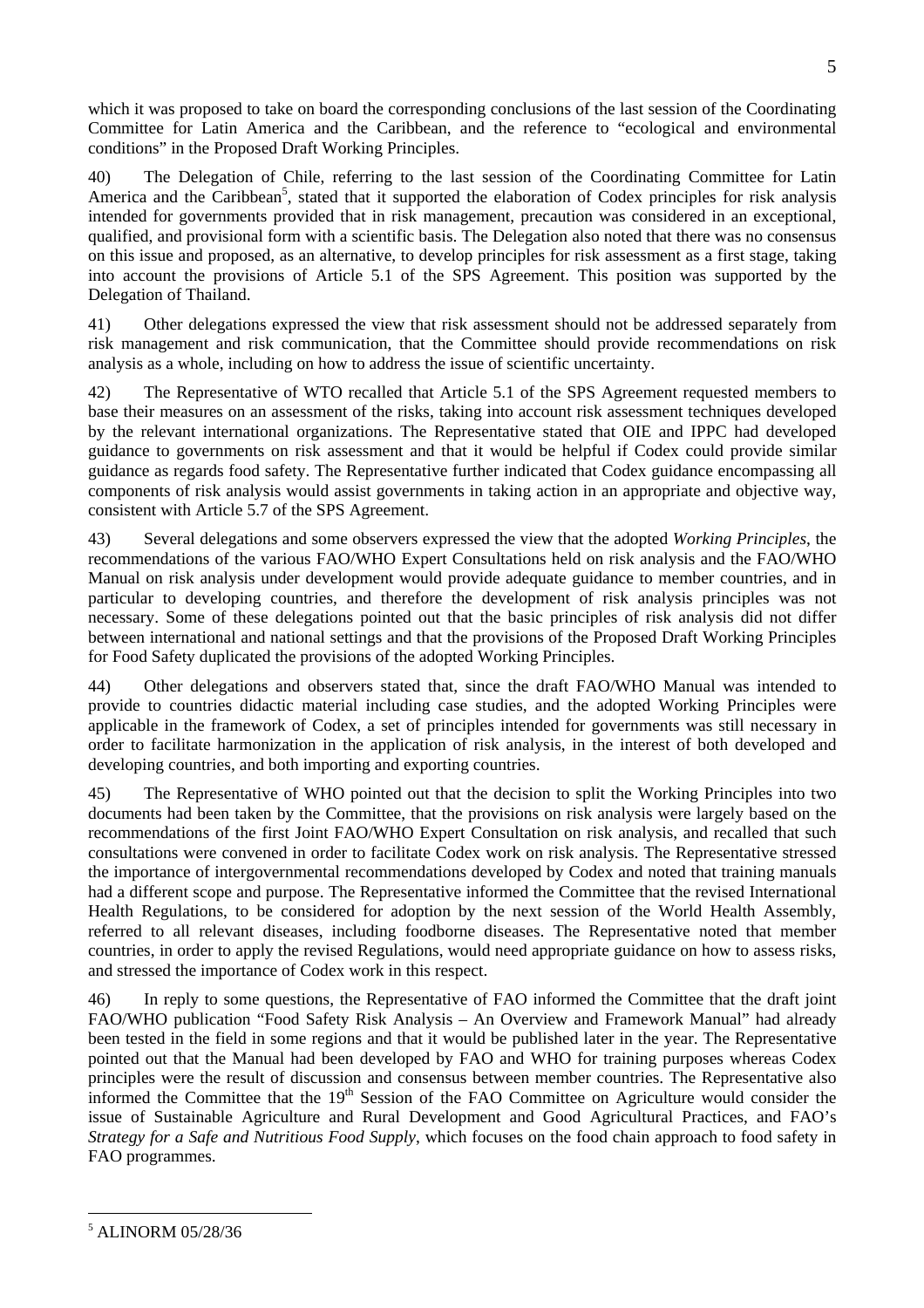47) Several delegations from developing countries drew the attention of the Committee to the difficulties they faced at the national level in the application of risk analysis, due to lack of infrastructures and training, and stressed the need for technical assistance from FAO and WHO in this area.

48) The Delegation of New Zealand, while strongly supporting the continuation of work in this area, called for a fundamental restructuring of the Proposed Draft Principles in order to provide practical guidance to governments in the application of risk analysis, and with specific focus on the provisions that were relevant for governments, especially enforcement, monitoring and review, in the framework of a structured approach to risk analysis. Several delegations supported this proposal and stressed the need for constructive work to develop a holistic approach to risk analysis that would provide guidance to all countries, pay due attention to the series of Joint FAO/WHO Expert Consultations on risk analysis. Some delegations proposed that the work undertaken to date be taken into account as part of the work proposed by New Zealand.

49) The Committee discussed whether to establish an electronic Working Group that would initiate the development of a new document on the basis of new proposals put forward by member countries.

50) Several delegations questioned the usefulness of establishing a new working group as the earlier working group convened in November 2004 had not been able to reach consensus, no new elements had appeared that would facilitate consensus, and there was no merit in convening a working group if no specific proposals were put forward for discussion.

51) Other delegations expressed the view that the document in its present form did not provide adequate guidance and that they could agree to proceed with work on risk analysis only if the structure and content of the document were completely revised.

52) After some further discussion, the Committee acknowledged that there was no consensus on whether to proceed with the Principles in their present form. The Committee noted that there was some level of consensus on the proposal of New Zealand as a way to take the matter forward. The Committee therefore agreed that a Circular Letter would invite proposals from members and observers on the objective and scope of a future Codex document, as well as the elements that should be included in the document, for consideration by an electronic working group chaired by the United States, with Malaysia and Morocco as co-chairs. Consideration by the working group would not be limited to the existing document. On the basis of the proposals and comments received, the Working Group would develop the structure and outline of a possible new document, which would be circulated for comments and consideration at the next session. With a view to facilitating discussion in the plenary session of the Committee, the host country would consider the possibility of hosting a physical meeting of the working group prior to the 23rd Session, in order to consider the comments and proposals received and, if possible, to determine those elements or sections that could be developed rapidly and those that would require further discussion.

53) Some delegations suggested that the FAO/WHO Trust Fund be used to support the participation of developing countries in the physical meeting of the working group.

# **Status of the Proposed Draft Working Principles for Risk Analysis for Food Safety**

54) The Committee agreed to return the Proposed Draft Working Principles to Step 2 for redrafting by a Working Group, comments at Step 3 and consideration by the next session of the Committee.

# **PROPOSED DRAFT REVISED CODE OF ETHICS FOR INTERNATIONAL TRADE IN FOODS (Agenda Item 4)**[6](#page-9-0)

55) The Secretariat recalled that the  $20<sup>th</sup>$  Session of the Committee had agreed to seek the advice of the  $27<sup>th</sup>$  Session of the Commission as regards the need to revise the Code of Ethics. The Commission had agreed to address six questions to the Committee on General Principles in order to clarify the issues involved. These questions had been subsequently circulated for comments in Circular Letter CL 2004/57-GP. In addition, all FAO/WHO Coordinating Committees had been invited to discuss this issue and their comments were presented in CX/GP 05/22/5-Add.1.

<span id="page-9-0"></span> 6 CL 2004/57-GP, CX/GP 05/22/5 (comments of Argentina, Australia, Bolivia, Brazil, Canada, Colombia, Cuba, European Community, New Zealand, Paraguay, Tonga, United States, CI, IACFO, IBFAN CX/GP, CX/GP 05/22/5-Add.1 (comments of Coordinating Committees), CX/GP 05/22/5-Add.2 (comments of Nigeria, ISO), CRD 2 (comments of Paraguay), CRD 3 (comments of Cuba), CRD 4 (comments of Kenya), CRD 9 (comments of Chile), CRD 12 (comments of Malaysia), CRD 13 (comments of the Philippines)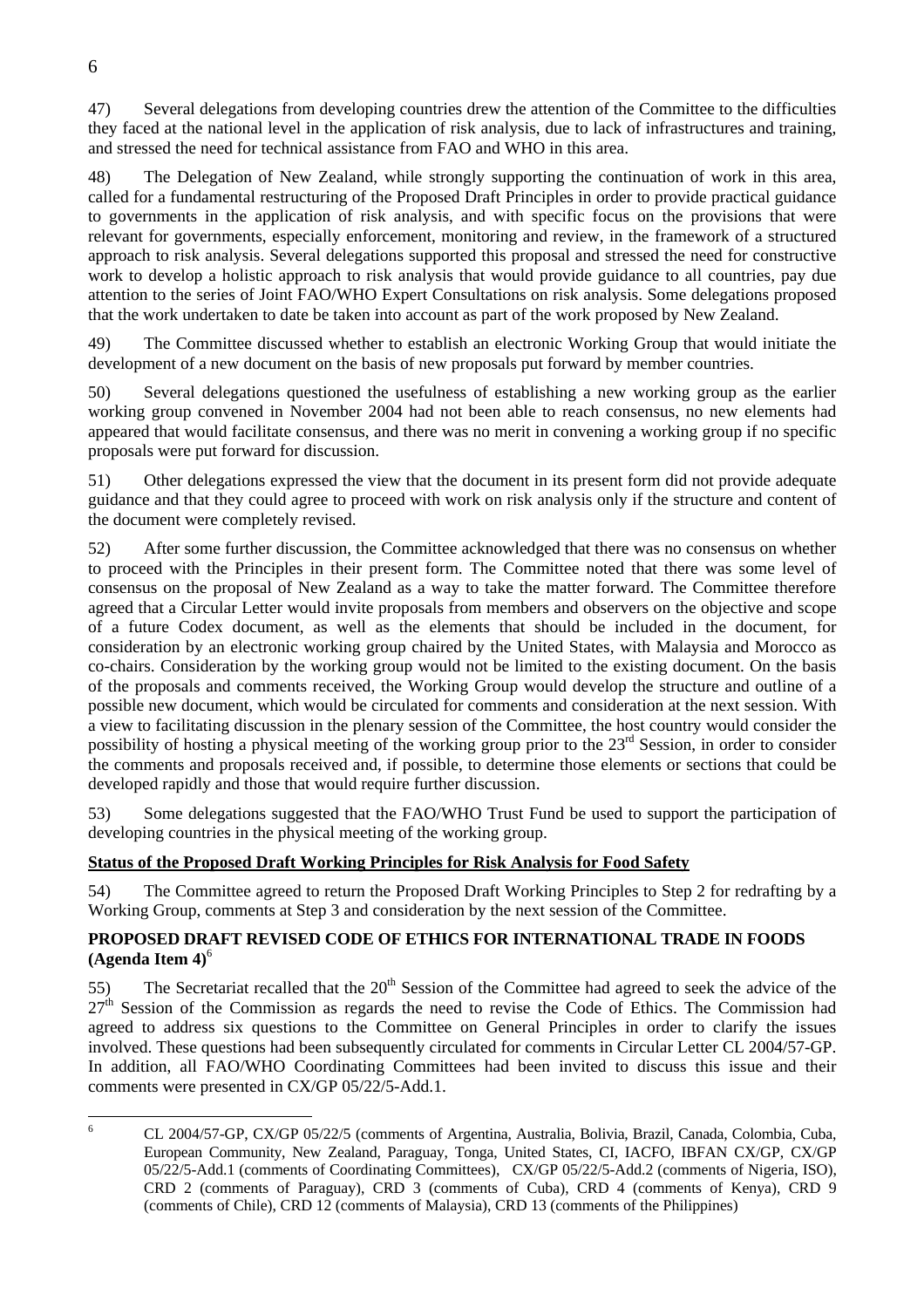56) The Chairperson invited the Committee to consider the questions put forward in the Circular Letter one by one. The Committee discussed the first question concerning the need for a Code of ethics; however since the questions were closely related, other aspects were also considered in the discussion.

57) The Delegation of Senegal pointed out that the Code provided ethical principles but that the main problem faced by developing countries was the lack of infrastructures and trained personnel to implement efficient food control at the national level, including at the import stage. Several delegations stressed the difficulties of developing countries in this area and supported the continuation and strengthening of FAO and WHO technical assistance in order to improve food control systems. Some of these delegations expressed the view that capacity building in the area of food control would assist developing countries more effectively than the development of general principles in a code of ethics. The Delegation of Zimbabwe was particularly concerned with the need to strengthen food control systems with regard to monitoring the safety and quality of donated food.

58) The Delegation of Argentina expressed the view that the provisions of the Code had been superseded by the provisions of the WTO SPS and TBT Agreements. However, as the present Code might be used by countries that were not members of WTO, the Delegation suggested to retain the present Code without revision and stated that the prevention of unethical trade practices would be better addressed through the strengthening of food control capacities. The Delegation therefore proposed to retain the current Code of Ethics and to discontinue work on its revision, recalling that this was the position of the Coordinating Committee for Latin America and the Caribbean. This position was supported by several delegations.

59) Several delegations pointed out that no consensus had been reached on the revision of the Code although it had been under consideration for several sessions and expressed the view that it would be a waste of resources to proceed with such work.

60) Several other delegations supported further work on the revision of the Code, especially in order to address the problems of export of sub-standard food and to set out ethical principles and recommendations that would provide guidance to member countries, especially to developing countries that were not able to carry out effective food control, and to food trade operators. These delegations stated that the WTO Agreements' primary objective was to reduce unnecessary barriers to trade, and consequently there was still a need for a revised Code.

61) Some delegations pointed out that the Coordinating Committees for Africa and for the Near East had supported the revision of the Code and that their views should be taken into account, especially as many of the countries from these regions were not present at the session.

62) The Observer from Consumers International strongly supported the revision of the Code in view of its importance for consumers, and stressed the need to develop ethical principles and to define unethical practices more clearly in the Code. The Observer expressed concern with overly emphasizing trade considerations in the framework of Codex and at the national level in many countries, and stressed that consumer protection should be the main consideration at the international and national level. This position was supported by several observers. The Observer from NHF supported the written comments of Paraguay and expressed the view that the Code should apply to non commercial transactions as well.

63) Some delegations pointed out that the principles and objectives of Codex provided an ethical basis for all Codex work, as reflected in the General Principles of Codex Alimentarius and in the elaboration of standards and related texts intended to ensure consumer protection.

64) The Representative of FAO informed the Committee that FAO had established a High Level Panel on Ethics in Food and Agriculture to discuss issues related to ethics, and that although it had not considered issues concerning food trade so far, it could do so if it received a specific request in this respect. The Representative of WHO drew the attention of the Committee to some recent World Health Assembly Resolutions on Global Strategies developed by WHO, in particular the Global Strategy on Diet, Physical Activity and Health, and suggested to consider ethics not only in trade but in relation to all relevant aspects of health. This view was supported by some observers.

65) Some delegations expressed the view that consideration of issues that went beyond the scope of the present code should not be considered as they were beyond the mandate of Codex, and that any broadening of the scope of the Code should be referred to the Commission for advice.

66) The Chairperson proposed to establish an electronic working group to consider the issues that should be included in the Code in order to facilitate further discussion and consensus. Some observers supported this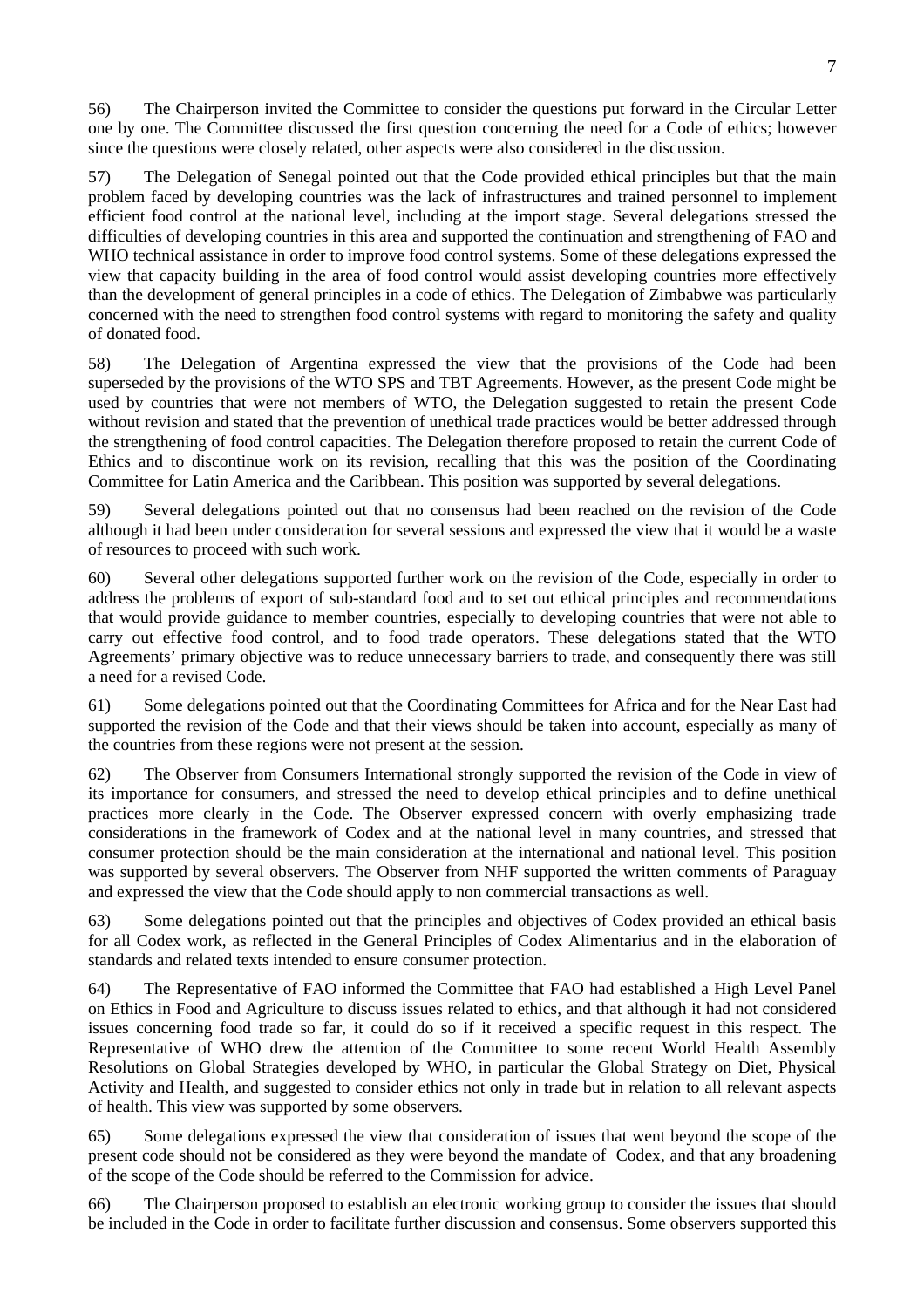proposal. However, several delegations expressed their objections to this proposal as it would not solve the basic issue of the need for the revision of the Code and proposed to suspend the revision work for 4 or 5 years.

67) Some delegations suggested that the Codex Secretariat, FAO or WHO could provide a record of how the Code of Ethics had been applied in practice, with or without success, in order to ascertain whether the present Code was of assistance to member countries. The Committee however noted that such information was not readily available, and that the conduct of specific surveys to obtain such data was not feasible with current resources. In reply to some questions, the Secretariat recalled that the Committee had initiated the revision of the Code in order to take into account the provisions of the WTO Trade Agreements and the work of the CCFICS, and to generally update other references in the Code.

68) The Delegation of New Zealand recalled the importance of addressing the problem of export of substandard food, which was a particular concern for countries which lacked effective food control systems. The Delegation proposed that issues related to export and import should be considered by the Committee on Food Import and Export Inspection and Certification Systems (CCFICS). This proposal was supported by several delegations.

69) Several delegations and observers expressed the view that the mandate of the CCFICS was too narrow to consider the Code of Ethics as the main focus of the Committee' work was on trade issues. The Delegation of Australia, as host country for CCFICS, pointed out that the mandate of the CCFICS encompassed the dual objective of Codex and that the proposal was not for CCFICS to take over the revision of the Code of Ethics, but that it could be requested to consider how it might address specific issues related to export and import concerns of countries without adequate food control systems. Some delegations proposed that any remaining issues to be addressed in the Code should be further considered in parallel by the Committee on General Principles. The Committee noted that the revision of the Code of Ethics was specifically entrusted to the CCGP by the Commission, while issues related to export and import were covered by the terms of reference of the CCFICS, and agreed that there were no procedural difficulties with the consideration of relevant issues by both Committees, in accordance with their respective terms of reference.

70) The Delegation of Switzerland expressed the view that the discussion had not addressed the questions referred by the Commission, that the comments received had not been discussed in detail, and that they should be referred to the CCFICS. The Chairperson indicated that the comments presented at the current session addressed specific questions from the Commission but that the CCFICS would discuss a different question referred by the Committee on General Principles, and that comments were available in working documents for the present session.

71) The Committee noted that the existence of a Code of Ethics in Codex had not been questioned during the discussion but that there was no consensus on whether the present Code should be revised or how it should be revised.

72) The Committee agreed to ask the CCFICS to consider whether it could provide recommendations to address the question of "the subsequent export of food, whether imported or produced domestically, that had been found to be unsafe or unsuitable or otherwise did not meet the safety standards of the exporting country", within its terms of reference, and also consider whether further guidance could be provided to remedy the problems faced by countries with insufficient capacity to conduct import food control. The Committee requested the CCFICS to review, where necessary, the comments included in the working documents considered by the CCGP at the present session. It was noted that the Australian Secretariat to CCFICS would reproduce the comments presented to the present session as part of the working documents for CCFICS.

# **Status of the Proposed Draft Revised Code of Ethics for International Trade in Foods**

73) The Committee agreed to suspend consideration of the Proposed Draft Revised Code of Ethics, currently at Steps 3/4, until its next session pending the reply from the CCFICS.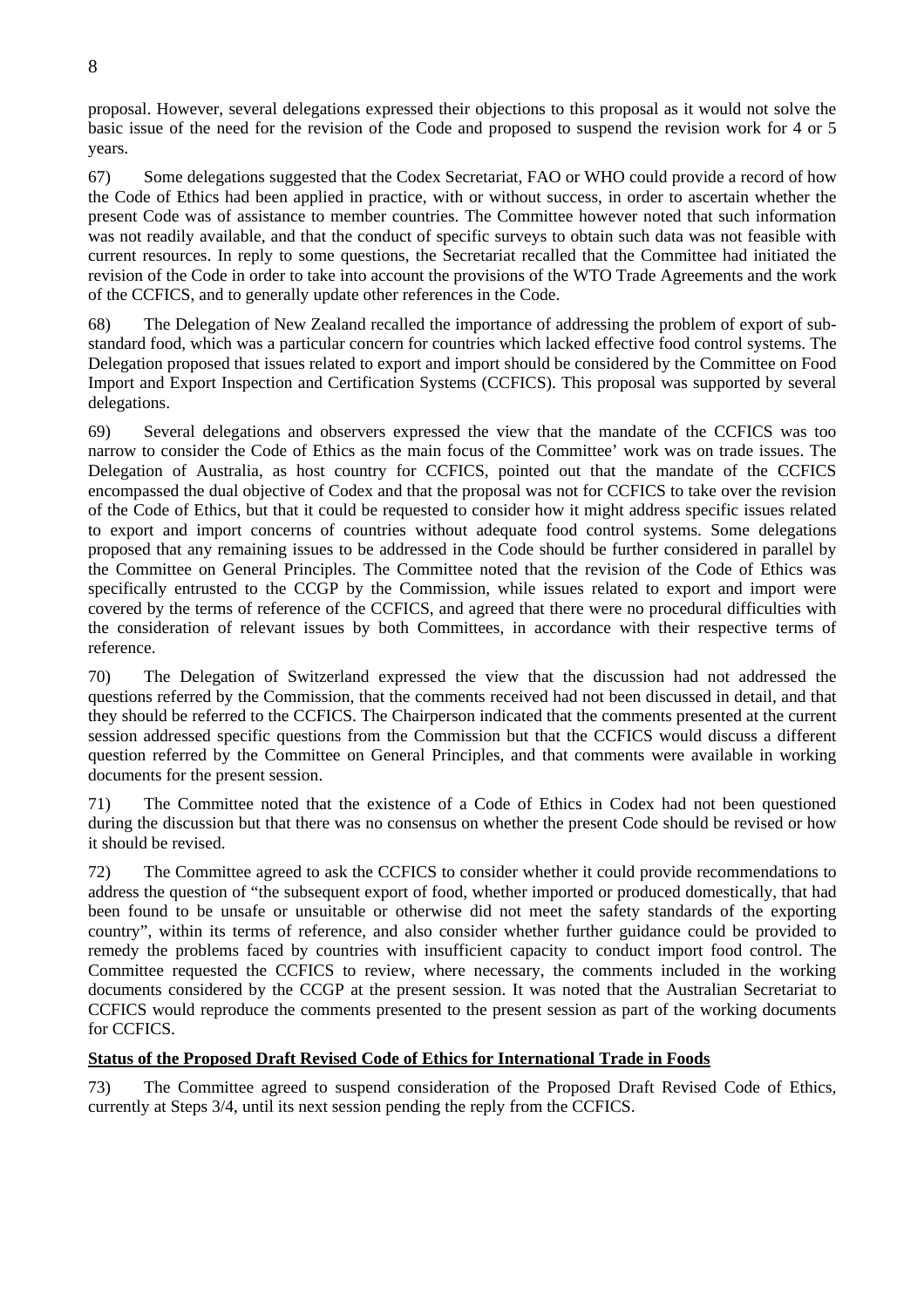# **PROPOSED AMENDMENTS TO THE PROCEDURAL MANUAL: ACCEPTANCE OF CODEX STANDARDS (Agenda Item 5)**[7](#page-12-0)

74) The Committee recalled that, following the decision of the 21st Session of the Commission, the Committee had considered proposals for the amendments of the acceptance procedure from its  $12<sup>th</sup>$  to its  $14<sup>th</sup>$ Session and had decided to suspend consideration of this issue at its  $14<sup>th</sup>$  Session. The Committee agreed to consider this issue further at its  $19<sup>th</sup>$  (Extraordinary) Session, had a general discussion at its  $20<sup>th</sup>$  Session and considered a discussion paper at its  $21<sup>st</sup>$  (Extraordinary) session.

75) The Secretariat introduced the document prepared following the decision of the  $21<sup>st</sup>$  Session to consider all the amendments to the Procedural Manual that would result from the abolition of the acceptance procedure.

76) The Representative of WTO recalled that under the SPS Agreement, members were not required to notify their regulations if they were based on international standards, and informed the Committee that the notification of sanitary and phytosanitary measures was under review as part of the review of the operation and implementation of the SPS Agreement, in order to enhance transparency. The Representative noted that duplication of work should be avoided between WTO and Codex.

77) Many delegations expressed the view that the acceptance procedure should be abolished as it had not been used by member countries for a long time, its revision had been discussed for several sessions without any conclusion, and it was not relevant any more in the framework of the WTO SPS and TBT Agreements.

78) Some delegations and the Observer from Consumers International expressed the view that although the Codex notification of acceptance had not been used in practice, it could be modified or simplified in order to provide useful information monitoring the use of Codex standards, since the SPS notification was not sufficient and not all member countries of Codex were members of the WTO. It was suggested that other possible ways of promoting the application of Codex standards following the abolition of the acceptance procedure should be considered. It was also suggested that the Secretariat could propose a revised notification procedure in coordination with the Secretariat of the SPS Committee.

79) The Committee agreed that the Secretariat should initiate informal consultations with the WTO Secretariat on how to monitor information on the use of Codex standards at the national level.

80) The Committee agreed to abolish the acceptance procedure and considered the relevant amendments presented in document CX/GP 05/22/6 section by section, with the following comments and amendments.

# **Statutes of the Codex Alimentarius Commission**

81) The Committee agreed to delete the reference to acceptance in the Statutes. It was noted that a special quorum was required for the Commission to recommend the amendment of the Statutes, as specified under Rule V.6 Sessions, and that this recommendation would be submitted to the FAO Conference and the World Health Assembly for adoption.

# **Procedures for the Elaboration of Codex Standards**

82) The Committee agreed with the proposal of the Delegation of Canada to amend and simplify the Note concerning the texts that were subject to the Elaboration Procedures. The Committee however agreed to retain the reference to "Codex standards and related texts" for the time being in order to complete the revision of provisions concerning acceptance.

83) The Committee noted that the terminology used in the Elaboration Procedure and other sections in the Manual was not always consistent, and agreed that the Secretariat should verify the consistency of the terminology and make proposals for its harmonization, for further consideration, as required (see also Agenda Item 7).

84) The Delegation of Belgium pointed out that paragraph 9 of the Introduction also referred to "notification of the status or use of Codex standards" and the Committee agreed to amend the paragraph accordingly.

# **General Principles of the Codex Alimentarius and Guidelines for the Acceptance Procedure for Codex Standards**

 $\overline{a}$ 

<span id="page-12-0"></span> $7$  CX/GP 05/22/6, CRD 13 (comments of the Philippines)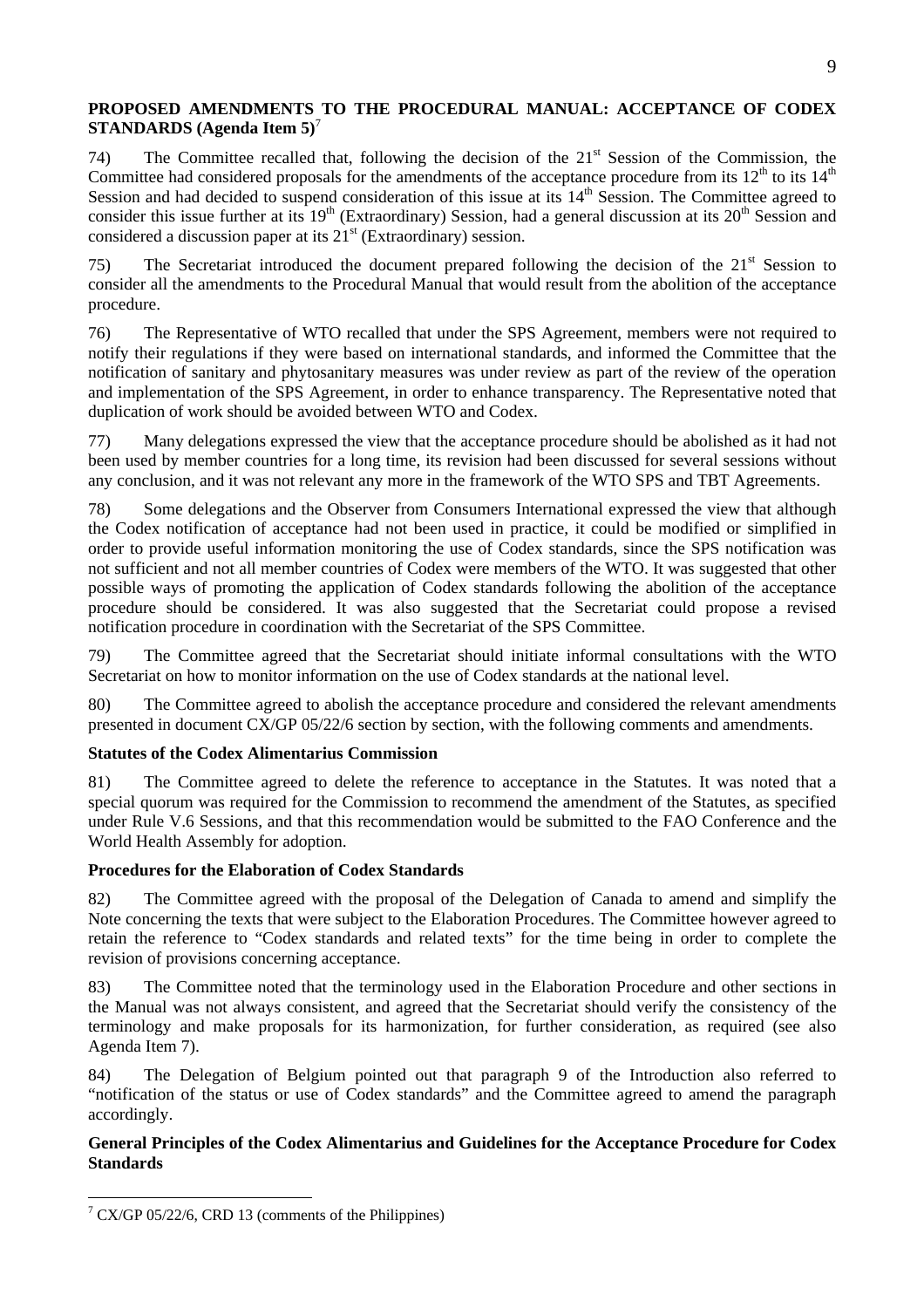85) The Delegation of Australia, supported by the Delegation of Malaysia and the Observer from NHF, proposed to retain paragraph 4 of the section on *Codex Alimentarius: Not a Substitute for, or Alternative to, Referring to National Legislation* as it provided important information on Codex standards. The Secretariat and the WHO Legal Counsel indicated that this paragraph had been part of the *Guidelines for the Acceptance Procedure*, referring to the provisions that should be notified and therefore could not be taken in isolation or transferred to another section where it would not have the same relevance, without a specific need to do so. The Committee agreed to delete the entire *Guidelines* and noted that the delegations would have the possibility to submit comments to the Commission concerning the possible insertion of additional provisions in the General Principles of the Codex Alimentarius.

# **Terms of Reference of Subsidiary Bodies**

86) The Committee agreed that section h) of the Terms of Reference of all FAO/WHO Coordinating Committees should refer to the "use of Codex standards" instead of "acceptance".

87) The Delegation of the European Community proposed to replace the reference to "member countries" with "members" to reflect the amendments made to Rules of Procedure at the 26<sup>th</sup> Session of the Commission. The Committee noted that this amendment might have implications for other sections of the Manual, that the terms of reference of FAO/WHO Coordinating Committees were not identical as regards the use of "member countries" or "member nations", and that only the Coordinating Committee for Europe had a Member Organization among its members. The Committee therefore agreed that the use of these terms required further consideration and needed not be addressed at the present session as it was not directly related to the issue of acceptance.

# **Statements of Principle Concerning the Role of Science in the Codex Decision-Making Process and the Extent to which Other Factors Are Taken into Account**

88) Several delegations pointed out that the reference to "acceptance" in the Statements of Principle should not be understood as a formal reference to the acceptance procedure and therefore could be retained. The Committee therefore agreed to retain the four Statements of Principles without any change.

# **Status of the Proposed Amendments to the Procedural Manual: Acceptance of Codex Standards**

89) The Committee agreed to forward the proposed amendments, as presented in Appendix II, to the  $28<sup>th</sup>$ Session of the Codex Alimentarius Commission, with a recommendation that the Commission submit the proposed amendment to the Statutes to the Governing bodies of FAO and WHO and adopt all other amendments.

# **REVISION OF THE DEFINITION OF "FOOD" (Agenda Item 6)[8](#page-13-0)**

90) The Committee recalled that at its  $20<sup>th</sup>$  Session, while considering the revision of the Code of Ethics for International Trade in Food, it was agreed to initiate new work on the revision of the definition of "food" as contained in the Procedural Manual. The  $27<sup>th</sup>$  Session of the Commission approved this proposal for new work. The Circular Letter CL 2004/58-GP was issued to invite comments and proposals for amendments, for consideration at the present session of the Committee.

91) Several delegations recognized that while the definition of "food" differed from one country to another, the current definition of "food" in the Procedural Manual had long been well accepted by the members for Codex purposes. Any attempt to amend the current definition was likely to raise many issues that would call for a long consultation process before being resolved. For these reasons, many delegations proposed to retain the current definition without making any changes.

92) Some delegations noted that the current definition included references to examples being excluded from or included in the concept of "food" and that the listing of these examples should be deleted from the definition for the sake of simplicity and clarity. In particular, the Delegation of Colombia questioned the utility of referring to "cosmetics" in the definition, since such substances were obviously not considered as food. The Committee noted however that the reference to "cosmetics" might add value to the definition, since some cosmetic products applied onto lips or teeth could be absorbed through the oral route.

<span id="page-13-0"></span> 8

CL 2004/58-GP; CX/GP 05/22/7 (comments of Australia, Brazil, Canada, Columbia, European Community, Iran, New Zealand, Nigeria, United States of America, Venezuela, Consumers International, IADSA, IBFAN, ICBA, IFCGA and ISO); CRD 1 (comments of India); CRD 11 (comments of Consumers International); CRD 14 (Extract from the Glossary of the WHO Manual for Drug Regulatory Authority - Marketing Authorization of Pharmaceutical Products)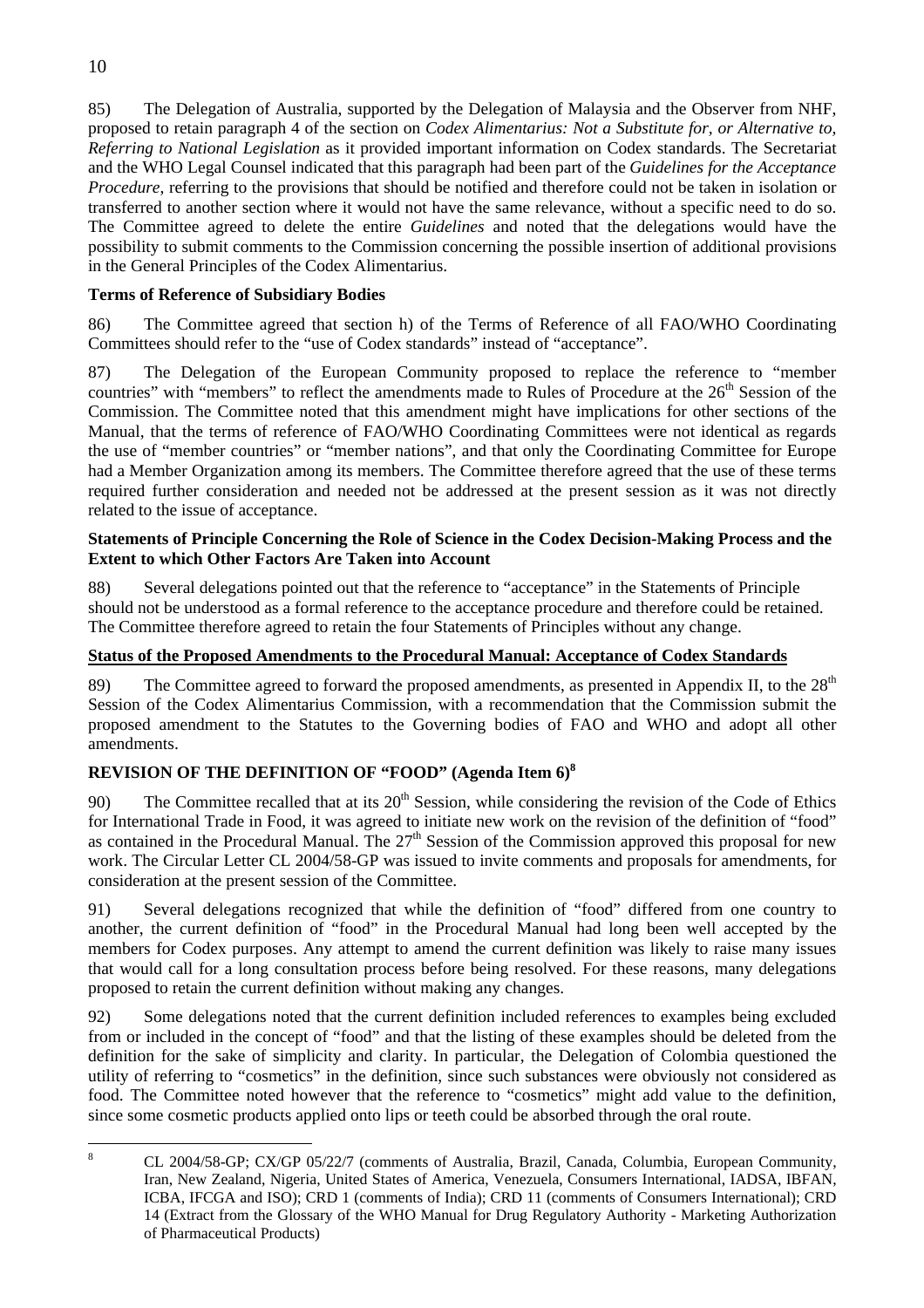93) After some debate, the Committee agreed that the definition as currently written had served the purpose of achieving a common understanding of what are or are not considered as food and had proven to be useful from a pragmatic point of view.

94) The Delegation of Brazil, referring to its written comments, expressed its objection to the current definition for food as it seemed to contain logical flaws.

95) The Committee considered whether it was appropriate to replace the term "drugs" with the term "medicines" in the English version of the definition, since the former term was often perceived as a concept wider than the latter and might be taken to include substances other than those used for medical or therapeutic purposes. As the current definition in Spanish and in French referred to the term which more closely corresponded to the term "medicines" (*in English*) rather than to "drugs" (*in English*), the suggested amendment, which would affect the English version only, could narrow potential gaps between the definition in English and that in the other working languages of the Commission.

96) The Committee was informed that in the WHO Manual for Drug Regulatory Authority, the terms "drug" and "medicine" were defined in an interchangeable manner<sup>[9](#page-14-0)</sup> although WHO tended to use the term "medicine" instead of "drug", as the term "drug" in English was associated in people's mind with illicit products. The Committee therefore agreed that there was no immediate need to amend the definition in the English language and that the term "drug" could continue to be used.

# **Status of the Revision of the Definition of "Food"**

97) The Committee agreed to retain the current definition of "food" in all languages as it appears in the Procedural Manual and to discontinue work on its revision.

# **CONSIDERATION OF THE STRUCTURE AND PRESENTATION OF THE PROCEDURAL MANUAL (Agenda Item 7)[10](#page-14-1)**

98) The Committee at its  $20<sup>th</sup>$  Session had requested the Secretariat to prepare a discussion paper for the present session, on the possible ways to reorganize the Procedural Manual. The Secretariat introduced document CX/GP 05/22/8 and drew particular attention of the Committee to, among others, paragraphs 30 to 35 of the document, which presented a few examples of reference texts regarding the internal working procedures of subsidiary bodies that might usefully be included in the Procedural Manual.

99) The Chairperson invited the Committee to provide preliminary comments on the working document, recognizing that the delegations had not had sufficient time to study the document prior to the session. Any comments made would assist the Secretariat to further reflect on how to improve the structure, content and presentation of the Procedural Manual.

100) The Delegation of the United States of America stated that it would be useful to publish reference materials concerning the operation of specific subsidiary bodies, especially those which were found neither in the Procedural Manual nor in the Codex Alimentarius. These texts, however, could be printed separately from the Procedural Manual, in order to keep the latter handy and concise. The Delegation also suggested that the Secretariat should constantly review the logical order in which different texts were presented in the Procedural Manual as well as the consistency in the terminology throughout the Procedural Manual.

101) The Delegation, supported by many other delegations, proposed to delete the list of Codex Contact Points from the Procedural Manual, since the list in the Manual was outdated at the moment of publication while a continuously updated list was available on Internet. The Committee invited the Secretariat to look at the possibility to remove the list of Codex Contact Points from the 15<sup>th</sup> Edition of the Procedural Manual and to make the list available as a separate document. The Committee agreed to draw the attention of the Commission to this proposal in order to ensure transparency, while noting that no formal approval was required.

102) The Committee was informed that amendments and new texts, if adopted by the  $28<sup>th</sup>$  Session of the Commission, would be included in the  $15<sup>th</sup>$  Edition of the Procedural Manual.

103) The Delegation of Mali stated that the Codex Contact Point should be associated with an institutional or government branch, rather than with an individual, in order to avoid occasional disruptions in the

<span id="page-14-0"></span><sup>-&</sup>lt;br>9 "Drug" – Any substance or pharmaceutical product for human or veterinary use that is intended to modify or explore physiological systems or pathological states for the benefit of the recipient; "Medicine" – See Drug.

<span id="page-14-1"></span><sup>10</sup> CX/GP 05/22/8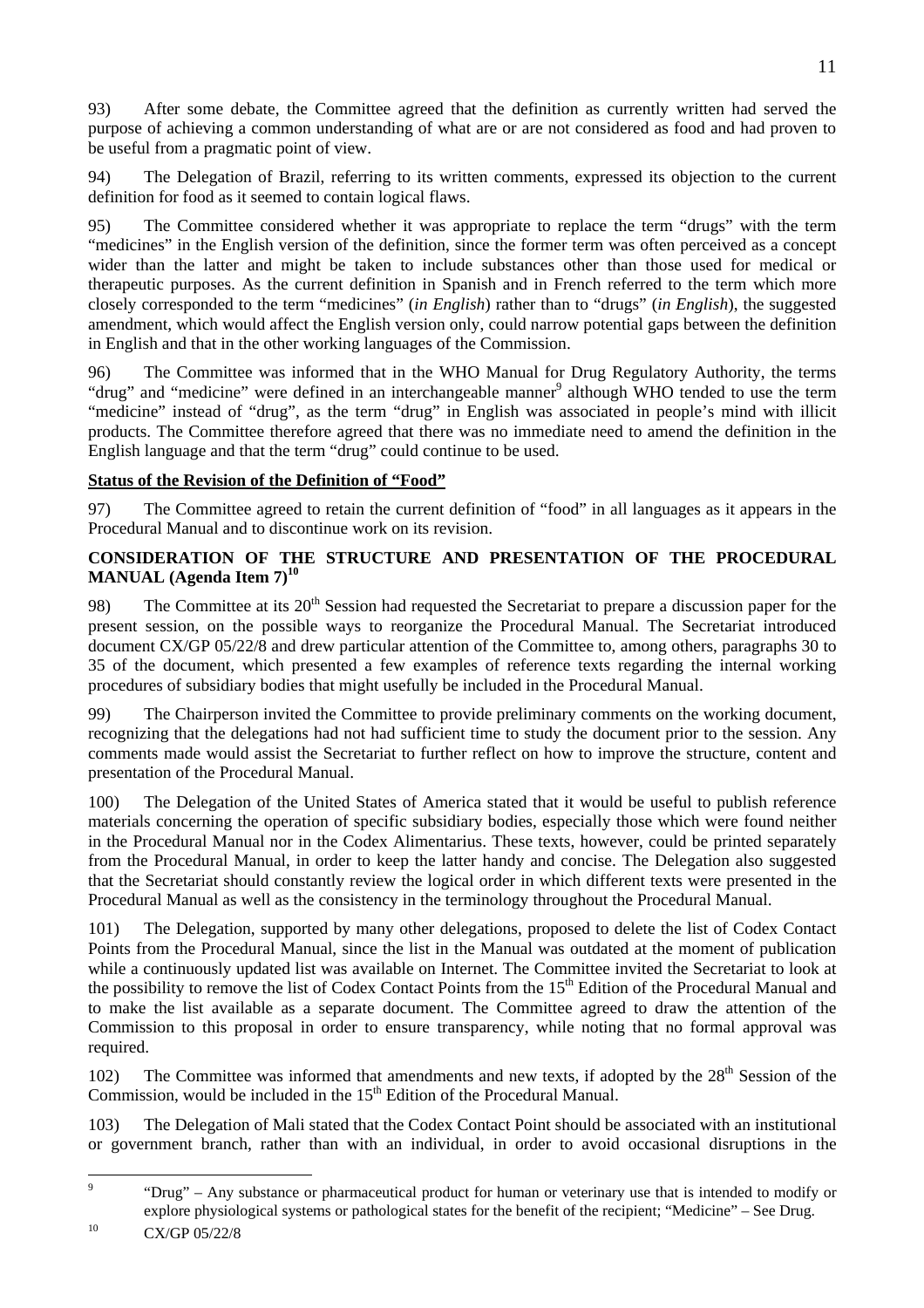communication between Codex Contact Points. The Secretariat clarified that it was up to governments to decide on designating an institution or an individual as the Contact Point. However, it was desirable for each Codex Contact Point to indicate an institutional Email address to facilitate the maintenance of the Email lists and thus ensure continuity in electronic communication to Codex Contact Points, which was being increasingly used in Codex process.

104) In regard to the presentation of the Procedural Manual, views differed between delegations; whereas one delegation supported introduction of a loose-leaf style publication, another delegation favoured the current booklet format, which offered certain ease and comfort of use.

105) The Committee agreed to request the Secretariat to present a revised discussion paper to its next session, to further explore ways to improve the structure, content and presentation of the Procedural Manual.

# **CLARIFICATION OF THE DURATION OF THE TERM OF THE MEMBERS OF THE EXECUTIVE COMMITTEE (Agenda item 8)[11](#page-15-0)**

106) The Legal Counsel of WHO introduced document CX/GP 05/22/9, prepared at the request of the Committee at its 21<sup>st</sup> (extraordinary) session. The Legal Counsel recalled that the item under discussion had first been raised at the  $20<sup>th</sup>$  session of the Committee in the light of the decision taken by the Commission in 2003 to hold annual regular sessions, as well as of the pending amendment to the Rules of Procedure to include the Coordinators as members of the Executive Committee. The Committee, at its 21<sup>st</sup> session, agreed in general to review and harmonize as much as possible the terms of office of the various categories of members of the Executive Committee, with due regard to the need to reconcile a desirable degree of continuity in the tenure of the members with the necessary flexibility to accommodate possible changes in the pattern of regular sessions of the Commission.

107) The document submitted to the Committee at the present session presented possible options for harmonising, to the extent possible, the duration of the terms of office of all Members of the Executive Committee, their implications, as well as all relevant scenarios, mainly based on the terms of office being equal to two regular sessions of the Commission, renewable once, with a limit of three or four years. The document offered four possible options, focusing on the terms of office of the Chairperson and Vicechairpersons, on the one hand, and of the members elected on a geographic basis on the other hand, on the understanding that the duration of the terms of the Coordinators could be adjusted accordingly once an option was chosen by the Committee. The four options were as follows:

- a) Term of office to continue to be defined only on the basis of the pattern of regular sessions of the Commission;
- b) Term of office to be defined by the Commission at each session;
- c) Term of office to be established by reference to regular sessions, on the understanding that it would not exceed a given number of years;
- d) Term of office to be established by reference to a given number of years irrespective of the pattern of sessions.

108) Many delegations, in the ensuing debate, supported option c), while some favoured option a) or did not have a strong preference between those two options. Option c) was favoured because it appeared to best reconcile flexibility with respect to the pattern of sessions of the Commission with a reasonable degree of continuity in the membership of the Executive Committee, while avoiding the risk of excessively long terms of office. Delegations favoured the same term of office for both the Chairperson and Vice-Chairpersons, and the members elected on a geographic basis, as well as the possibility of re-election to a second term. It was also suggested in the discussion that the terms of office of all Members of the CCEXEC should not terminate simultaneously but should follow a progressive schedule.

109) The Delegation of the United States of America, supported by other delegations, noted that the term of office of the Coordinators should be approached differently from that of the other members of the Executive Committee. The term of the Coordinators was tied to the cycle of meetings of regional coordinating committees, which were held every two years. For this reason, the delegations that expressed views on this issue favoured a term of office of two years with the possibility of re-appointment for another term. The Secretariat noted that, in the past, the pattern of meetings of regional coordinating committees

<span id="page-15-0"></span>CX/GP 05/22/9; CRD 1 (comments of India); CRD 12 (comments of Malaysia)

 $11$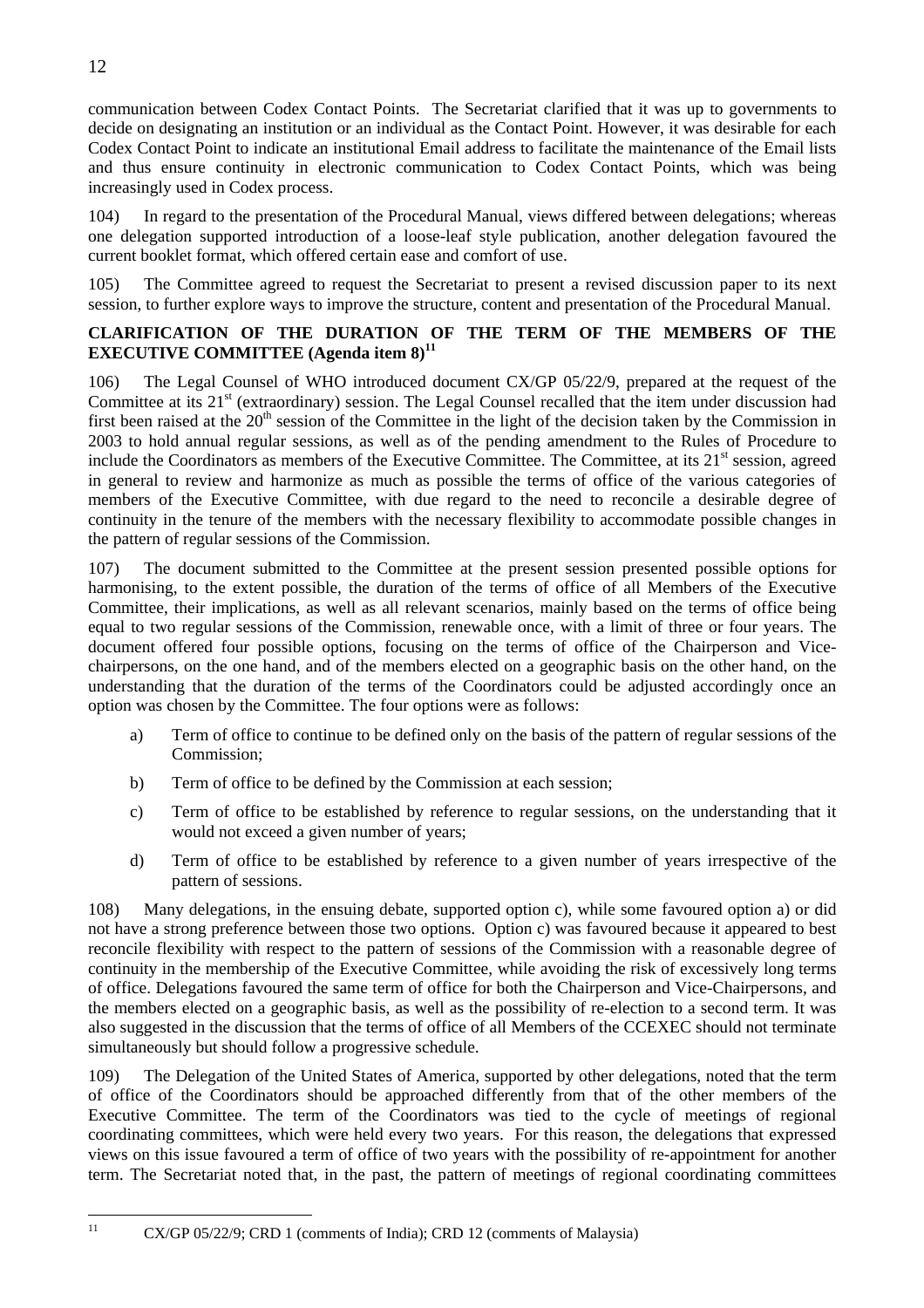varied widely, but had recently settled on a two-year cycle and would likely remain so for the foreseeable future due to financial implications as well as conditions set by Codex sessions schedules. In response to a question concerning the respective roles of Coordinators and members elected on a geographic basis, the Secretariat recalled that the regional coordinating committees had been requested to provide comments on this matter and that the Commission at its forthcoming session would debate this issue within the context of the review of the regional coordinating committees.

110) The Committee agreed to focus its further discussions on option c), and requested the Secretariat to prepare a document for its 23rd session presenting possible models of implementation of that option, with a view to finalizing proposed amendments to the Rules of Procedure. The models to be elaborated by the Secretariat should be based on a term of office extending to two regular sessions of the Commission, with the possibility of re-election for a second term of the same duration but with a maximum of four years of tenure. The Committee also agreed that the model concerning the term of office of the Coordinators should take into account the discussion held at the present session.

111) The Committee agreed to ask the Commission to approve as new work the revision of the Rules of Procedure concerning the duration of the terms of office of the officers of the Commission and other members of the Executive Committee.

# **OTHER BUSINESS AND FUTURE WORK (Agenda Item 9)**

112) The Representative of FAO informed that Committee that the final report of the second Global Forum of Food Safety Regulators was available on the FAO website in five languages and that an electronic forum of discussion had been launched inviting comments on the opportunity of convening a third Global Forum and on its possible structure and themes.

113) The Representative of WHO informed the Committee that the INFOSAN network currently involved more than 150 countries and allowed food safety authorities to exchange relevant information on food safety issues, including emergencies. The Representative stressed the importance for countries to designate INFOSAN focal points as well as emergency contact points. The Representative also pointed out that a WHO study on modern food biotechnology, human health and development would soon be published.

114) The Delegation of Uganda expressed its thanks to FAO and WHO and donor countries for allowing the participation of developing countries in the present meeting and other Codex sessions through the FAO/WHO Trust Fund, as this was an important aspect of capacity building.

# **Future Work**

115) The Committee noted that, as a result of the discussions held at the current session, the agenda for the next session would include the following items:

- ¾ Proposed Amendments to the Rules of Procedure: duration of the term of office of the Members of the Executive Committee (Secretariat and Legal Counsels of FAO and WHO)
- ¾ Proposed Draft Working Principles for Risk Analysis for Food Safety (Working Group)
- ¾ Proposed Draft Revised Code of Ethics for International Trade in Foods (reply from the CCFICS)
- $\triangleright$  Clarification of the term "interim", as used for the purpose of adoption of standards at Step 8 (Secretariat)
- $\triangleright$  Proposals to amend the Procedures for the Elaboration of Codex Standards and Related Texts (India)
- ¾ Proposed New Definitions of Risk Analysis Terms Related to Food Safety (New Zealand)
- ¾ Consideration of the document on the "Management of the Work of the Committee on Food Hygiene" (original document from CCFH complemented by a document from the Secretariat)
- ¾ Consideration of the Structure, Content and Presentation of the Procedural Manual (Secretariat)

# **DATE AND PLACE OF THE NEXT SESSION**

116) The Committee was informed that its 23<sup>rd</sup> Session was tentatively scheduled to be held in Paris from 10 to 14 April 2006, the final arrangements subject to confirmation by the Host Country and the Codex Secretariat.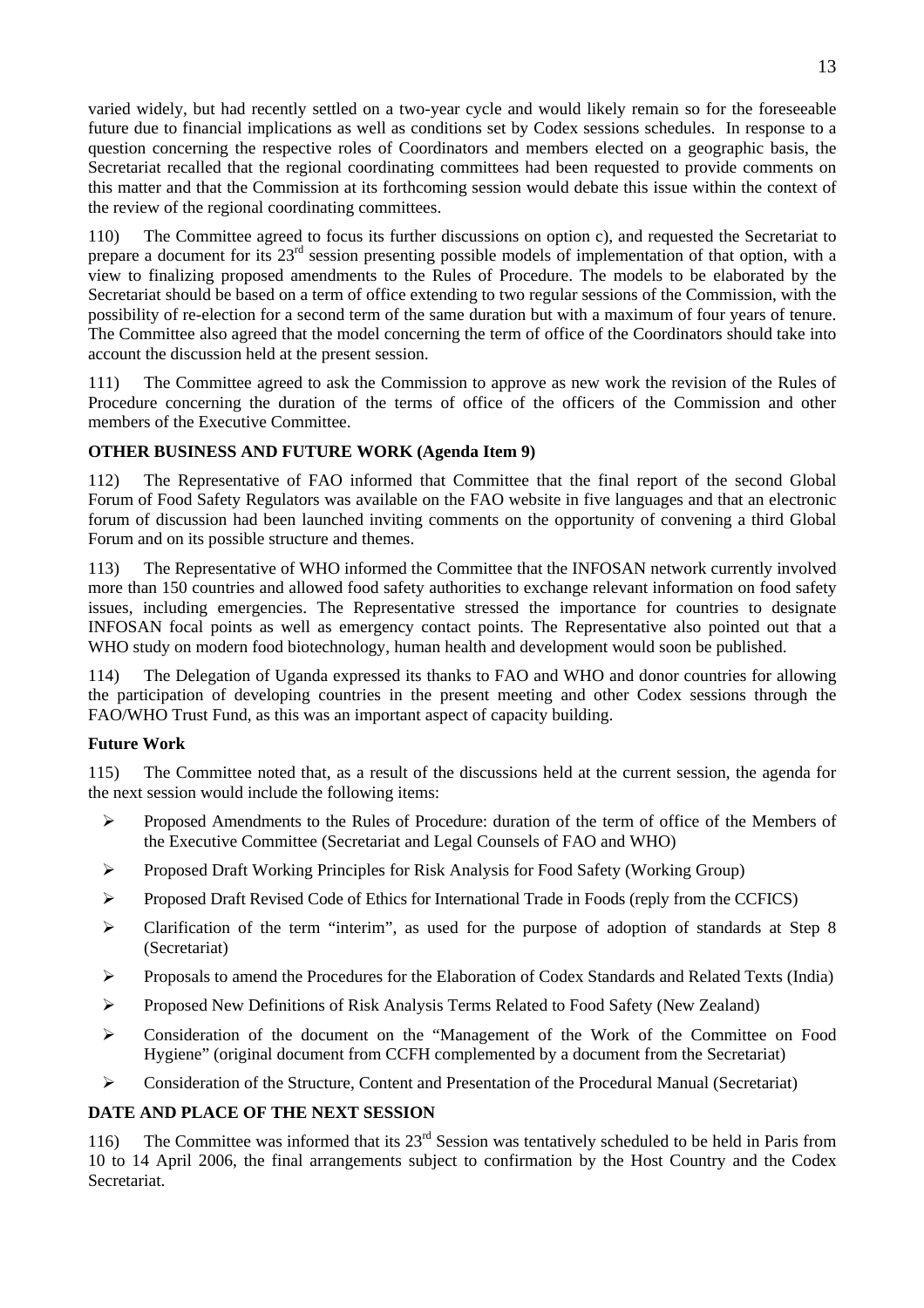# **SUMMARY STATUS OF WORK**

| <b>Subject Matter</b>                                                                                                         | <b>Step</b> | <b>Action by</b>                                                                          | <b>Reference</b> in<br><b>ALINORM 05/28/33A</b> |
|-------------------------------------------------------------------------------------------------------------------------------|-------------|-------------------------------------------------------------------------------------------|-------------------------------------------------|
| Proposed Amendments to the Procedural Manual<br>Resulting form the Abolition of the Acceptance<br>Procedure                   |             | Governments<br>$28^{th}$ CAC                                                              | para. 89<br>Appendix III                        |
| Revision of the Definition of "food"<br>(discontinuation of work)                                                             |             | $28^{th}$ CAC                                                                             | para. 97                                        |
| Proposed Draft Revised Code of Ethics for<br><b>International Trade in Foods</b>                                              | 3/4         | <b>CCFICS</b><br>$23^{\text{rd}}$ CCGP                                                    | para. 73                                        |
| Proposed Draft Working Principles for Risk<br>Analysis for Food Safety                                                        | 2/3         | Governments<br><b>Working Group</b><br>$23rd$ CCGP                                        | para. 54                                        |
| Proposed Amendments to the Rules of Procedure:<br>duration of the term of office of the Members of<br>the Executive Committee |             | $28^{th}$ CAC<br>Secretariat<br><b>Legal Counsels</b><br>$23^{\overline{\text{rd}}}$ CCGP | para. 111                                       |
| Clarification of the term "interim"                                                                                           |             | Secretariat<br>23rd CCGP                                                                  | para. 21                                        |
| Proposed amendments to the Elaboration<br>Procedure                                                                           |             | India<br>$23rd$ CCGP                                                                      | para. 16                                        |
| New definitions of risk analysis terms related to<br>food safety                                                              |             | New Zealand<br>$23rd$ CCGP                                                                | para. 24                                        |
| Management of the Work of the Committee on<br>Food Hygiene                                                                    |             | Secretariat<br>$23rd$ CCGP                                                                | para. 30                                        |
| Consideration of the Structure, Content and<br>Presentation of the Procedural Manual                                          |             | Secretariat<br>$23rd$ CCGP                                                                | para. 105                                       |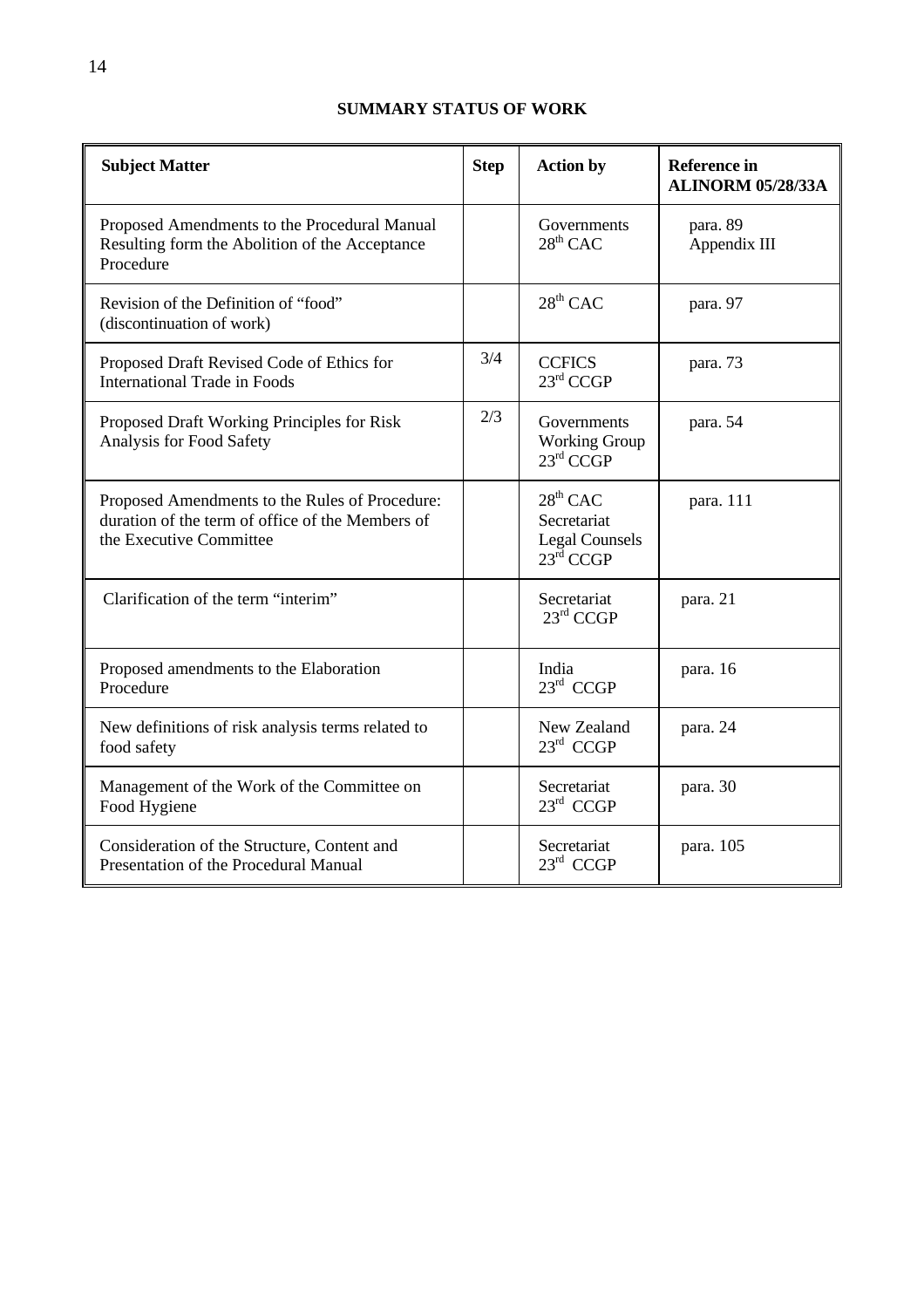15

# **LIST OF PARTICIPANTS/LISTE DES PARTICIPANTS LISTA DE PARTICIPANTES**

**Chairperson/Président/President** 

**M. Michel THIBIER Directeur Général de l'Enseignement et de la Recherche Ministère de l'Agriculture, de l'Alimentation, de la Pêche et de la Ruralité 1 ter, avenue de Lowendal – 75700 PARIS 07 SP Tel : 00 33 (0)1 49 55 42 40 - Fax : 00 33 (0)1 49 55 46 36 Email :** michel.thibier@agriculture.gouv.fr

## **ALBANIA - ALBANIE**

# **Mr. Nazri HAXHIU**

Director Ministry of Agriculture and Food Food Control Directorate Sheshi Skenderbej Nr. 2 Tirana Tel : 00 355 42 25872 Fax : 00 355 42 25872 Email : maksimdh@icc-al.org

# **Mrs Ndricime SUBASHI**

Assistant Food Research Institute Rr. Muhamet Gjollesha Nr. 56 Tirana Tel : 00 355 692593640 Email : n\_subashi@hotmail.com

# **ALGERIA – ALGERIE**

# **Mr. Mohamed-Yahiaoui OUALI**

Directeur Général de la Régulation et de l'Organisation des Activités Ministère du Commerce Boulevard Mohamed V Alger Tel : 00 21 63 11 88 Fax : 00 21 64 32 57

# **ANGOLA**

#### **Mr. Henriques de ASSUNCAO PEREIRA**

Directeur Général INADEC – Defesa Consumidor Coordinador Subcomité Tecnico Comité National pour le Code Alimentaire Avenue 4 de Favereiro, Palacio de Vidro 3 Andar, BP 1337/8 Luanda Tel : 00 244 912 506 309 / 9237 53439 Fax : 00 244 2 310335 Email : henriques150@hotmail.com

## **ARGENTINA - ARGENTINE**

#### **Mme Gabriela CATALANI**

Coordinacion Tecnica del Punto de Contacto Codex Direccion de Relaciones Agroalimentarias Internacionales Secretaria de Agricultura, Ganaderia, Pesca y Alimentos Paseo Colon 922 – Planta Baja – Officina 29 1063 Ciudad Autonoma de Buenos Aires Tel : 00 54 11 43 49 25 49 Fax : 00 54 11 43 49 22 42 / 2549 Email : gcatal@mecon.gov.ar

## **Mr. César Alberto FAES**

Primer Secrétario Embajada Argentina en Francia 6 rue Cimarosa 75116 Paris (Francia) Tel : 00 33 (0)1 45 05 27 35 / 42 Fax : 00 33 01 45 05 46 33 Email : efraneco@noos.fr

## **AUSTRALIA - AUSTRALIE**

#### **Mme Ann BACKHOUSE**

Manager Codex Australia Product Integrity, Animal and Plant Health Agriculture, Fisheries and Forestry GPO Box 858 Canberra ACT 2601 Tel : 00 61 2 6272 5692 Fax : 00 61 2 6272 3103 Email : ann.backhouse@daff.gov.au

#### **Dr. Hikmat HAYDER**

Senior Scientist Food Standards Australia New Zealand PO Box 7186 Canberra ACT 2610 Tel : 00 61 2 6271 2645 Fax : 00 61 2 6271 2278 Email : hikmat.hayder@foodstandards.gov.au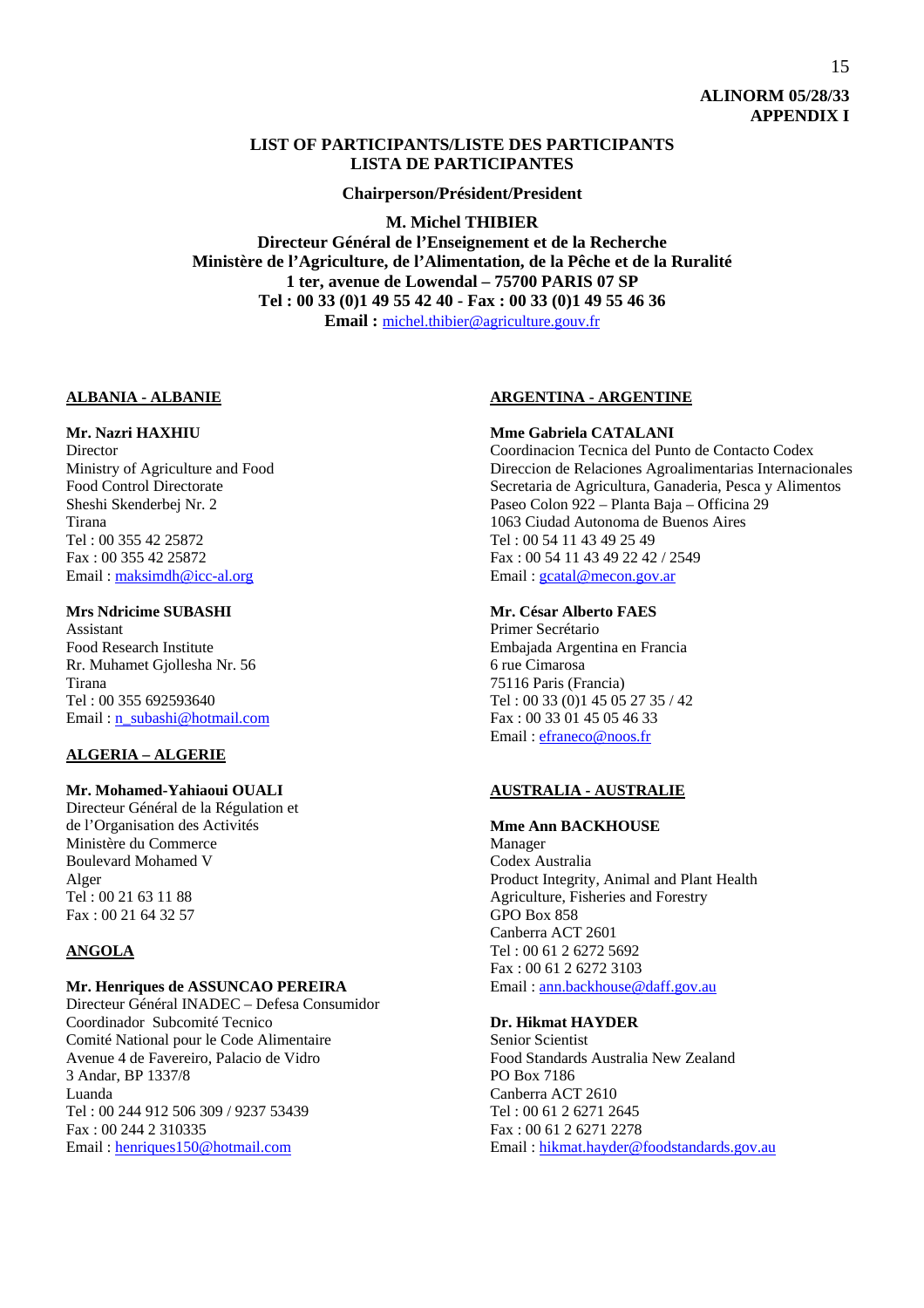## **Mme Cath PATTERSON**

Minister-Counsellor (Health) Australian Permanent Mission to the United Nations Genève (Suisse) Tel : 00 41 22 799 9137 Fax : 00 41 22 799 9175 Email : cath.patterson@dfat.gov.au

#### **Mr Richard SISSON**

Minister-Counsellor (Agriculture) Australian Delegation to the OECD Australian Embassy 4 rue Jean Rey 75724 Paris Cedex 15 (France) Tél : 00 33 (0)1 40 59 33 70 Fax: 00 33 (0)1 40 59 33 94 Email: richard.sisson@dfat.gov.au

## **AUSTRIA - AUTRICHE**

## **Mag. Dieter JENEWEIN**

Head of Business Area Food Control Austrian Agency for Health and Food Safety (AGES) Spargelfeldstrasse 191 A-1226 Vienna Tel : 00 43 50 555 35000 Fax : 00 43 50 555 25802 Email : dieter.jenewein@ages.at

#### **Dr. Alexander ZILBERSZAC**

Head of Unit IV/B/11 Federal Ministry for Health and Women General Directorate IV Radetzkystrasse 2 A-1030 Wien Tel : 00 43 17 11 00 / 4617 Fax : 00 43 17 13 79 52 Email : alexander.zilberszac@bmgf.gv.at

# **Dr. Erhard HÖBAUS**

Head of Division Nutrition and Quality Assurance Federal Ministry of Agriculture, Forestry, Environment and Water Management A-1012Vienna Stubenring 12 Tel : 00 43 1 71100 - 2855 Fax : 00 43 1 71100 - 2911 Email : erhard.hoebaus@lebensministerium.at

## **BELGIUM – BELGIQUE - BELGICA**

#### **Mr. Charles CREMER**

Directeur SFP Santé publique, Sécurité de la Chaîne alimentaire et Environnement Direction générale Animaux, Végétaux et Alimentation Division des Denrées alimentaires Place Victor Horta, 40 Boîte 10 B-1060 Bruxelles Tel : 00 32 2 524 73 71 Fax : 00 32 2 524 73 99 Email : charles.cremer@health.fgov.be

## **Dr. Guido KAYAERT**

Vice-president, Relations with European Institutions Nestlé Coordination Center Rue de Birmingham, 221 B-1070 Bruxelles Tel : 00 32 2 529 53 30 Fax : 00 32 2 529 56 67 Email : guido.kayaert@be.nestle.com

#### **Dr. Marc CORNELIS**

Director, Counselor General Federal Agency for the Safety of the Food Chain DG Control Policy International Affairs Simon Bolivar Avenue 30 WTC III B-1000 Bruxelles Tel : 00 32 2 208 38 34 Fax : 00 32 2 208 38 23 Email : marc.cornelis@favv.be

## **BRAZIL - BRESIL**

## **Mr. Braz BARACUHY**

Secretary Ministry of External Relations Esplanada dos Ministérios Palacio do Itamaraty Brasilia - DF Tel : 00 55 61 411 6369 Fax : 00 55 61 226 3255 Email : braz@mre.gov.br

## **Mr. Hoeck MIRANDA**

Technical Assistant National Health Surveillance Agency SEPN 515 Bloco A, 2° Andar CEP 70 750 Brasilia - DF Tel : 00 55 61 448 6318 Fax : 00 55 61 448 6274 Email : hoeck.miranda@anvisa.gov.br

## **Mr. Cleber SANTOS**

Food General Manager National Health Surveillance Agency SEPN 511 Ed. Bittar II 70670-107 Brasilia - DF Tel : 00 55 61 448 6274 Fax : 00 55 61 448 6274 Email : alimentos@anvisa.gov.br

## **Mr. Rafael MAFRA**

Technical Assistant National Health Surveillance Agency SEPN 515 Bloco B, Sala  $3-4^{\text{th}}$  floor CEP 70000 000 Brasilia – DF Tel : 00 55 61 448 1091 Fax : 00 55 61 448 1089 Email : rafael.mafra@anvisa.gov.br

## 16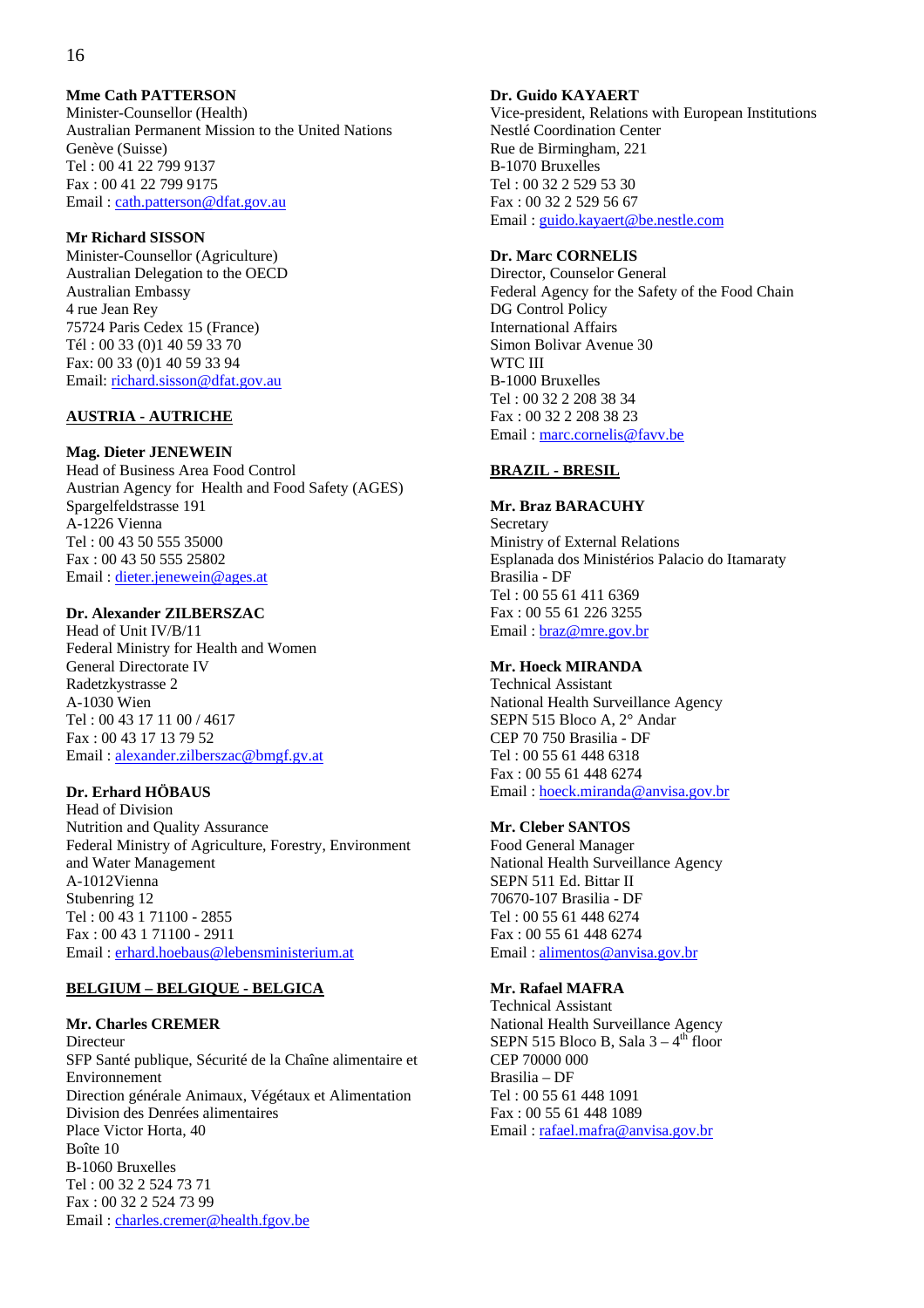## **Mr. Alexandre PONTES**

Codex Manager – MAPA Ministry of Agriculture, Livestock and Food Supply Esplanada dos Ministérios Bloco D, Sala 344 Brasilia – DF Tel : 00 55 61 218 2308 Fax : 00 55 61 225 4738 Email : apontes@agricultura.gov.br

## **CAMEROON - CAMEROUN**

#### **Mr. Daniel SIBETCHEU**

Directeur de la Promotion de la Santé Ministère de la Santé Publique Yaoundé Tel : 00 237 222 66 28 Fax : 00 237 222 2117 Email : dsibetcheu@camnet.cm

#### **CANADA**

# **Mr. Ron BURKE**

Director, Bureau of Food Regulatory, International and Interagency Affairs Food Directorate Health Canada Building #7, Room 2395 (0702C1) Tunney's Pasture Ottawa, Ontario, K1A 0L2 Tel : 00 1 613-957 1748 Fax : 00 1 613-941 3537 Email: ronald\_burke@hc-sc.gc.ca

#### **Mr. Allan McCARVILLE**

Senior Advisor, Codex Bureau of Food Regulatory, International and Interagency Affairs Food Directorate - Health Canada Building #7, Room 2394 (0702C1) Tunney's Pasture Ottawa, Ontario K1A 0L2 Tel : 00 1 613-957 0189 Fax : 00 1 613-941 3537 Email : allan\_mccarville@hc-sc.gc.ca

#### **Dr. Anne MacKENZIE**

Science Advisor Science Branch Canadian Food Inspection Agency 159 Cleopatra Drive, Room 113 Nepean, Ontario, K1A 0Y9 Tel : 00 1 613 221 7084 Fax : 00 1 613 221 7010 Email : amackenzie@inspection.gc.ca

## **Dr. Tom FELTMATE**

Manager Food Safety Risk Analysis Canadian Food Inspection Agency 3851 Fallowfield Road, PO 11300 Nepean, Ontario K2H 8P9 Tel : 00 1 613 228 6698 Ext. 5982 Fax : 00 1 613 228 6675 Email : tfeltmate@inspection.gc.ca

#### **Mme Jennifer McLEAN**

A/Deputy Director International Affairs Canadian Food Inspection Agency 59 Camelot Drive, Room Ottawa, Ontario, K1A 0Y9 Tel : 00 1 613 225 2342 Ext. 4797 Fax : 00 1 613 228 6634 Email : mcleanje@inspection.gc.ca

#### **Mme Christine MORAN**

Deputy Director Technical Barriers and Regulations Division International Trade Canada 125 Sussex Drive Ottawa, Ontario K1M 0P3 Tel : 00 1 613 944 4847 Fax : 00 1 613 944 0756 Email : chris.moran@international.gc.ca

#### **Mme Céline DUGUAY**

**Directrice** Questions Techniques multilatérales relatives au commerce international Marchés et Commerces Agriculture & Agroalimentaire Canada 930, Avenue Carling Ottawa, Ontario K1A 0C5 Tel : 00 1 613 715 5038 Fax : 00 1 613 759 7503 Email : duguayc@agr.gc.ca

## **CHILE - CHILI**

# **Mr. Gonzalo RIOS**

Encargado de Negociaciones Internacionales OMC/MSF y Codex Alimentarius Servicio Agricola y Ganadero . SAG Ministerio de Agricultura Avenida Bulnes 140 Santiago Tel : 00 56 2 345 1581 Fax : 00 56 2 345 1578 Email : gonzalo.rios@sag.gob.cl

## **CHINA - CHINE**

**Dr. KAN Xuegui**  Senior Consultant Department of Health Law Enforcement & Inspection Ministry of Health N° 1 Xizhimenwai Nanlu Beijing 100044 Tel : 00 86 10 6879 2403 Fax : 00 86 10 6879 2387 Email : kanxuegui@sohu.com

**Mr. JI Erming**  Engineer - Standardization Administration N° 9 Madian Donglu, Haidian District Beijing 100088 Tel : 00 86 10 8226 2638 Fax : 00 86 10 8226 0687 Email : jiem@sac.gov.cn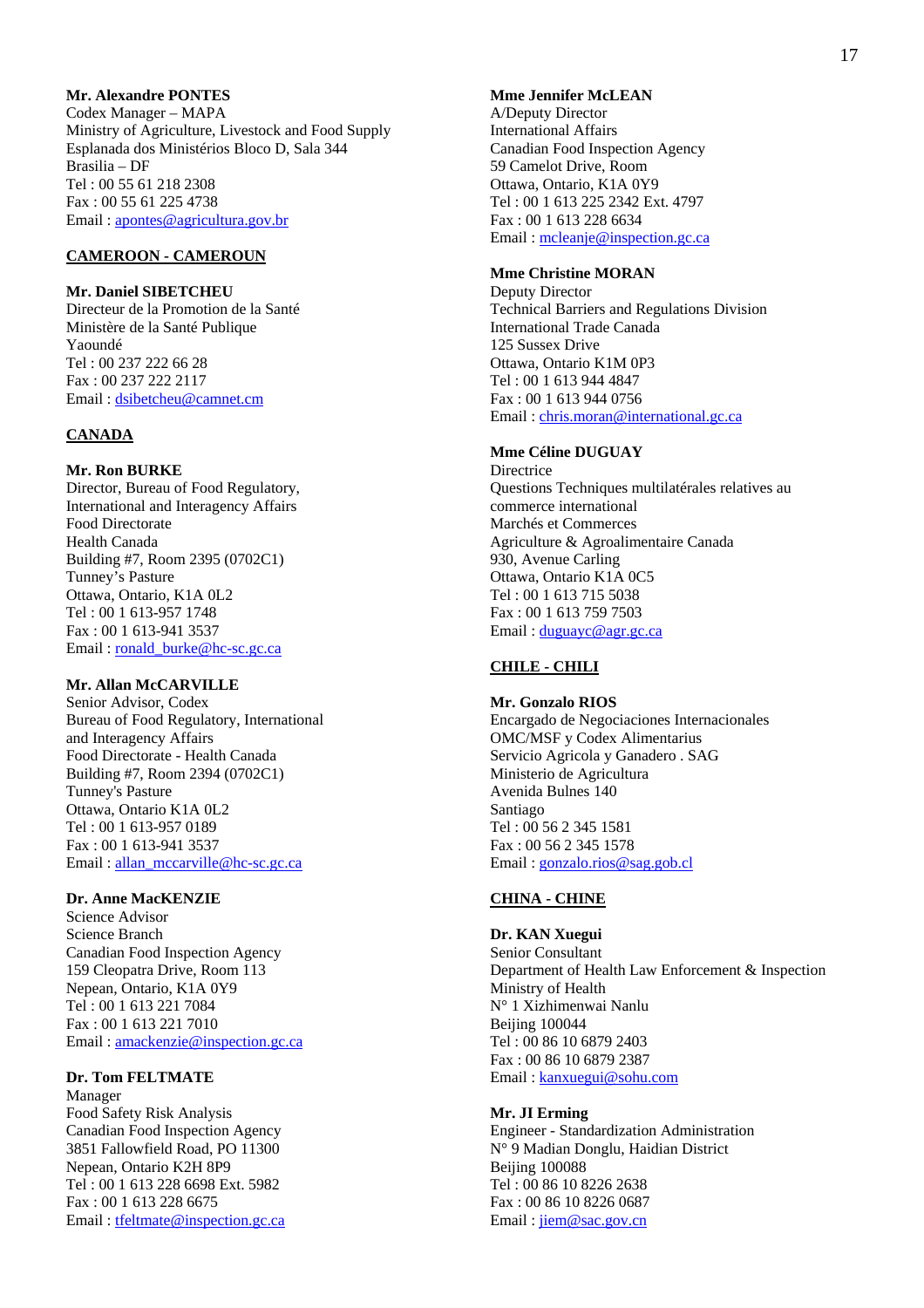# 18

**Mr. Dr. XU Jianjun**  Engineer China National Institute of Standardization N° 4 Zhichun Road, Haidian District Beijing 100029 Tel : 00 86 10 5881 1648 Fax : 00 86 10 5881 1456 Email: xujj@cnis.gov.cn

#### **Mr. YE Zhiping**

Deputy Director / Senior Engineer Shanghai Entry-Exit Inspection & Quarantine N° 1208 Minsheng Road Shanghai 200135 Tel : 00 86 21 6854 7865 Fax : 00 86 21 6854 4661 Email : yezp@shciq.gov.cn

#### **Mr. GU Shaoping**

Deputy Director of Division Certification and Accreditation Administration B-2005, Madian East Road Beijing 900088 Tel : 00 86 10 8226 2680 Fax : 00 86 10 8226 0755 Email : gusp@cnca.gov.cn

# **COLOMBIA - COLOMBIE**

#### **Mr. Javier MUNOZ IBARRA**

Ingeniero Ministerio de Comercio , Industria y Turismo Calle 28 N° 13 A 15 Tel : 00 5 71 6067676 Ext 1205 Email : javiermi@mincomercio.gov.co

# **CROATIA - CROATIE**

## **Mme Tea HAVRANEK**

Senior Adviser State Office for Standardization and Metrology Ulica grada Vukovara 78 10000 Zagreb Tel : 00 385 1 610 6005 Fax : 00 385 1 610 93 21 Email : teah@dznm.hr

#### **Mr. Boris ANTUNOVIC**

Director General Croatian Food Agency Kapucinska 40/11 31000 Osijek Tel : 00 385 31 214 900 Fax : 00 385 31 214 901 Email : bantun@pfos.hr

# **CUBA**

#### **Mme Gisela Emilia PENA MONTERO**

Especialista en Calidad y Normalizacion Direccion de Relaciones internacionales Oficina Nacional de Normalization Calle E N° 261 entre 11 y 13 Vedado La Habana 10400 Tel : 00 53 7 830 0022 Fax : 00 53 7 836 8048 Email : nc@ncnorma.cu

#### **Mr. Gabriel LAHENS ESPINOSA**

J'Dpto Independiente de Regulaciones Técnicas y Calidad Ministerio del Comercio Exterior Calle 23 esquina Infanta, Vedado La Habana 10400 Tel : 00 53 7 550 454 Fax : 00 53 7 550 461 Email : gabriel.lahens@mincex.cu

# **CZECH REPUBLIC - REPUBLIQUE TCHEQUE - REPUBLICA CHECA**

## **Mme Eva PRIBYLOVA**

Officer Ministry of Agriculture Food Production Department Tesnov 17 11705 Praha 1 Tel : 00 420 221 812 795 Fax : 00 420 222 314 117 Email : pribylova@mze.cz

# **DENMARK – DANEMARK - DINAMARCA**

# **Mr. Knud OSTERGAARD**

Head International Affairs Danish Veterinary and Food Administration Morkhoj Bygade 19 DK-2860 Soborg Tel : 00 45 33 95 61 20 Fax : 00 45 33 95 60 01 Email : koe@fvst.dk

# **Mme Jytte KJAERGAARD**

Consultant Danish Veterinary and Food Administration Morkhoj Bygade 19 DK-2860 Soborg Tel : 00 45 33 95 62 33 Fax : 00 45 33 95 60 01 Email: *jk@fvst.dk* 

#### **ESTONIA - ESTONIE**

## **Mme Katrin LÖHMUS**

Senior Specialist - Ministry of Agriculture Food and Veterinary Department Food Safety Office 39/41 Lai Street, Tallinn 15056 Tel : 00 372 6256 509 Fax : 00 372 6256 210 Email : katrin.lohmus@agri.ee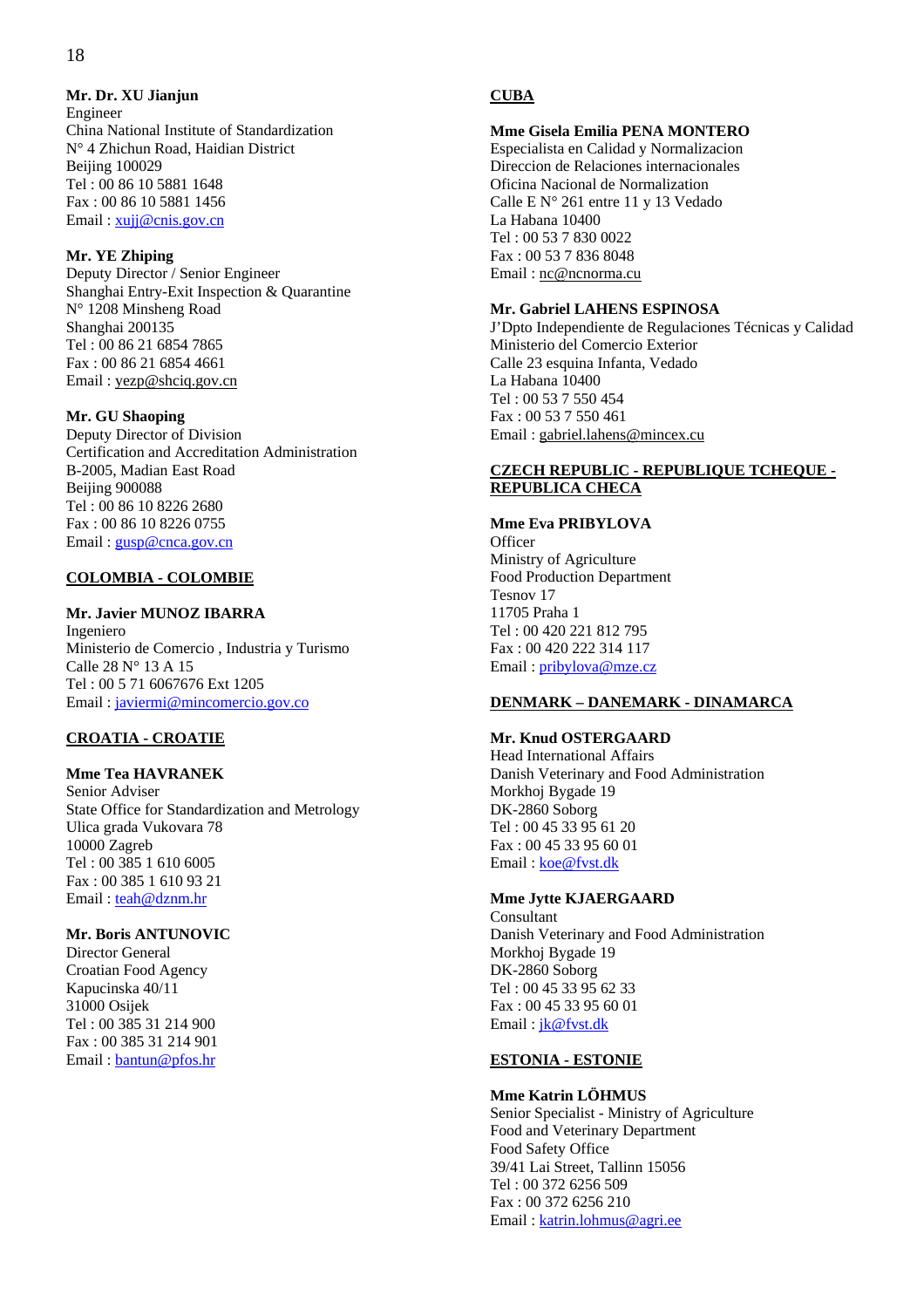#### **EUROPEAN COMMUNITY COMMUNAUTE EUROPEENNE COMUNIDAD EUROPEA**

# **Mr. Michael SCANNELL**

Administrateur Principal Commission Européenne F101 4/64 B-1049 Bruxelles (Belgique) Tel : 00 32 2 299 3364 Fax : 00 32 2 296 8566 Email : michael.scannell@cec.eu.int

# **Mr. Jérôme LEPEINTRE**

Administrateur Commission Européenne F101 4/78 B-1049 Bruxelles (Belgique) Tel : 00 32 2 299 3701 Fax : 00 32 2 296 8566 Email : jerome.lepeintre@cec.eu.int

# **FINLAND – FINLANDE - FINLANDIA**

# **Mme Anne HAIKONEN**

Counsellor, Legal Affairs Ministry of Trade and Industry PO Box 32 FIN-00023 Government Tel : 00 358 9 1606 3654 Fax : 00 358 9 1606 2670 Email : anne.haikonen@ktm.fi

# **FRANCE - FRANCIA**

# **Mme Catherine CHAPOUX**

Ministère de l'Agriculture, de l'Alimentation, de la Pêche et de la Ruralité - D.G.A.L. 251, rue de Vaugirard 75732 Paris Cedex 15 Tel : 00 33 (0)1 49 55 84 86 Fax : 00 33 (0)1 49 55 44 62 Email : catherine.chapoux@agriculture.gouv.fr

## **Mme Roseline LECOURT**

Ministère de l'Economie, des Finances et de l'Industrie D.G.C.C.R.F. Teledoc 051 59, boulevard Vincent Auriol 75703 Paris Cedex 13 Tel : 00 33 (0)1 44 97 34 70 Fax : 00 33 (0)1 44 97 30 37 Email : roseline.lecourt@dgccrf.finances.gouv.fr

## **Mr. Loïc EVAIN**

Ministère de l'Agriculture, de l'Alimentation, de la Pêche et de la Ruralité D.G.A.L./SDSSA 251, rue de Vaugirard 75732 Paris Cedex 15 Tel : 00 33 (0)1 49 55 84 17 Fax : 00 33 (0)1 49 55 56 80 Email : loic.evain@agriculture.gouv.fr

# **Mr. Jean-Charles LEBLANC**

INRA – DSNHSA – INAPG 16, rue Claude Bernard 75005 Paris Tel : 00 33 (0)1 44 08 72 79 Fax : 00 33 (0)1 44 08 72 76 Email : jleblanc@inapg.inra.fr

# **Mme Anne LEGENTIL**

Expert agroalimentaire UFCS : Union Féminine, Civique et Sociale 6 rue Béranger 75003 Paris Tel : 00 33 (0)1 44 54 50 54 Fax : 00 33 (0)1 44 54 50 66 Email : ufcs.agro@wanadoo.fr

#### **Mr. Georges MONSALLIER**

Président Honoraire du SIMV 11 rue des Messageries 75010 Paris Tel : 00 33 (0)6 61 87 22 51 Fax : 00 33 (0)2 23 20 75 89 Email : georges.monsallier@wanadoo.fr

# **GAMBIA - GAMBIE**

## **Mlle Isatou JALLOW**

Executive Director National Nutrition Agency (NaNA) National Codex Contact Point P.M.B. 162 Banjul Tel : 00 220 4202406 Fax : 00 220 4202407 / 4225873 Email : isatouaquarian@hotmail.com

# **GABON**

# **Mme Colette Lydie AMBONGUILAT**

Directrice du Centre National de Nutrition Ministère de la Santé Publique Libreville Tel : 00 241 07 35 56 98 / 00 241 06 76 22 Fax : 00 241 72 23 79 Email : clamy\_75@yahoo.fr

## **GERMANY – ALLEMAGNE - ALEMANIA**

## **Mr. Gerhard BIALONSKI**

Bundesministerium für Verbraucherschutz, Ernährung und Landwirtschaft (Federal Ministry of Consumer Protection, Food and Agriculture) Rochusstrasse 1 D-53123 Bonn Tel : 00 49 228 529 4651 Fax : 00 49 228 529 4947 Email : 314@bmvel.bund.be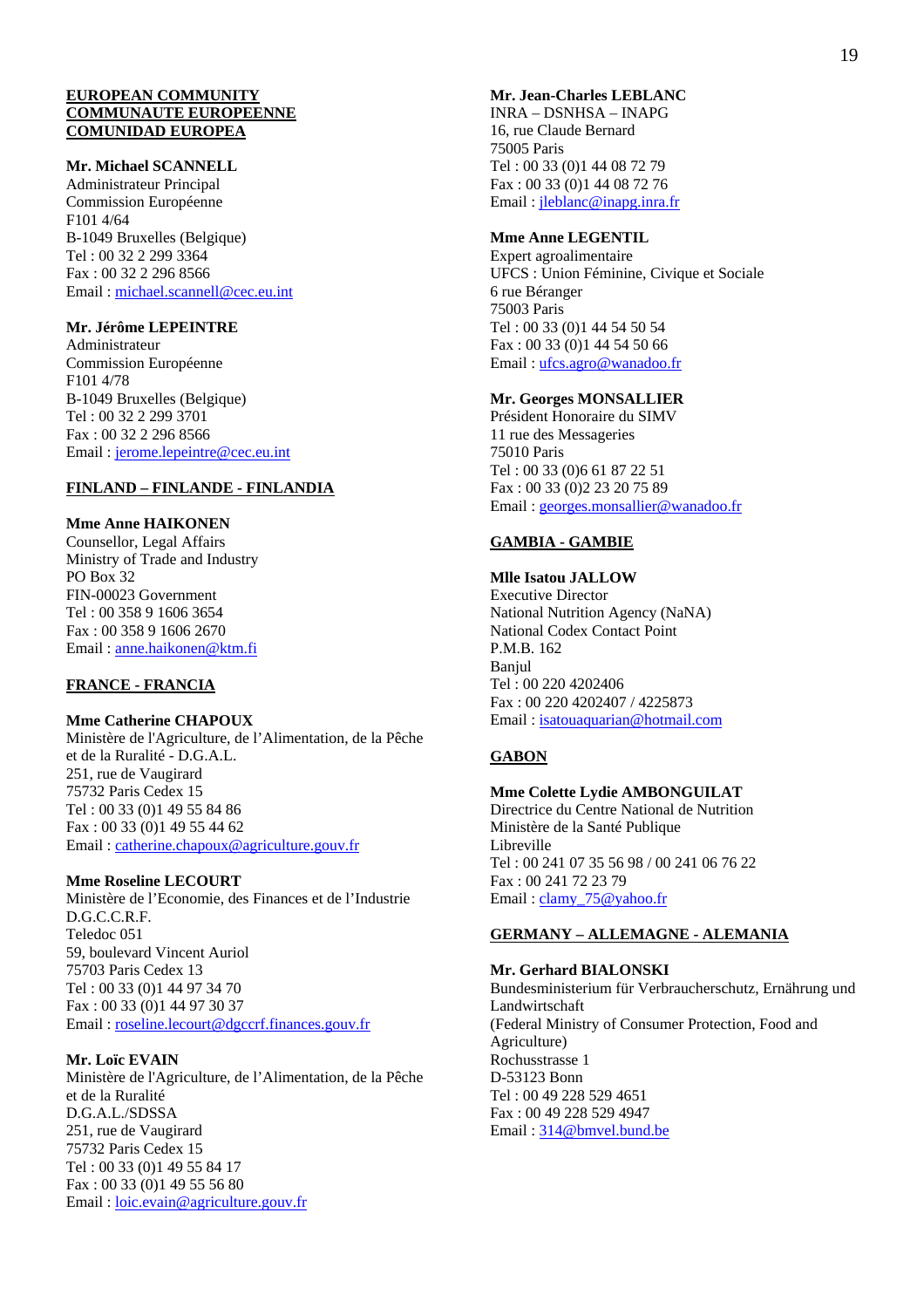# **Mme Cordula KREIS**

Bundesministerium für Verbraucherschutz, Ernährung und Landwirtschaft (Federal Ministry of Consumer Protection, Food and Agriculture) Rochusstrasse 1 D-53123 Bonn Tel : 00 49 228 529 4225 Fax : 00 49 228 529 4947 Email : 314@bmvel.bund.de

# **Mr. Michael HAUCK**

Bundesministerium für Verbraucherschutz, Ernährung und Landwirtschaft (Federal Ministry of Consumer Protection, Food and Agriculture) Mauerstrasse 29 – 32 D-10117 Berlin Tel : 00 49 30 2006 3263 Fax : 00 49 30 2006 3273 Email : 311@bmvel.bund.de

# **Prof. Dr. Rolf GROSSKLAUS**

Direktor und Professor Bundesinstitut für Risikobewertung Postfach 33 00 13 D-14191 Berlin Tel : 00 49 30 8412 3230 Fax : 00 49 30 8412 3715 Email : fgr11@bfr.bund.de

# **Mme Angelika MROHS**

Geschäftsführerin Bund für Lebensmittelrecht und Lebensmittelkunde e.V. Godesberger Allee 142 – 148 D-53175 Bonn Tel : 00 49 228 819 9332 Fax : 00 49 228 375 069 Email : amrohs@bll-online.de

# **GUINEA BISSAU – GUINEE BISSAU**

## **Rui CA**

Ingenieur Chimiste Chef de la Direction Alimentation et de l'eau Laboratoire de la Santé Publique Ministère de la Santé Publique Tel : 00 245 20 53 46 Tel : 00 245 25 24 04 Fax : 00 245 25 24 04 Email : ruicas@yahoo.com.br

# **HAÏTI**

# **Mme Roberta JEAN-BAPTISTE**

Assistant Directeur Direction du Contrôle de la Qualité et de la Protection du Consommateur Ministère du Commerce et de l'Industrie 8 rue Légitime, Champ de Mars, Port-au-Prince Tel : 00 509 223 56 360 / 222 93 09 Fax : 00 509 223 59 50 Email : dcqpc.mci@acn2.net

# **HUNGARY – HONGRIE - HUNGRIA**

# **Dr. Endre RACZ**

Head of Department Ministry of Agriculture and Regional Development  $PO - Box 1$ H-1860 Budapest Tel : 00 361 301 43 83 Fax : 00 361 301 48 08 Email : endre.racz@fvm.hu

# **ICELAND – ISLANDE - ISLANDIA**

# **Mr. Thordur ASGEIRSSON**

Codex Contact in Iceland Director of Fisheries Directorate of Fisheries Ingolfsstraeti 1 101 Reykjavik Tel : 00 354 569 7900 Fax : 00 354 569 7991 Email : thordur@fiskistofa.is

# **INDIA - INDE**

## **Mme Rita TEAOTIA**

Joint Secretary Ministry of Health & Family Welfare Nirman Bhavan New Delhi – 110011 Tel : 00 91 11 2301 9195 Fax : 00 91 11 2301 8842 Email : jsrt@nb.nic.in

## **Mr. Rahul KHULLAR**

Joint Secretary Ministry of Commerce & Industry Department of Commerce Udyog Bhavan New Delhi – 110011 Telefax : 00 91 11 2301 5215 Email : rkhullar@ub.nic.in

## **Mr. Shailendra AGARWAL**

Director Ministry of Commerce & Industry Department of Commerce Udyog Bhavan New Delhi – 110011 Telefax : 00 91 11 2301 5215 Email : shailagarwal@ub.nin.in

## **Mme Madhulika PRAKASH**

Director & Head (Food & Agri) Bureau of Indian Standards 9, B.S. Zafar Marg New Delhi 110002 Tel : 00 91 11 23231128 Mobile : 009818719638 Fax : 00 91 11 23231128 Email : fad@bis.org.in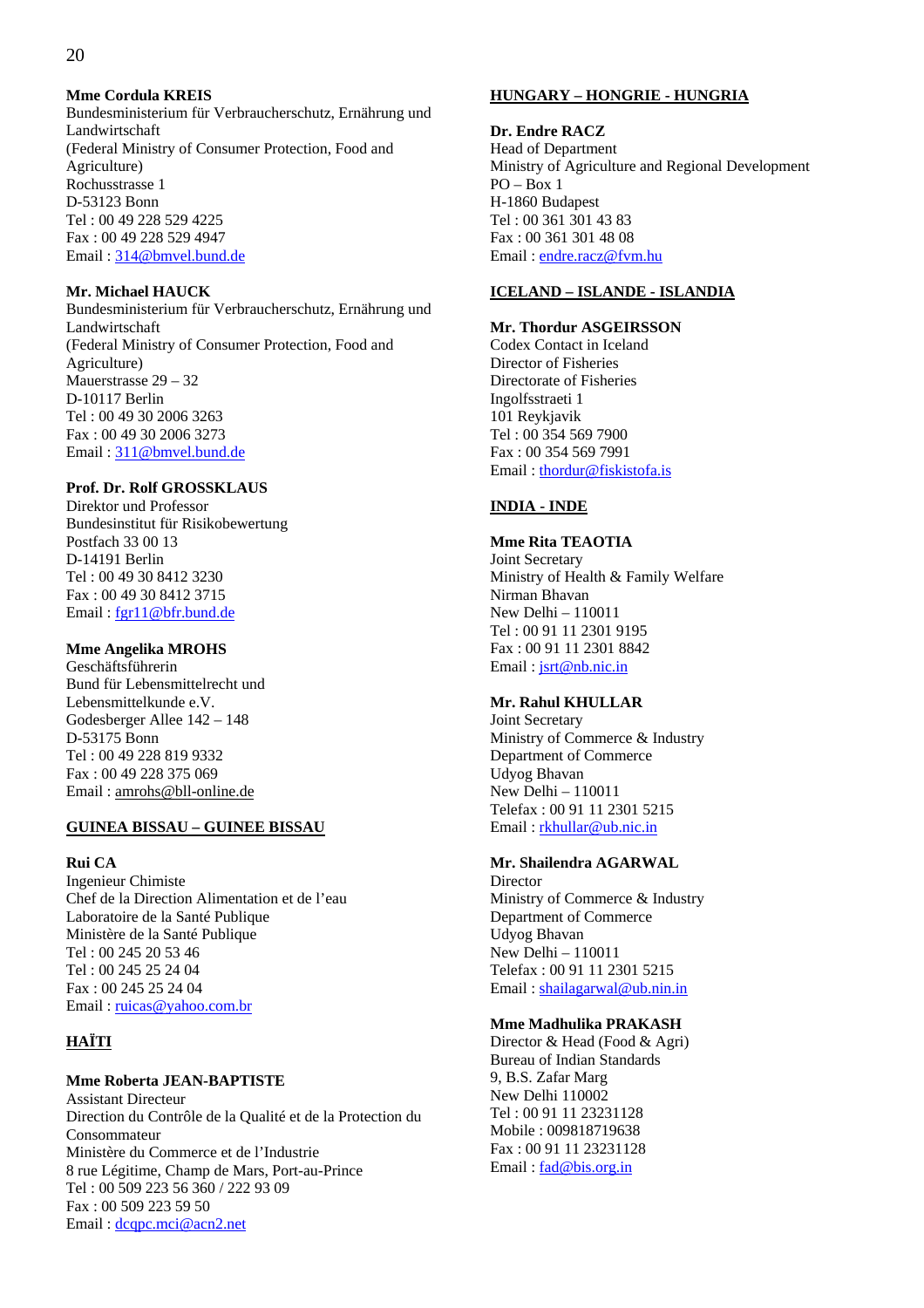#### **INDONESIA - INDONESIE**

#### **Mme Nurasih SUWAHYONO**

Head of Center for Standard Application Systems National Standardization Agency BSN, Manggala Wanabakti Building Block  $4<sup>th</sup>$ ,  $4<sup>th</sup>$  floor Jakarta Tel : 00 62 21 574 7043 Fax : 00 62 21 574 7045 Email : sps-2@bsn.or.id

#### **Mme Erniningsih HARYADI**

Secretariat Codex Contact Point National Standardization Agency BSN, Manggala Wanabakti Building Block  $4<sup>th</sup>$ ,  $4<sup>th</sup>$  floor Jakarta Tel : 00 62 21 574 7043 Fax : 00 62 21 574 7045 Email : sps-2@bsn.or.id

# **Mr. Meddy H. SEWAKA**

Head of Subdirectorate Product Standardization Ministry of Foreign Affairs Taman Pejambon N° 6 Jakarta Tel : 00 62 21 381 4211 Fax : 00 62 21 351 9614 Email : meddy-sewaka@yahoo.com

#### **Mr. Aji SURYA**

Premier Secrétaire aux Affaires Economiques Ambassade d'Indonésie 47-49 rue Cortambert 75116 Paris (France) Tel : 00 33 (0)1 45 03 07 60 Fax : 00 33 (0)1 45 04 50 32

#### **IRELAND – IRLANDE – IRLANDA**

#### **Mr. Martin C.O'SULLIVAN**

Deputy Chief Veterinary Officer Department of Agriculture and Food Agriculture House - Kildare Street Dublin 2 Tel : 00 353 1 607 2213 Fax : 00 353 1 661 0230 Email : martin.osullivan@agriculture.gov.ie

#### **ITALY - ITALIE - ITALIA**

#### **Dr. Brunella LO TURCO**

Segretario Generale Comitato Nazionale Codex Ministero delle Politiche Agricole e Forestali Via XX Settembre 20 00187 Roma Tel : 39 06 4665 6512 Fax : 39 06 4880 273 Email : qtc6@politicheagricole.it

## **Dr. Ciro IMPAGNATIELLO**  Ministero Politiche Agricole e Forestali Via XX Settembre 20 - 00187 Roma Tel : 00 39 06 4665 6511 Fax : 00 39 06 4880 273 Email : c.impagnatiello@politiche.agricole.it

## **JAPAN - JAPON**

#### **Dr. UMEDA Tamami**

**Director** International Food Safety Planning, Department of Food Safety, Pharmaceutical and Food Safety Bureau, Ministry of Health, Labour and Welfare 1-2-2 Kasumigaseki, Chiyoda-ku Tokyo 100-8916 Tel : 00 81 3 3595 2326 Fax : 00 81 3 3503 7965 Email : umeda-tamami@mhlw.go.jp

#### **Dr. YOSHIKURA Hiroshi**

Adviser Department of Food Safety, Pharmaceutical and Food Safety Bureau Ministry of Health, Labour and Welfare 1-2-2 Kasumigaseki, Chiyoda-ku, Tokyo 100-8916 Tel : 00 81 3 3595 2326 Fax : 00 81 3 3595 7965 Email: codexj@mhlw.go.jp

#### **Mr. OGAWA Ryosuke**

Director International Affairs Office, Food Safety and Consumer Policy Division, Food Safety and Consumer Affairs Bureau, Ministry of Agriculture, Forestry and Fisheries 1-2-1 Kasumigaseki, Chiyoda-ku Tokyo 100-8950 Tel : 00 81 3 5512 2291 Fax : 00 81 3 3597 0329 Email : ryousuke\_ogawa@nm.maff.go.jp

#### **Mr. MIYAZAKO Masahiro**

Deputy Director Food Safety and Consumer Policy Division, Food Safety and Consumer Affairs Bureau, Ministry of Agriculture, Forestry and Fisheries 1-2-1 Kasumigaseki, Chiyoda-ku Tokyo 100-8950 Tel : 00 81 3 5512 2291 Fax : 00 81 3 3597 0329 Email : masahiro\_miyazako@nm.maff.go.jp

#### **Dr. ISSHIKI Kenji**

Deputy Director General Food Safety Commission Secretariat Prudential Tower 6F 2-13-10 Nagatacho, Chiyoda-ku Tokyo 100-8989 Tel : 00 81 3 5251 9124 Fax : 00 81 3 3591 2236 Email : kenji.isshiki@cao.go.jp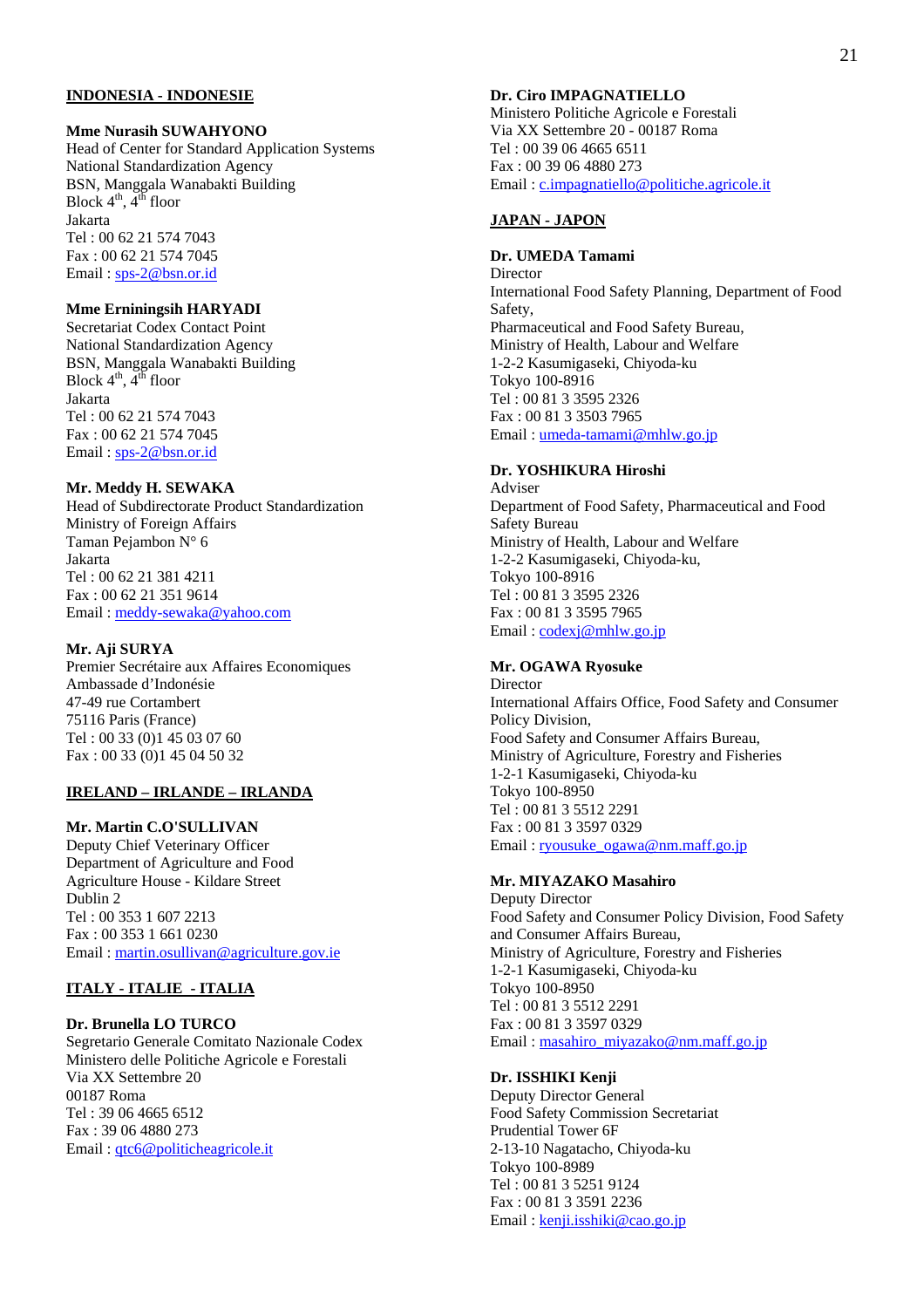#### **Mme INOKUMA Yasuko**

Section Chief Food Safety Commission Secretariat Prudential Tower 6F 2-13-10 Nagatacho, Chiyoda-ku Tokyo 100-8989 Tel : 00 81 3 5251 9146 Fax : 00 81 3 3591 2236 Email : yasuko.inokuma@cao.go.jp

#### **Mr. SUGIE Tatsuya**

Section Chief Food Safety Commission Secretariat Prudential Tower 6F 2-13-10 Nagatacho, Chiyoda-ku Tokyo 100-8989 Tel : 00 81 3 5251 9209 Fax : 00 81 3 3591 2236 Email : tatsuya.sugie@cao.go.jp

# **Dr. IMAMURA Tomoaki**

Technical Adviser Associate Professor Department of Planning Information and Management The University of Tokyo Hospital 7-3-1, Hongou, Bunkyou-ku, Tokyo 113-8655 Tel : 00 81 3 5800 8716 Fax : 00 81 3 5800 8765 Email : imamura-t@umin.ac.jp

# **KIRIBATI**

**Dr. Kabwea TIBAN**  Director of Public Health & Codex Focal Point Ministry of Health and Medical Services PO Box 268 Nawerewere, Tarawa Tel : 00 686 28100 Ext 205 Fax : 00 686 28152 Email : kabweatiban@yahoo.co.nz

## **KOREA (REPUBLIC OF) COREE (REPUBLIQUE DE) COREA (REPUBLICA DE)**

**Dr. Jongsei PARK** 

Chairperson of CCASIA LabFrontier Co., Ltd KSBC Building #Mt, 111-8, Iui-dong Yeongtong-gu, Suwon, Kyonggi-do, 443-766 Tel : 00 82 31 259 6801 Fax : 00 82 31 259 6802 Email : ccasiachair@kfda.go.kr

# **Dr. Heesun KIM**

Assistant Director Food Safety Division - Food Safety Bureau #231 Jinheungno Eunpyung-Gu, Seoul 122-704 Tel : 00 82 2 380 1726 Fax : 00 82 2 388 6896 Email : hkim@kfda.go.kr

#### **Mlle Mi-Young CHO**

Senior Researcher Food Sanitation Council Ministry of Health and Welfare #231 Jinheungno Eunpyung-Gu Seoul, 122-704 Tel : 00 82 2 380 1558 Fax : 00 82 2 388 6396 Email : miyoungcho@kfda.go.kr

## **LAO PDR - LAOS**

**Mme Viengxay VANSILALOM**  Codex Contact Point Deputy Head of Food Control Div Ministry of Health Food & Drug Department Simuang Road, Ventiane 01000, LAO PDR Tel : 00 856 21 214013 Fax : 00 856 21 214015 Email : drug@laotel.com

## **LATVIA – LETTONIE**

#### **Mme Aija KAZOCINA**  Senior Officer Veterinary and Food Department Ministry of Agriculture Republikas laukums 2 Riga, LV - 1981 Tel : 00 371 7027 022 Fax : 00 371 7027 205 Email : aija.kazocina@zm.gov.lv

## **LITHUANIA – LITUANIE**

#### **Dr. Almantas KRANAUSKAS**

Deputy Director National Nutrition Center Ministry of Health Kalvariju Str. 153 LT 2600 – Vilnius Tel : 00 370 5 2300022 / 00 370 61681002 Fax : 00 370 5 2778713 Email : almantas@rmc.lt

## **MADAGASCAR**

## **Beby Hariuoro RAHANTAMALALA**  Chef de Service Direction de la Normalisation et de la Qualité BP 1316 Antananarivo 101 Tel : 00 261 22 238 60 Email : dnq.sml@wanadoo.mg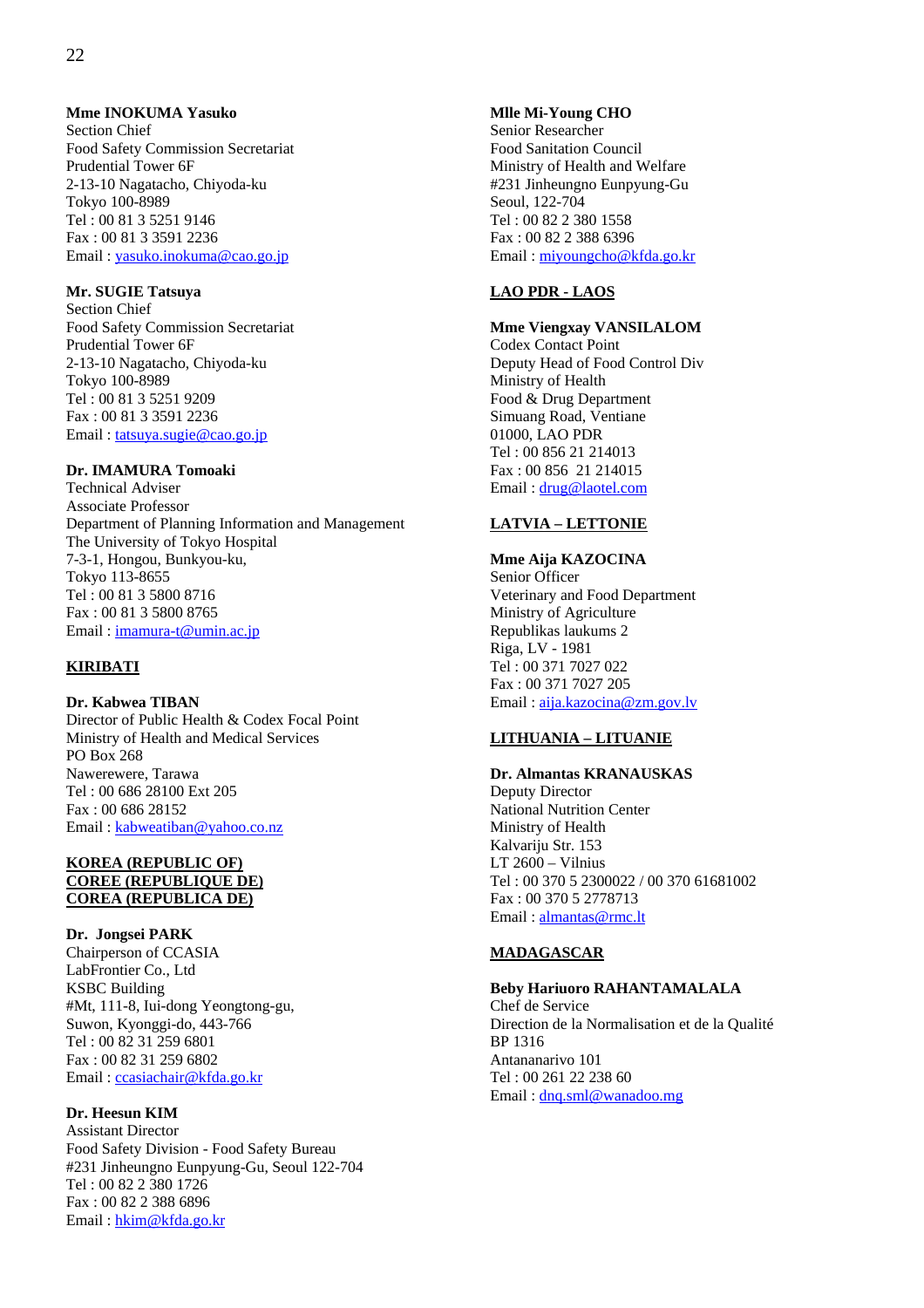#### **MALAYSIA – MALAISIE - MALASIA**

#### **Mme Noraini DATO'MOHD. OTHMAN**

Deputy Director (Codex) Food Safety and Quality Division Ministry of Health Malaysia Health Offices Complex Level 3, Block E7, Parcel E Federal Government Administrative Centre 62590 Putrajaya Tel : 00 60 3 8883 3500 Fax : 00 60 3 8889 3515 Email: noraini\_othman@moh.gov.my Email: noraini\_mohdothman@yahoo.co.uk

#### **Dr. A'aisah SENIN**

Principal Assistant Director Same Food Safety and Quality Division Ministry of Health Malaysia Level 3, Block E7, Parcel E Federal Government Administrative Centre 62590 Putrajaya Tel : 00 60 3 8883 3516 Fax : 00 60 3 8889 3515 Email : aaisah@moh.gov.my

#### **Mme Noraini SUDIN**

Director of PDAS Malaysia Palm Oil Board, Ministry of Plantation and Commodities PO Box 10620, Kuala Lumpur 50720 Tel : 00 60 3 8925 9952 Fax : 00 60 3 8922 1742 Email : noraini@mpob.gov.my

# **Mr. Raj R. D'NATHAN**

Deputy Undersecretary (Livestock) Crop, Livestock and Fishery Industry Division Ministry of Agriculture and Agro-Based Industry 19<sup>th</sup> Floor, Putra Place, 100, Jalan Putra 50350 Kuala Lumpur Tel : 00 60 3 4045 3050 Fax : 00 60 3 4045 8900 Email : raj@agri.moa.my

## **MALI**

**Mr. Ousmane TOURE**  Directeur Général de l'Agence Nationale de la Sécurité Sanitaire des Aliments S/C Ministère de la Santé Bamako Tel : 00 223 222 0747 Fax : 00 223 223 02 03 Email: oussou\_toure@hotmail.com

#### **MEXICO - MEXIQUE**

#### **Mr. Jorge Antonio LOPEZ ZARATE**

Subdirector para la Atencion del Codex Alimentarius Y otros Organisations Direccion General de Normas Secretaria de Economia Av. Puente de Tecamachalco N° 6 piso Seccion Fuentes, Lomas de Tecamachalco C.P. 53950 Naucalpan, Estado de Mexico Tel : 00 (5255) 5729 9100 Ext 43218 Fax : 00 (5255) 5520 9715 Email : jalopezz@economia.gob.mx Email : codexmex@economia.gob.mx

#### **Mme Renée SALAS GUERRERO**

Subdirectora Ejecutiva de Operacion Internacional Comision Federal Para la Proteccion Contra Riesgos Sanitarios (COFEPRIS) Monterrey #33 Piso 1 Col Roma, Mexico D.F. 06700 Tel : 00 (5255) 55148586 Fax : 00 (5255) 52082974 Email : rsalas@salud.gob.mx

# **Mr. Victor Miguel GARCIA MORENO**

Subdirector de Inocuidad Agricola Secretaria de Agricultura, Ganaderia, Desarrollo Rural, Pesca y Alimentacio (SAGARPA) Municipio Libre 337 Piso 6-A Colonia Santa Cruz Atoyac Delegacion Benito Juarez, Distrito Federal 03310 Mexico Tel : 00 52 55 9183 1000 Ext. 33830 Fax : 00 52 55 9183 1000 Ext 33821 Email : vmiguel@senasica.sagarpa.gob.mx

## **MONGOLIA - MONGOLIE**

**NANTSAG Batsuuri**  State Secretary Ministry of Food and Agriculture Government Building n° 9 Enkhtaivan Avenue 16A Ulaanfaatar 210349 Mongolia Tel : 00 976 11 262802 Fax : 00 976 11 452554 Email : ng\_batsuuri@yahoo.com

#### **MOROCCO – MAROC - MARRUECOS**

#### **Mr. HACHIMI Larbi**

Directeur du Laboratoire Officiel d'Analyses et de Recherches Chimiques Ministère de l'Agriculture et du Développement Rural Tel : 00 212 22 302196 Fax : 00 212 22 301972 Email : loare@casanet.net.ma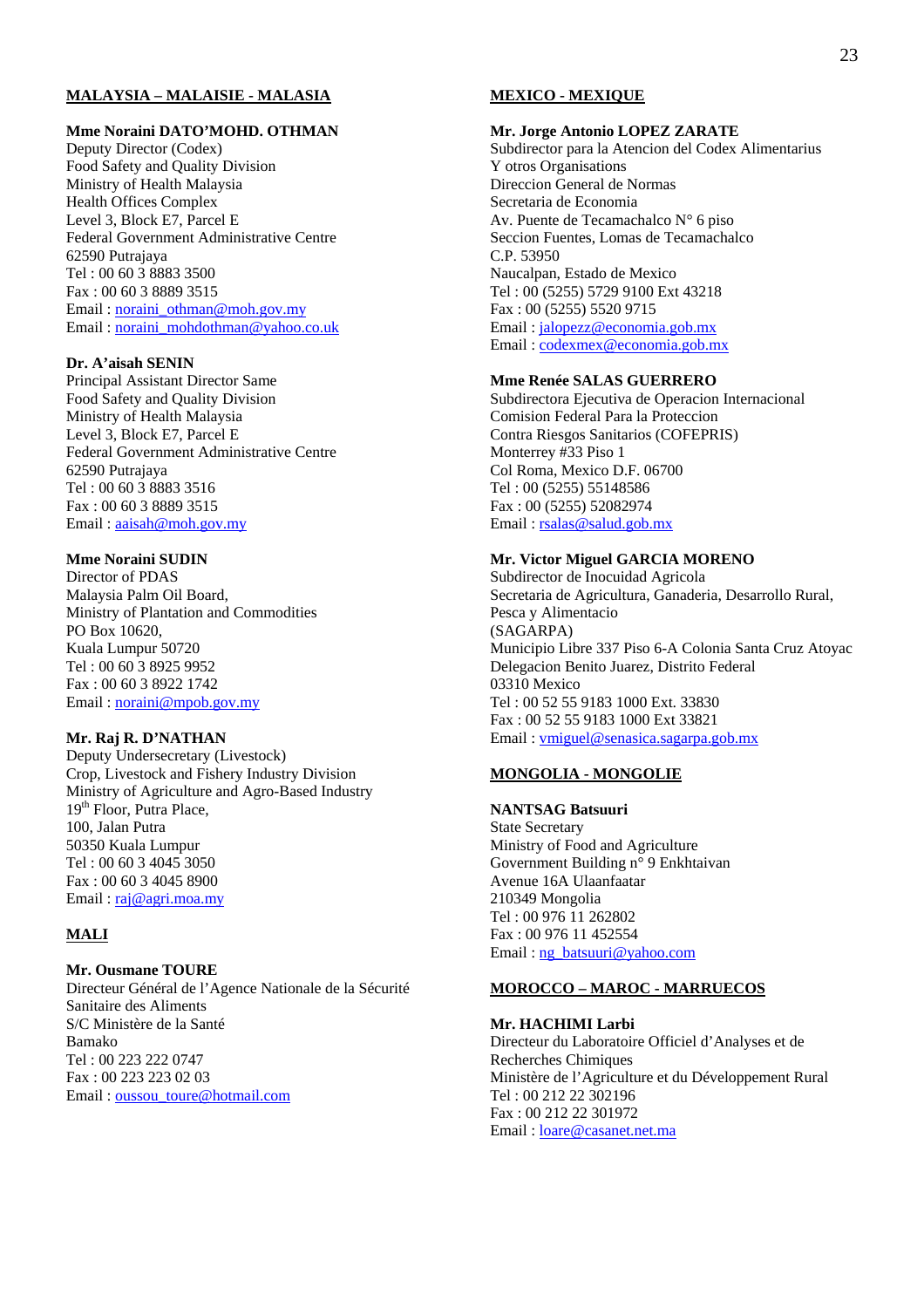## **Mr. MIKOU Najib**

Directeur du Développement Etablissement Autonome de Contrôle et de Coordination des Exportations 72 Angle Bd Mohamed Smiha et rue Mohamed Baârani Casablanca Tel : 00 212 22 30 28 02 Fax : 00 212 22 30 25 67 Email : mikou@eacce.org.ma

## **Mr. LACHHAB Hamid**

Chef du Service de la Réglementation Sanitaire Ministère de l'Agriculture, du Développement rural et des Pêches Maritimes Direction de l'Elevage et des Services Vétérinaires Quartier administratif - Rabat Tel : 00 212 37 68 14 04 Fax : 00 212 37 68 04 49 Email : lachabhamid@yahoo.fr

#### **Mme SEBBAN Zakia**

Adjoint du Chef de Service de l'Hygiène Alimentaire Ministère de la Santé 71, avenue Ibnsina Agdal – Rabat Tel : 00 212 60548508 – 00 212 37 671193 Fax : 00 212 37671298 Email : zakia.sebban@caramail.com

## **NEPAL**

#### **Mr. Ganga Prasad Manandhar**

Deputy Director General Department of Food Technology & Quality Control Babar Mahal Kathmandu Tel : 00 977 1 4240016 Fax : 00 977 1 4262337 Email: dftqc@mail.com.np

# **NETHERLANDS - PAYS-BAS - PAISES BAJOS**

#### **Mr. Robert TOP**

Senior Policy Officer Food Safety Ministry of Health, Welfare and Sport Food and Nutrition Division PO Box 20350 2500 EJ The Hague Tel : 00 31 70 340 69 63 Fax : 00 31 70 340 55 54 Email: r.top@minvws.nl

#### **Mme Sandra HEUMER**

Policy Officer International Communications Ministry of Agriculture, Nature and Food Quality Department of Food Quality and Animal Health PO Box 20401 2500 EK The Hague Tel : 00 31 70 378 40 45 Fax : 00 31 70 378 6141 Email : s.heumer@minlnv.nl

# **Mme Ria C. WESTENDORP**

Senior Policy Officer Food Safety Ministry of Health, Welfare and Sport Food and Nutrition Division PO Box 20350 2500 EJ The Hague Tel : 00 31 70 340 69 63 Fax : 00 31 70 340 55 54 Email : mcvestendorp@minvws.nl

# **Mr. Kari TÖLLIKKÖ**

Principal Administrateur Secrétariat Général du Conseil de l'Union Européenne 175 rue de la Loi B-1048 Bruxelles (Belgique) Tel : 00 32 2 285 78 41 Fax : 00 32 2 285 61 98 Email : kari.tollikko@consilium.eu.int

#### **NEW ZEALAND NOUVELLE ZELANDE NUEVA ZELANDIA**

#### **Dr. Steve HATHAWAY**

Director Programme Development New Zealand Food Safety Authority PO. Box 646 - Gisborne Tel. : 00 64 6 867 1144 Fax : 00 64 6 868 5207 Email : steve.hathaway@nzfsa.govt.nz

#### **Mr. Sundararaman RAJASEKAR**

Programme Manager (Codex) New Zealand Food Safety Authority PO Box 2835 - Wellington Tel : 00 64 4 463 2576 Fax : 00 64 4 463 2583 Email: rajasekars@nzfsa.govt.nz

# **NIGERIA**

#### **Mme Titilope Omowunmi OWOLABI**

Deputy Director / Head Registration and Regulatory Affairs Directorate, National Agency for Food & Drug Administration and Control (NAFDAC) 23, Temple Road, Ikoyi Lagos, Nigeria Tel : 00 234 1 2695142 Fax : 00 234 1 2695006 Email : titiowol@yahoo.com

#### **NORWAY – NORVEGE - NORUEGA**

#### **Mme Gisken Beate THOEN**

Head of Section Legal and International Coordination Norwegian Food Safety Authority Head Office, P.O. Box 383 N-2381 Brumunddal Tel : 00 47 23 21 66 29 Fax : 00 47 23 21 68 00 Email : gibth@mattilsynet.no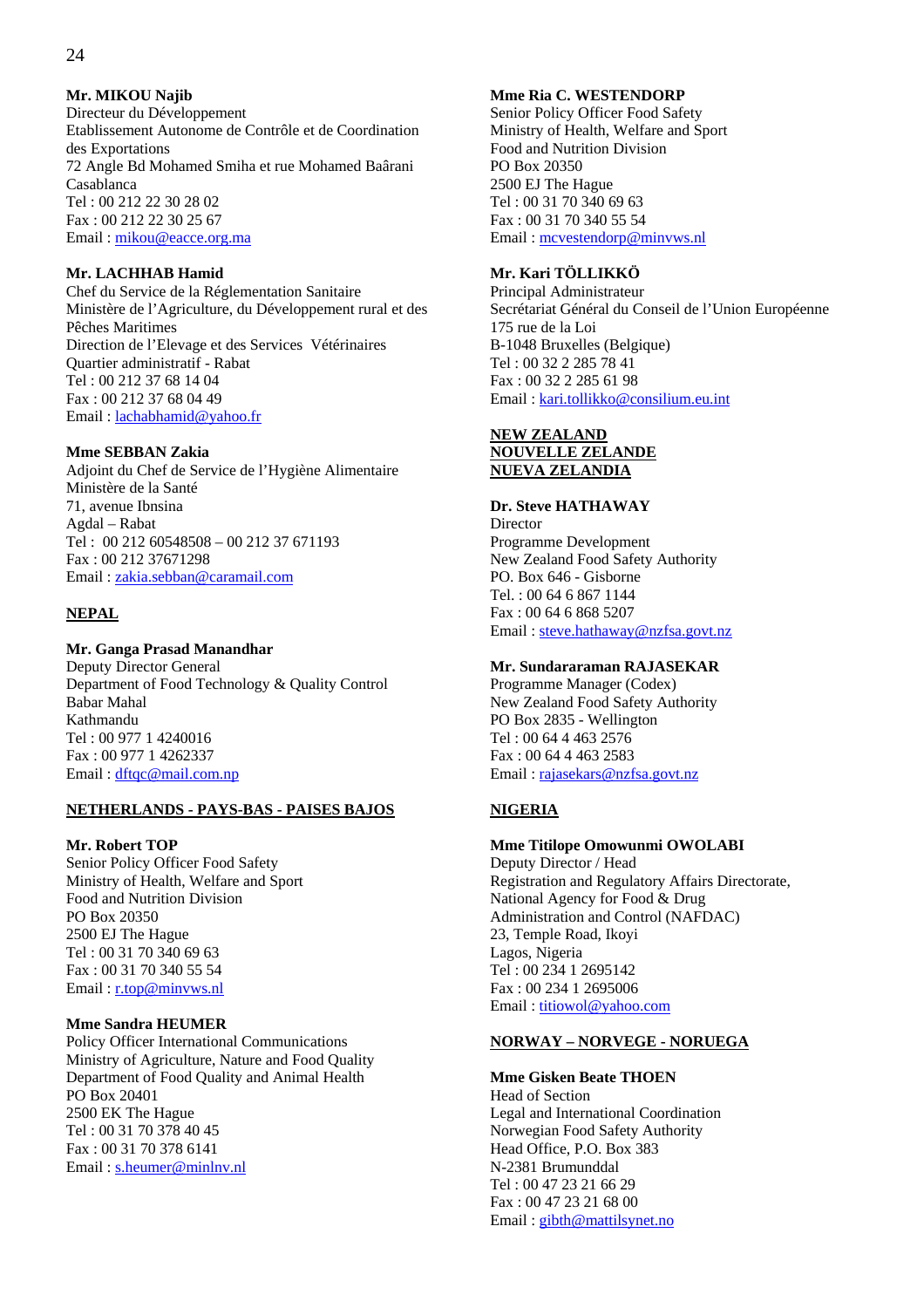## **Mlle Bente ODLO**

Adviser Ministry of Agriculture and Food P.O. Box 8007 Dep. N-0030 Oslo Tel : 00 47 22 24 91 38 Fax : 00 47 22 24 95 59 Email : bente.odlo@lmd.dep.no

## **Mlle Tone MATHESON**

Senior Advisor Ministry of Health and Care Services PO Box 8011 Dep N-0030 Oslo Tel : 00 47 22 24 86 50 Fax : 00 47 22 24 86 56 E-mail : tone.matheson@hod.dep.no

# **Mr Lennart JOHANSON**

Deputy Director General Department of Aquaculture, Seafood and Markets Norwegian Ministry of Fisheries and Coastal Affairs PO Box 8118 Dep, NO-0032 Oslo Tel : 00 47 22 24 26 65 Fax : 00 47 22 24 56 78 E-mail: lennart.johanson@fkd.dep.no

# **PANAMA**

# **Mme Prof. Itzel ARJONA**

Investigador Adjunto IV Universidad Tecnologica de Panama Apdo 6-2894 El Dorado Panama Tel : 00 507 290 8452 Fax : 00 507 290 8447 Email : itzel.arjona@utp.ac.pa

# **PARAGUAY**

## **Mme Elina LOPEZ**

Premier Secrétaire Ambassade du Paraguay 1, rue Saint-Dominique 75007 Paris (France) Tel : 00 33 (0)1 42 22 85 05 Fax : 00 33 (0)1 42 22 57 03 Email : embaparf@noos.fr

## **POLAND – POLOGNE - POLONIA**

#### **Mme Magdalena ZELAZNA**

Senior Specialist, International Cooperation Department Agricultural and Food Quality Inspection 30 Wspolna St. 00-930 Warsaw Tel : 00 48 22 623 29 04 Fax : 00 48 22 623 29 97 Email : mzelazna@ijhar-s.gov.pl

## **Mme Marta SOBIERAJ**

Specialist, International Cooperation Department Agricultural and Food Quality Inspection 30 Wspolna St. 00-930 Warsaw Tel : 00 48 22 623 29 03 Fax : 00 48 22 623 29 97 Email : kodeks@ijhar-s.gov.pl

# **ROMANIA – ROUMANIE - RUMANIA**

# **Mr. Ion NISIPASU**

Chief of Department National Sanitary Veterinary and Food Safety Authority Negustori, 1B, Sector 2 Bucharest Tel : 00 40 21 307 8567 Fax : 00 40 21 307 8683 Email : dana@ansv.ro

#### **Mme Dana Roberta ION**

Councellor National Sanitary Veterinary and Food Safety Authority Negustori, 1B, Sector 2 Bucharest Tel : 00 40 21 307 8567 Fax : 00 40 21 307 8683 Email : dana@ansv.ro

# **SAMOA**

# **Mr. Lemalu Tate SIMI**

Chief Executive Officier & Chairman National Codex Committee Ministry of Commerce Industry and Labour P.O. Box 862 Apia Tel : 00 685 20 441 Fax : 00 685 20 443 Email : ltsimi@mcil.gov.ws

# **SENEGAL**

# **Mr. Diakhaïdia DIARRA**

Coordonnateur Comité National Codex Ministère de la Santé et Prévention Médicale BP 10604 Dakar-Liberté Tel : 00 221 638 3456 / 825 7732 Fax : 00 221 825 0849 Email : diakhay53@yahoo.com

#### **SLOVENIA - SLOVENIE**

#### **Mme Pavcic MARUSA**

Head of Sector for Food Safety Ministry of Health Stefanova 5 1000 Liubliana Tel : 00 386 1 478 68 51 Fax : 00 386 1 478 68 56 Email : marusa.pavcic@gov.si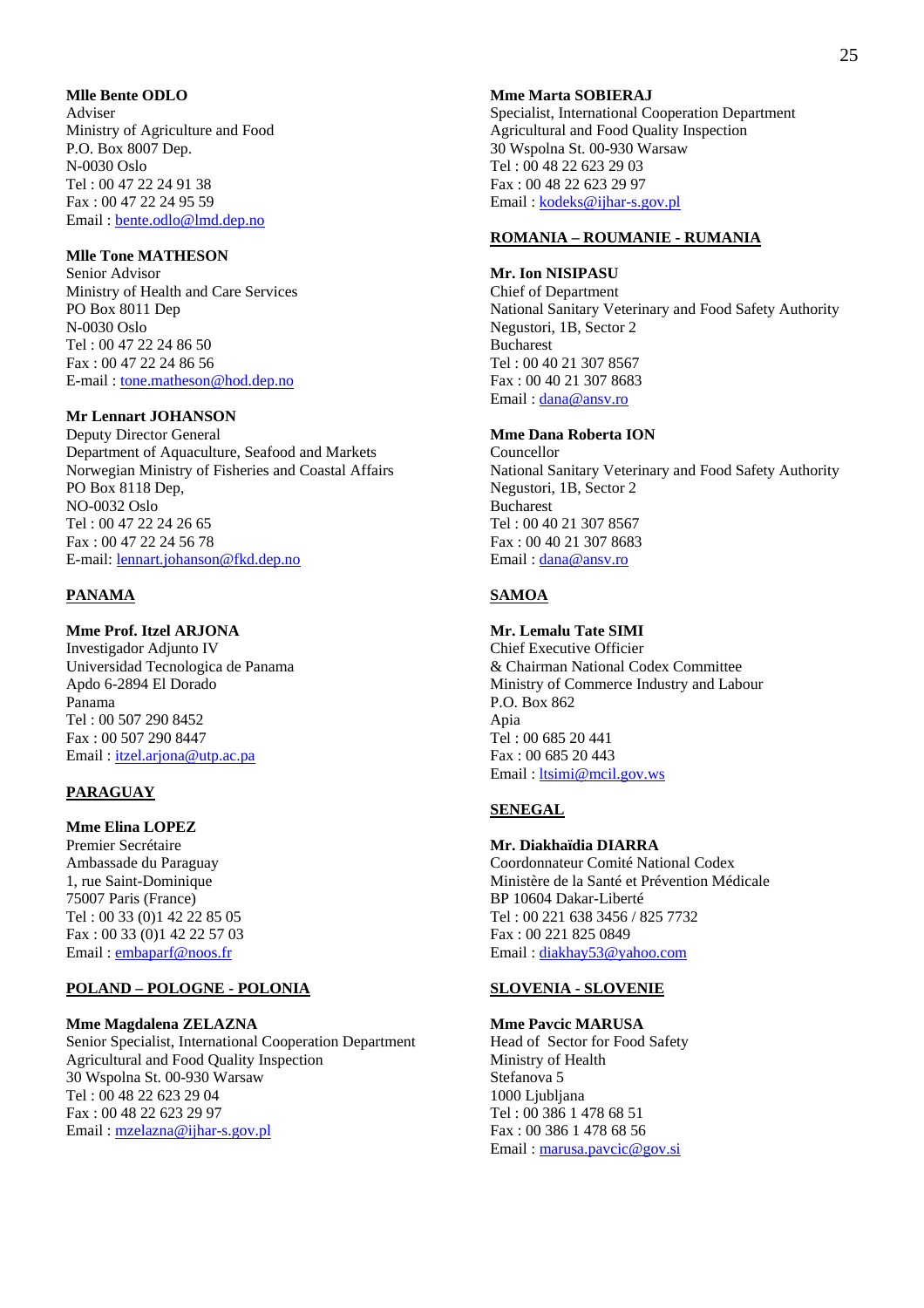## **SLOVAK REPUBLIC – REPUBLIQUE DE SLOVAQUIE**

## **Dr. Kitti NEMETH**

Deputy Director for Foreign Relations Food Research Institute Priemyselna' 4 PO Box 25 Bratislava Tel : 00 421 2 50237134 Fax : 00 421 2 55571417 Email: kitti.nemeth@stuba.sk

# **Mlle Michaela PISOVA**

Coordinator for EU Ministry of Agriculture Food Safety Department Dobrovicova 12 Bratislava 812 66 Tel : 00 421 2 59266 542 Fax : 00 421 2 5296 3738 Email : michaela.pisova@land.gov.sk

# **SOLOMON ISLANDS – ILES SALOMON**

# **Mr. David HO'OTA**

Codex Contact Point Senior Laboratory Analyst Environmental Health Division Ministry of Health and Medical Services PO Box 349, Honiara Tel : 00 677 38871 Fax : 00 677 38871 Email : jskabei@solomon.com.sb Email : dth8@hotmail.com

# **SOUTH AFRICA – AFRIQUE DU SUD**

## **Dr. B. NTSHABELE**

Department of Agriculture Private Bag X250 0001 Pretoria Tel : 00 27 17 319 6754 Fax : 00 27 12 319 6867 Email : boitshokon@nda.agric.za

# **SPAIN - ESPAGNE - ESPANA**

## **Da Elisa REVILLA GARCIA**

Subdirectora General Adjunta de Planificacion Alimentaria Ministerio de Agricultura, Pesca y Alimentacion Paseo Infanta Isabel, 1 28071 – Madrid Tel : 00 34 91 347 45 96 Fax : 00 34 91 347 57 28 Email : erevilla@mapya.es

## **Mr. Juan Carlos CALVO HUERTA**

Jefe de Servicio de la Comision Interministerial para la Ordenacion Alimentaria Secretaria General de la Agencia Espanola de Seguridad Alimentaria Ministerio de Sanidad y Consumo C/Alcala 56 28071 Madrid Tel : 00 34 91 338 00 40 Fax : 00 34 91 338 08 83 Email : jcalvo@msc.es

# **SUDAN – SOUDAN**

#### **Mr. Hamdi Abbas IBRAHIM**

**Director** Standards and Quality Control Unit Ministry of Agriculture and Forestry PO Box 285 Khartoum Tel : 00 249 918 211 470 – 00 249 183 774 688 Fax : 00 249 183 782 027 – 00 249 183 781 749 Email : hamdi20072000@yahoo.com Email : hamdi163@hotmail.com

# **SURINAM - SURINAME**

# **Mme Ratna RAMRATTANSING**

Legal Officer Minstry of Agriculture, Animal Husbandries and Fisheries Letitia Vriesdelaan 8-10 Tel : 00 597 425 017 Fax : 00 597 470 301 Email : ratna\_lvv@yahoo.com

## **SWEDEN – SUEDE - SUECIA**

**Mme Kerstin JANSSON**  Deputy Director Ministry of Agriculture, Food and Consumer Affairs S-103 33 Stockholm Tel : 00 46 8 405 11 68 Fax : 00 46 8 20 64 96 Email : kerstin.jansson@agriculture.ministry.se

## **Mme Eva ROLFSDOTTER LÖNBERG**

Codex Coordinator National Food Administration Box 622, S-751 26 Uppsala Tel : 00 46 18 17 55 47 Fax : 00 46 18 10 58 48 Email : eva.lonberg@slv.se

## **SWITZERLAND – SUISSE – SUIZA**

## **Mme Awilo OCHIENG PERNET**

Responsable Codex Alimentarius Sécurité Alimentaire Internationale et Contacts Internationaux y relatifs Office Fédéral de la Santé Publique Schwarzenburgstrasse 165, CH-3003 Berne Tel : 00 41 31 322 00 41 Fax : 00 41 31 322 95 74 Email : awilo.ochieng@bag.admin.ch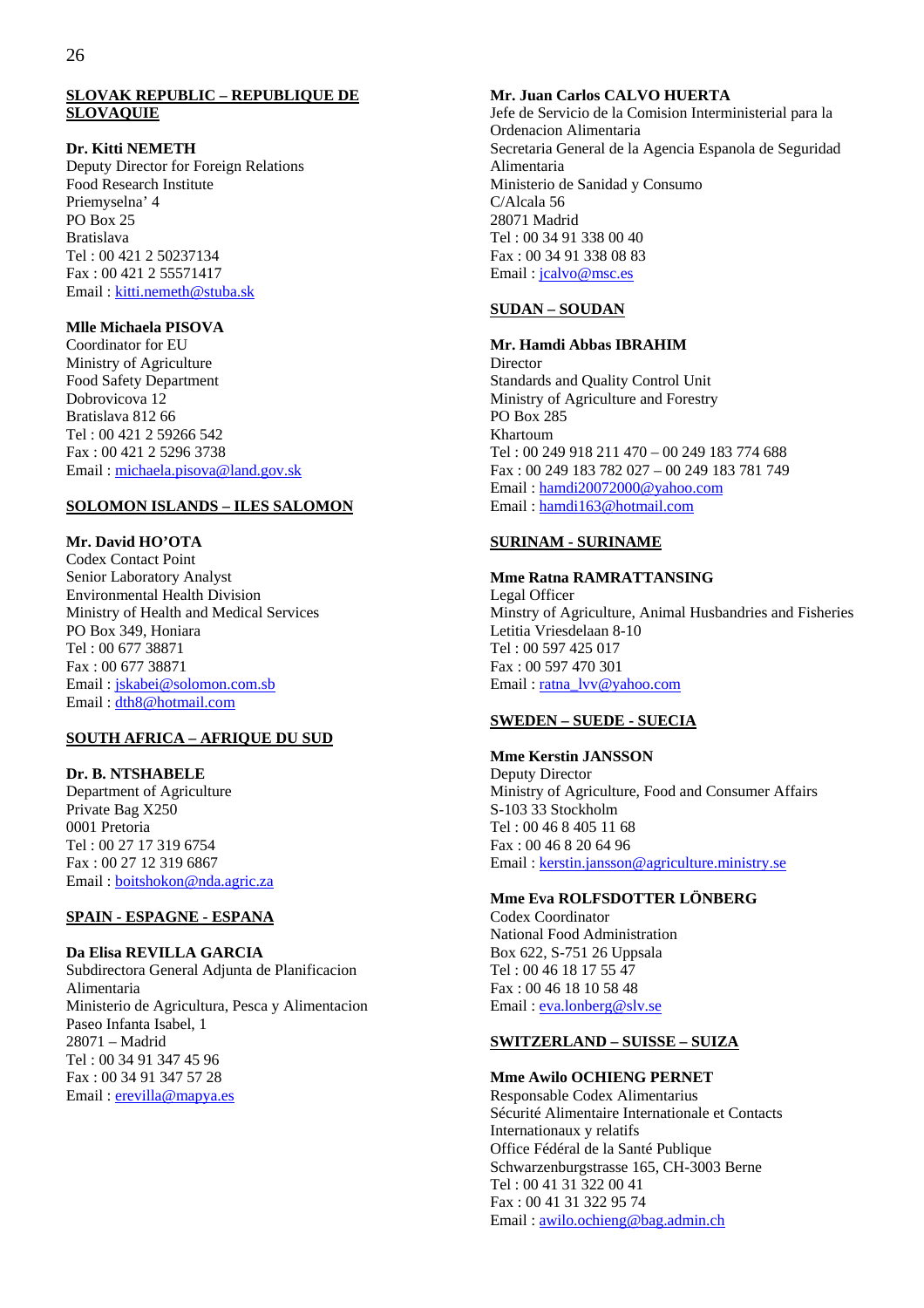## **Dr. Urs KLEMM**

Sous-Directeur Office Fédéral de la Santé Publique Gotthelfstrass 14 CH-5000 Aarau Tel : 00 41 79 44 98 305 Fax : 00 41 62 02 27 421 Email : urs.klemm@bag.admin.ch

#### **Dr. Andrea BRAUN-SCHERHAG**

Global Head of Regulatory Affairs DSM Nutritional Products Building 241, Office 415 PO, Box 3255 CH-4002 Basel Tel : 00 41 61 688 18 68 Fax : 00 41 61 688 16 35 Email : andrea.braun-scherhag@dsm.com

#### **Dr. Hervé NORDMANN**

Director Scientific & Regulatory Affairs Ajinomoto Europe En Crochet 1 CH-1143 Apples VD Tel : 00 41 21 800 37 63 Fax : 00 41 21 800 40 87 Email : herve.nordmann@asg.ajinomoto.com

## **TANZANIA - TANZANIE**

## **Mme Bertha MAMUYA**

Laboratory Manager Goverment Chemist Laboratory Agency PO Box 164 Dar-es-Salaam Tel : 00 255 22 211 3383 / 4 Fax : 00 255 22 211 3320 Email : mamuyab@yahoo.com

# **THAILAND - THAILANDE - TAILANDIA**

#### **Mr. Somchai CHARNNARONGKUL**

Deputy Secretary General National Bureau of Agricultural Commodity and Food Standards Ministry of Agriculture and Cooperatives 3 Rajadamnern Nok Avenue Bangkok 10200 Tel : 00 662 280 3882 Fax : 00 662 280 3886 Email : somchaic@acfs.go.th

#### **Mlle Metanee SUKONTARUG**

Director, Office of Commodity and System Standards National Bureau of Agricultural Commodity and Food **Standards** Ministry of Agriculture and Cooperatives 3 Rajadamnern Nok Avenue Bangkok 10200 Tel : 00 662 280 3900 Fax : 00 662 280 3899 Email : metanee@acfs.go.th

# **Mme Oratai SILAPANAPAPORN**

Assistant Director, Office of Commodity and System Standards National Bureau of Agricultural Commodity and Food **Standards** Ministry of Agriculture and Cooperatives 3 Rajadamnern Nok Avenue Bangkok 10200 Tel : 00 662 280 3887 Fax : 00 662 280 3899 Email : oratai@acfs.go.th

#### **Mlle Pakprapai THONTIRAVONG**

Third Secretary, Division of Economic Information Department of International Economic Affairs Ministry of Foreign Affairs Sri Ayudhya Bangkok 10400 Tel : 00 662 643 5237 Fax : 00 662 643 5236 Email : pakprapt@mfa.go.th

#### **Mme Warnwara INTARAPRASIT**

Deputy Manager (International Trade) Thai Food Processors Association 170/21-22, Ocean Tower 1Bldg Ratchadapisek Road, Klongtoey Bangkok 10110 Tel : 00 662 261 2684-6 Fax : 00 662 261 2996-7 Email : thaifood@thaifood.org

#### **Mr. Boonpeng SANTIWATTANATAM**

Vice-Chairman of Food Processing Industry Club The Federation ot Thai Industries Queen Sirikit National Convention Center, Zone C 4<sup>th</sup> floor, 60 Ratchadapisek Road, Klongtoey Bangkok 10110 Tel : 00 662 229 4255 ext 505 Fax : 00 662 229 4937 Email : foodgroup@off-fti.or.th

## **TONGA**

## **Mme Mele T. 'AMANAKI**

Principal Food Technologist Codex Contact Point for Tonga Ministry of Agriculture, Forestry & Food P.O. Box 14, Nuku'alofa Tel : 00 676 25 355 Fax : 00 676 23 093 Email : amanakim@maf.gov.to

#### **TUNISIA – TUNISIE**

#### **Mme Mélika HERMASSI**

Chargée du Secrétariat du Comité Tunisien du Codex Alimentarius Centre Technique de l'agro-alimentaire 12, rue de l'Usine 2035 la charguia II Tel : 00 216 71 940 081 Fax : 00 216 71 941 080 Email : codextunisie@email.ati.tn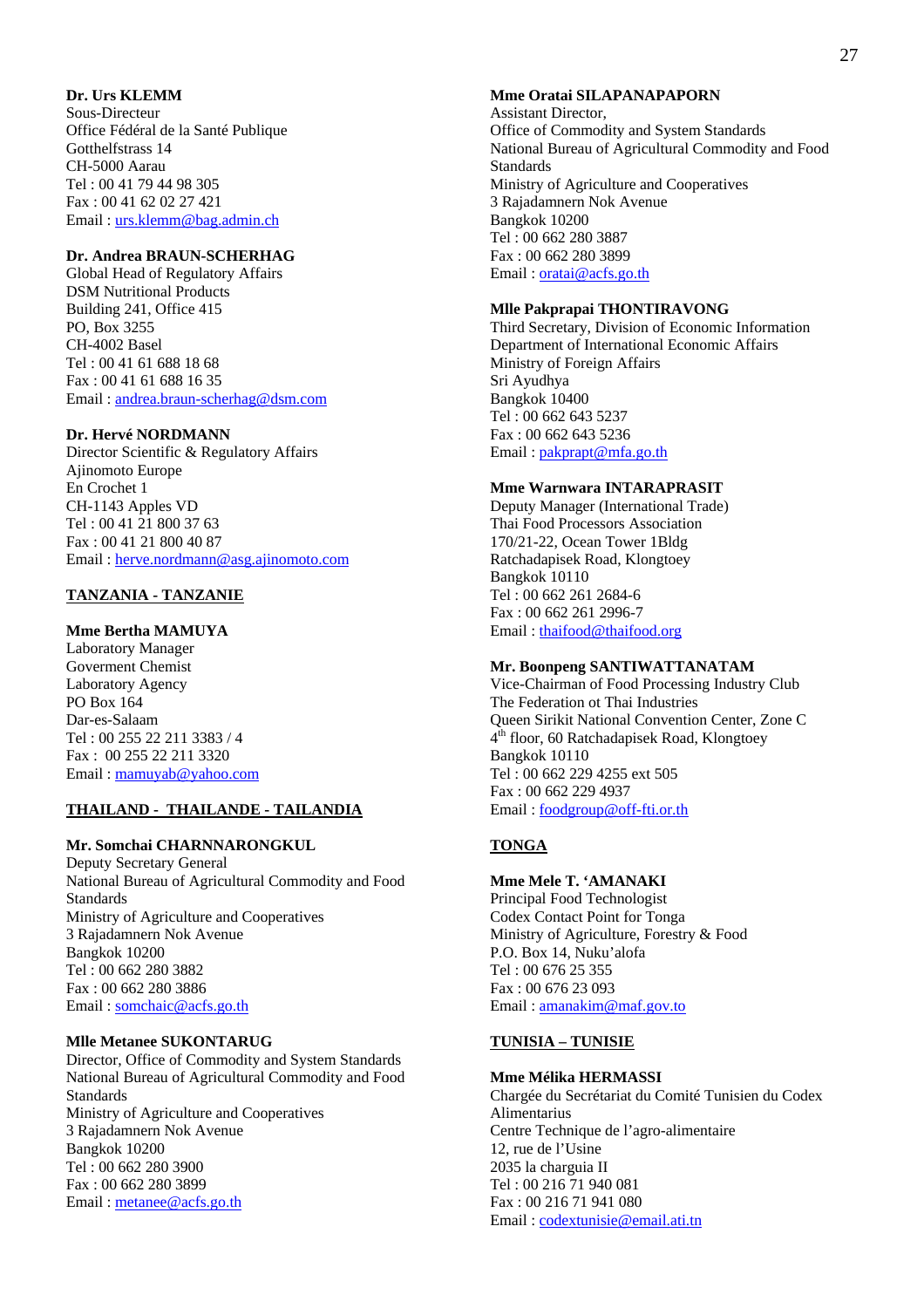# **Mr. Samir BEN CHEIKH**

Cadre de Direction, chargé de la Normalisation à l'INNORPI Institut National de la Normalisation et de la Propriété Industrielle Ministère de l'Industrie et de l'Energie Rue 8451 n°8 par la rue Alain Savary BP 57 - Cité El Khadra 1003 Tunis Tel : 00 216 71 785 922 Fax : 00 216 71 781 563 Email : inorpi@email.ati.tn

# **Souad BEN JEMAA**

Sous-Directeur Direction Générale des Industries Alimentaires Ministère de l'Industrie de l'Energie et des petites et moyennes entreprises Tel : 00 216 71 289 562 – 00 216 71 891 251 Fax : 00 216 71 789 159 Email : codextunisie@email.ati.tn

# **Prof. Kamel BOUZOUITA**

Directeur Général Agence Nationale de contrôle sanitaire et environnemental des produits Tel : 00 216 71 962 386 Fax : 00 216 71 960 146 Email : hamadi.dekhil@rns.tn

## **UGANDA – OUGANDA**

#### **Mr. Samuel BALAGADDE**

Head Technical Liaison Division Uganda National Bureau of Standards PO Box 6329, Kampala Tel : 00 256 41 222 367 Fax : 00 256 41 286 123 Email : unbs@infocom.co.ug Email : samuel.balagadde@unbs.org

#### **UNITED KINGDOM - ROYAUME-UNI - REINO UNIDO**

#### **Mr. Nick TOMLINSON**

Head of Chemical Safety Division Food Standards Agency - Room 509 Aviation House - 125 Kingway London, WC2B 6NH Tel : 00 44 20 7276 8562 Fax : 00 44 20 7276 8513 Email : nick.tomlinson@foodstandards.gsi.gov.uk

#### **Mr. Michael WIGHT**

Head of European Union and International Strategy Food Standards Agency – Room 622 Aviation House - 125 Kingsway London, WC2B 6NH Tel : 00 44 20 7276 8183 Fax : 00 44 20 7276 8004 Email : michael.wight@foodstandards.gsi.gov.uk

## **UNITED STATES OF AMERICA ETATS UNIS D'AMERIQUE ESTADOS UNIDOS DE AMERICA**

#### **Dr. F. Edward SCARBROUGH**

U.S. Manager for Codex U.S. Department of Agriculture 1400 Independence Avenue SW Room 4861 - South Building Washington, DC 20250 Tel : 00 1 202 205 7760 Fax : 00 1 202 720 3157 Email : ed.scarbrough@fsis.usda.gov

#### **Dr. Catherine CARNEVALE**

Director, Office of Constituent Operations Food and Drug Administration (HFS-550) 5100 Paint Branch Parkway College Park, MD 20740 Tel : 00 1 301 436 1723 Fax : 00 1 301 436 2618 Email : catherine.carnevale@cfsan.fda.gov

## **Mme Karen STUCK**

Assistant Administrator Office of International Affairs Food Safety and Inspection Service U.S. Department of Agriculture 1400 Independence Avenue, SW Room 3143 South Building Washington, DC 20250 Tel : 00 1 202 720 3473 Fax : 00 1 202 690 3856 Email : karen.stuck@fsis.usda.gov

#### **Dr. Karen HULEBAK**

Chief Scientist Food Safety and Inspection Service U.S. Department of Agriculture 1400 Independance Avenue, SW – Room 341E Washington, DC20205-3700 Tel : 00 1 202 720 5735 Fax : 00 1 202 690 2980 Email : karen.hulebak@fsis.usda.gov

#### **Mme Mary Frances LOWE**

Program Advisor - Office of Pesticide Programs U.S. Environmental Protection Agency (7506C) 1200 Pennsylvania Ave NW Washington, DC 20460 Tel : 00 1 703 305 5689 Fax : 00 1 703 3081850 Email : lowe.maryfrances@epa.gov

#### **Dr. Armia TAWADROUS**

Office of International Affairs Food Safety and Inspection Service U.S. Department of Agriculture 1400 Independence Ave, SW Room 3843 South Building Washington C 20250 Tel : 00 1 202 720 2933 Fax : 00 1 202 720 6050 Email : armia.tawadrous@fsis.usda.gov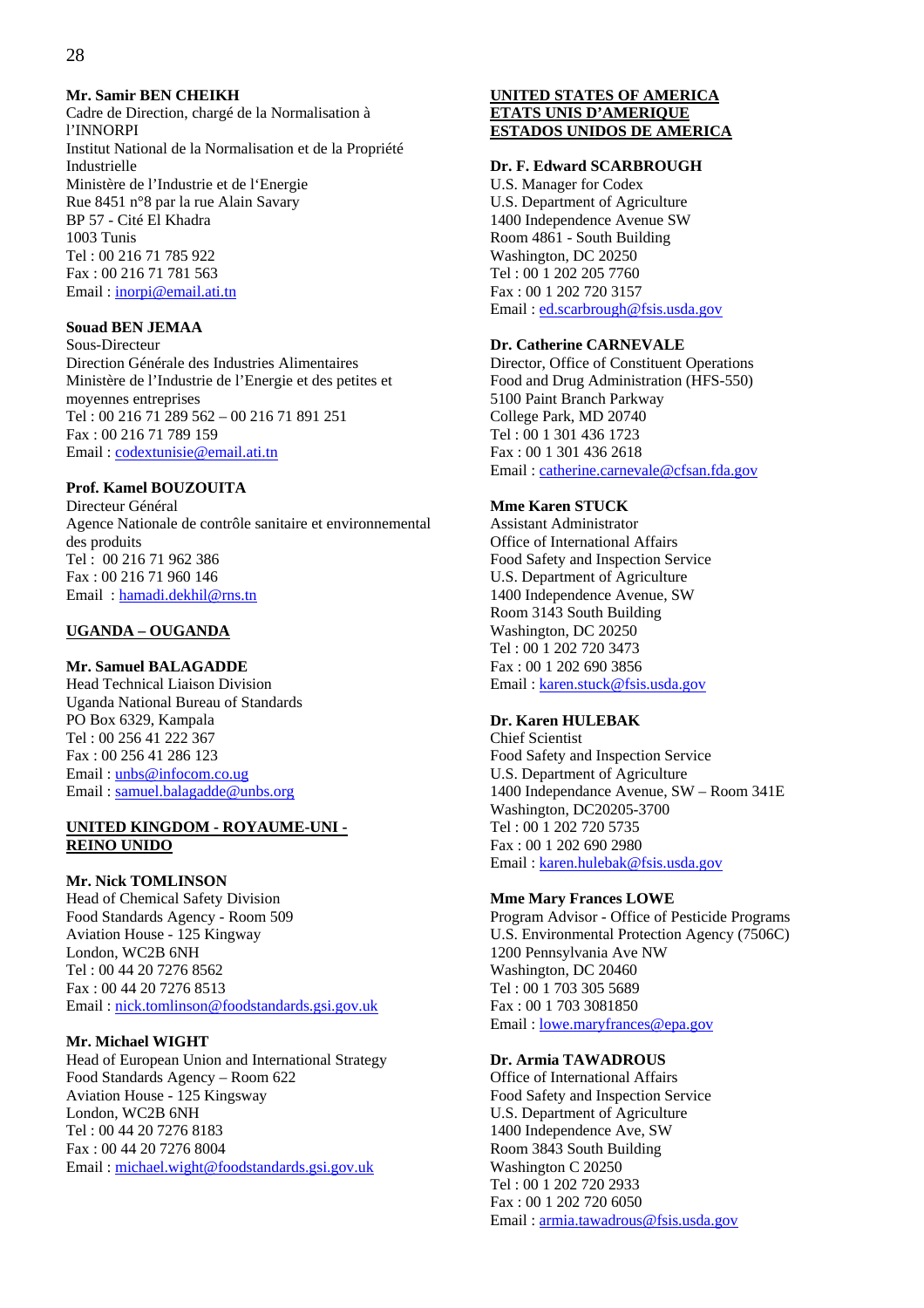#### **Dr. H. Michael WEHR**

Codex Program Coordinator US Food and Drug Administration Center for Food Safety and Applied Nutrition Room 1B-003 Harvey Wiley Building 5100 Paint Branch Parkway College Park, MD 20740 Tel : 00 1 301 436 1724 Fax : 00 1 301 436 2618 Email : michael.wehr@cfsan.fda.gov

#### **Mme Tshanda KALOMBO**

International Trade Specialist Office of EU and Regional Affairs International Trade Administration US Department of Commerce Washington, DC 20230 Tel : 00 1 202 482 2561 Fax : 00 1 202 482 2897 Email : tshanda\_kalombo@ita.doc.gov

#### **Mr. Richard WHITE**

Office of the U.S. Trade Representative 600 17th Street, NW Winder Bldg, Room 415 Washington, DC 20508 Tel : 00 1 202 395 9582 Fax : 00 1 202 395 4579 Email : richard-white@ustr.eop.gov

#### **Mme Marsha ECHOLS**

Law Office of Marsha Echols 3286 M Street, NW Washington, DC 20007 Tel : 00 1 202 625 1451 Fax : 00 1 202 625 9126 Email : mechols@earthlink.net

## **Mr. Raul GUERRERO**

2424 W. 131<sup>st</sup> Street Carmel IN 46032 Tel : 00 1 317 844 4677 Fax : 00 1 317 844 4677 Email : guerrero\_raul\_j@yahoo.com

## **Mr. C.W. McMILLAN**

C.W. McMillan Company P.O. Box 10009 Alexandria, VA 22310 Tel : 00 1 703 960 1982 Fax : 00 1 702 960 4976 Email : cwmco@aol.com

#### **Mr. Doug NELSON**

Executive Vice President General Counsel & Secretary Crop Life America  $1156$   $15<sup>th</sup>$  Street, NW Suite 400 Washington, D.C. 20005 Tel : 00 1 202 872 3880 Fax : 00 1 202 463 0474 Email : dnelson@croplifeamerica.org

#### **Mme Peggy ROCHETTE**

Sr.Director of International Policy Food Products Association 1350 I Street, NW Washington, DC 20005 Tel : 00 1 202 639 5921 Fax : 00 1 202 639 5991 Email : prochet@fpa-food.org

#### **Mr. Jim ROZA**

Director of Quality Assurance NOW Foods 395 S. Glen Ellyn Road Bloomingdale, Ill 60108 Tel : 00 1 630 545 9098 Ext. 120 Fax : 00 1 630 858 8656 Email : jim.roza@nowfoods.com

#### **ZIMBABWE**

#### **Mr. Fredy CHINYAVANHU**

Deputy Chief Government Analyst Laboratory Food Control P.O. Box CY 231 Causeway Tel : 00 263 4 792 026 Fax : 00 263 4 708 527 Email : fchinyavanhu@healthnet.zw

#### **Mme Unesu USHEWOKUNZE-OBATOLU**

Director Department of Veterinary Technical Services Box CY 551, Causeway Harare Tel : 00 263 4 791 227 Email : dvts@africaonline.co.zw

#### *OBSERVER COUNTRIES PAYS OBSERVATEURS PAISES OBSERVADORES*

#### **SAO TOME ET PRINCIPE**

#### **Dr. Aurélio CARVALHO**

Responsable Nutricion e Seguranca Alimentas Ministerio da Sanidad Direccion General de Salud C.P. 23 Sao Tomé et Principe Tel : Fax : 00 239 221 306 / 00 239 222 329 Email : aureliocarvalho@hotmail.com

#### **CHAIRPERSON OF THE COMMISSION PRESIDENT DE LA COMMISSION PRESIDENTE DE LA COMISIÓN**

## **Dr. Stuart SLORACH**

Deputy Director-General National Food Administration Box 622 S-751 26 Uppsala Tel : 00 46 18 17 55 94 Fax : 00 46 18 10 58 48 Email : stsl@slv.se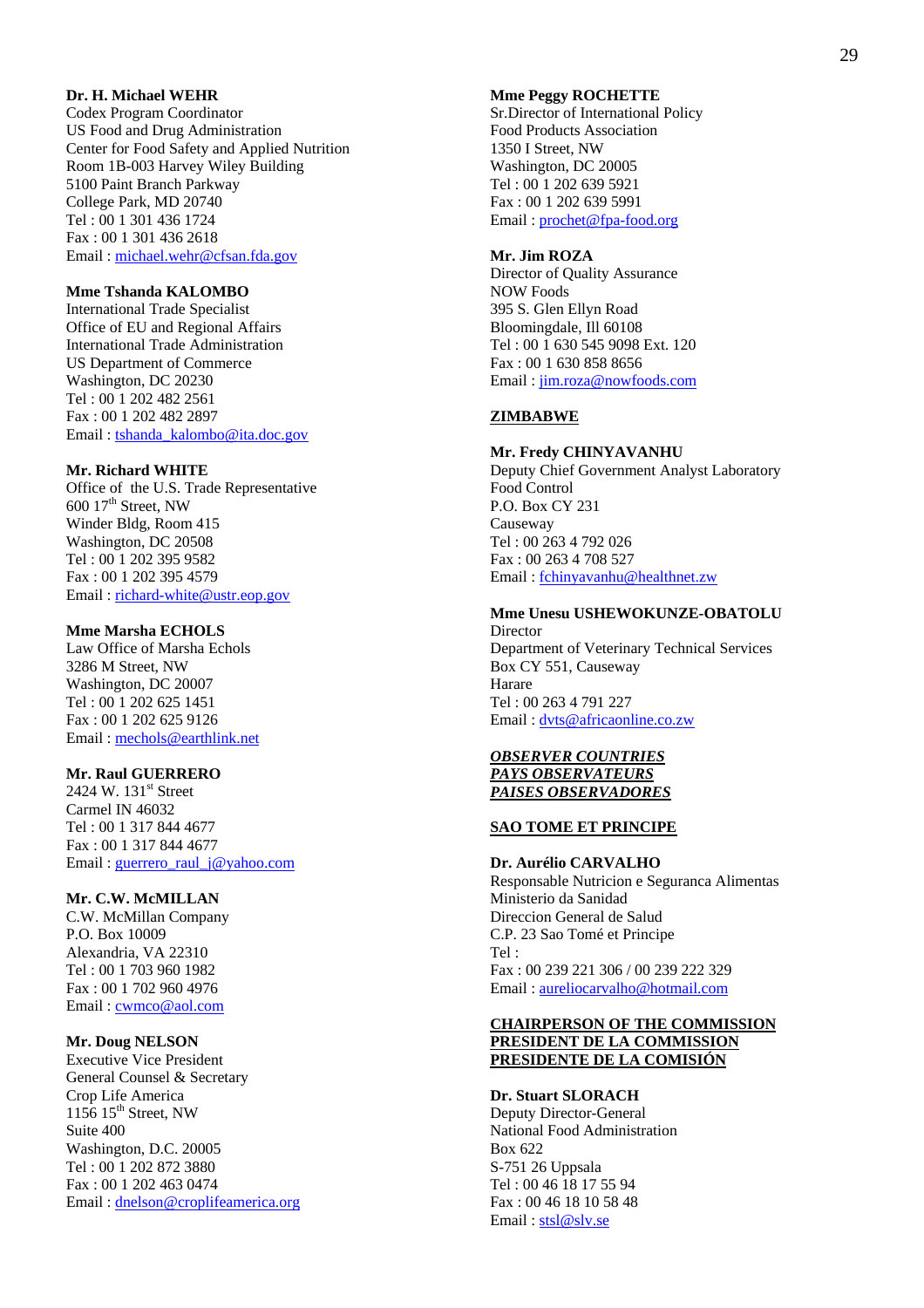*INTERNATIONAL GOVERNMENTAL ORGANIZATIONS ORGANISATIONS GOUVERNEMENTALES INTERNATIONALES ORGANIZACIONES GUBERNAMENTALES INTERNACIONALES*

**IIF – IIR (Institut International du Froid – International Institute of Refrigeration)**

## **Mr. Jacques GUILPART**

CEMAGREF Div. GPAN (Unité de Recherche Génie des Procédés Frigorifiques) BP 44 92163 Antony Cedex Tel : 01 40 96 60 26 Fax : 01 40 96 60 75 Email : jacques.guilpart@cemagref.fr

#### **Mr. Félix DEPLEDT**

Institut International du Froid 177, boulevard Malesherbes 75017 Paris (France) Tel : 00 33 (0)1 42 27 32 35 Fax : 00 33 (0)1 47 63 17 98 Email: iifiir@iifiir.org

#### **O.I.E. (World Organisation for Animal Health)**

#### **Dr. Willem DROPPERS**

Chargé de Mission to the Director General of the OIE 12, rue de Prony 75017 Paris (France) Tel : 00 33 (0)1 44 15 18 88 Fax : 00 33 (0)1 42 67 09 87 Email : w.droppers@oie.int

#### **Dr. Francesco BERLINGIERI**

Project Officer 12, rue de Prony 75017 Paris (France) Tel : 00 33 (0)1 44 15 18 88 Fax : 00 33 (0)1 42 67 09 87 Email : f.berlingieri@oie.int

#### **Mlle Anne-Yseult POLETTO**

Trainee 12, rue de Prony 75017 Paris (France) Tel : 00 33 (0)1 44 15 18 88 Fax : 00 33 (0)1 42 67 09 87 Email : ay.poletto@oie.int

## **OIV (Organisation internationale de la Vigne et du Vin)**

**M. Yann JUBAN**  Adjoint au Directeur Général 18, rue d'Aguesseau 75008 Paris (France) Tel : 01 44 94 80 80 Fax : 01 42 66 90 63 Email : yjuban@oiv.int

#### **M. Jean-Claude RUF**

Coordinateur Département Scientifique et Technique 18, rue d'Aguesseau 75008 Paris (France) Tel : 01 44 94 80 80 Fax : 01 42 66 90 63 Email: *jruf@oiv.int* 

#### **Mrs Kate HARDY**

Chef d'Unité Economie et Droit 18, rue d'Aguesseau 75008 Paris (France) Tel : 01 44 94 80 80 Fax : 01 42 66 90 63 Email : khardy@oiv.int

#### **WTO/OMC (Word Trade Organisation – Organisation Mondiale du Commerce)**

#### **Mme Lee Ann JACKSON**

Economic Affairs Officer, Agriculture and Commodities Division WTO/OMC 154 Rue de Lausanne CH-1211 Genève 21 (Suisse) Tel : 0041 22 739 69 07 Fax : 00 41 22 739 42 06 Email: <u>leeann.jackson@wto.org</u>

## *INTERNATIONAL NON-GOVERNMENTAL ORGANIZATIONS ORGANISATIONS NON-GOUVERNEMENTALES INTERNATIONALES ORGANIZATIONS INTERNACIONALES NO GUBERNAMENTALES*

## **49P (49th Parallel Biotechnology Consortium)**

#### **Prof. Philip L. BEREANO**

Co-Director - 49<sup>th</sup> Parallel Biotechnology Consortium 3807 S. Mc Clellan Street Seattle, Washington 98144 (USA) Tel : 00 1 206 725 4211 Fax : 00 1 206 543 8858 Email : pbereano@u.washington.edu

#### **AEDA/EFLA (Association Européenne pour le Droit de l'Alimentation)**

#### **Mme Nicole COUTRELIS**

Secrétaire Général AEDA C/O Coutrelis et Associés 235 rue de la Loi, bte 12 B-1040 Bruxelles (Belgique) Tel : 00 32 2 230 48 45 Fax : 00 32 2 230 82 06 Email : efla\_aeda@hotmail.com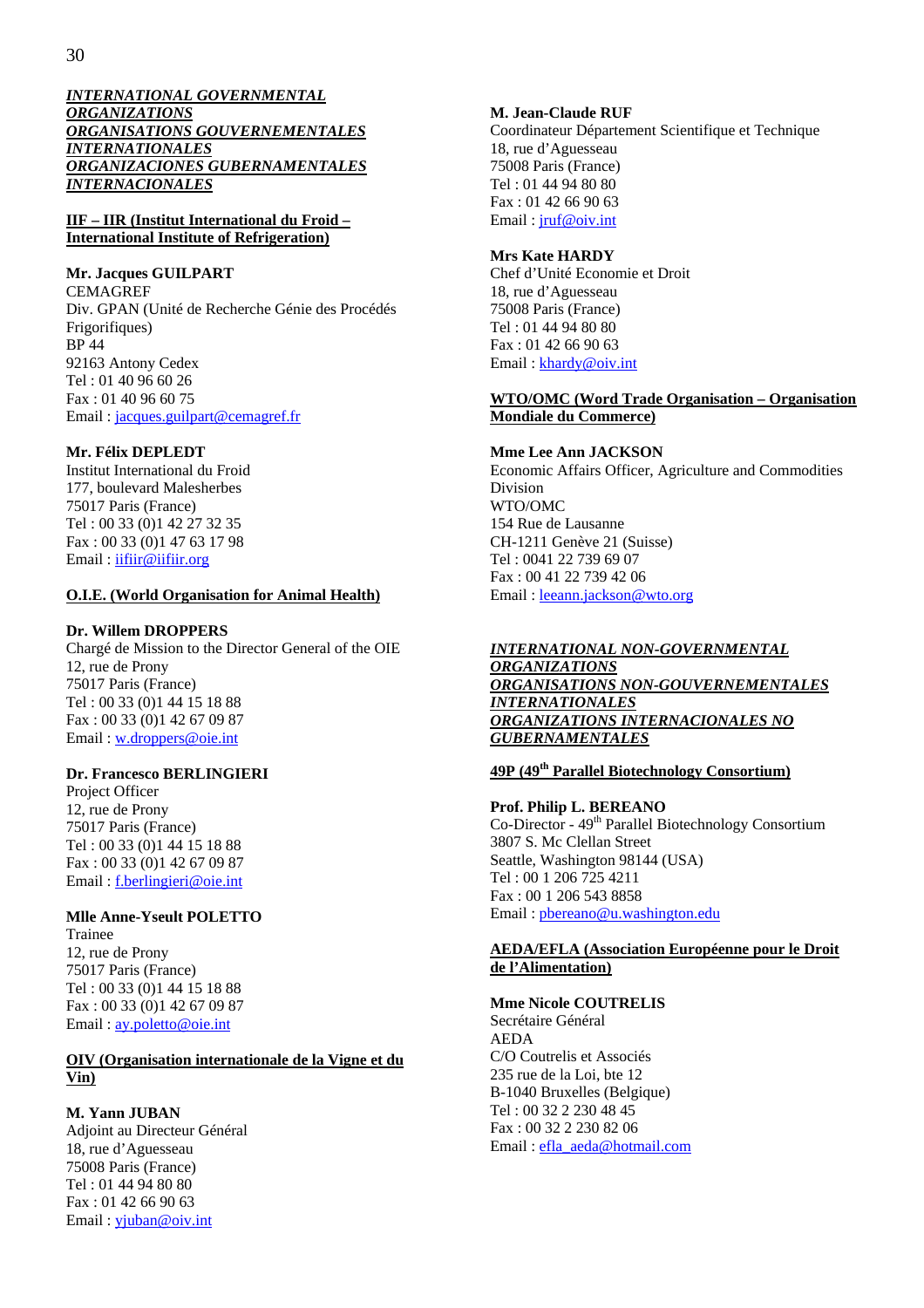#### **ALA (Asociación Latinoamericana de Avicultura)**

#### **Dr. Isidro MOLFESE**

**Observer** Asociacion Latinoamericana de Avicultura Arce 411 1426 Buenos Aires (Argentine) Tel : 00 54 11 4774-4770 Cel : 00 54 9 11 4539-2595 Email : molfese@ciudad.com.ar

#### **BIO (Biotechnology Industry Organization)**

#### **Dr. Michael J. PHILLIPS**

Vice-President for Food an Agriculture Biotechnology Industry Organization 1225 Eye Street N.W. Suite 400 Washington D.C. 20005 (USA) Tel : 00 1 202 962 9200 Fax : 00 1 202 962 9201 Email : mphillips@bio.org

## **CONSUMERS INTERNATIONAL**

**Mme Sue DAVIES**  Chief Policy Adviser - Consumers'Association 2 Marylebone Road London NW1 4DF (Royaume-Uni) Tel : 00 44 20 7770 7274 Fax : 00 44 20 7770 7666 Email : sue.davies@which.co.uk

## **Mme Clara MEYNEN**

Policy Officer Federation of Germany Consumer Organisation (VZBV) Markgrafenstrasse 66 10969 Berlin (Allemagne) Tel : 00 49 30 258 00 444 Fax : 00 49 30 258 00 418 Email : meynen@vzbv.de

## **Prof. Sri Ram KHANNA**

Hon Managing Trustee Voluntary Organisation in Interest of Consumer Education (VOICE) 441, Jungpura, Mathura Road - New Delhi 110014 (Inde) Tel : 00 91 11 24319078 & 80 Fax : 00 91 11 24319081 Email : srkhanna@giasdl01.vsnl.net.in

## **Mr. David CUMING**

GM Campaign Manager Consumers International Office for Developed and Transition Economies 24 Highbury Crescent London N5 1RX (Royaume-Uni) Tel : 00 44 20 7226 6663 Fax : 00 20 7254 0607 Email : dcuming@consint.org

## **CRN (Council for Responsible Nutrition)**

#### **Dr. John HATHCOCK**

Vice President, Nutritional and Regulatory Science Council for Responsible Nutrition 1828 L Street, NW, Suite 900 Washington, DC 20036-5114 (USA) Tel : 00 1 202 776 7929 Fax : 00 1 202 204 7980 Email : jhathcock@crnusa.org

#### **Mr. Mark LE DOUX**

Natural Alternatives International Inc. 1185 Linda Vista Drive San Marcos, CA 92069 (USA) Tel : 00 1 760 736 7742 Fax : 00 1 760 591 9637 Email : mledoux@nai-online.com

#### **Mr. Mark MANSOUR**

Morgan Lewis 1111 Pennsylvania Avenue Washington, DC 20004 (USA) Tel : 00 1 202 739 3000 Fax : 00 1 202 739 3001 Email : mmansour@morganlewis.com

#### **Mr. John VENARDOS**

Herbalife International 1800 Century Park East, Century City, CA 90067 (USA) Tel : 00 1 310 203 7746 Fax : 00 1 310 557 3916 Email : johnv@herbalife.com

## **Mr. James GORMLEY**

Nutrition 21, Inc. 3259 Cambridge Ave. Riverdale, NY 10463 (USA) Tel : 00 1 914 701 4511 Fax : 00 1 914 696 0863 Email : james\_gormley@msn.com

#### **CROPLIFE International**

#### **Mr. Michael LEADER**

Manager Agbiotechnology Avenue Louise 143 B-1050 Bruxelles (Belgique) Tel : 00 32 2 541 16 66 Fax : 00 32 2 542 04 19 Email : michael@croplife.org

#### **ENCA (European Network of Childbirth Associations)**

#### **Mme Flore MARQUIS-DIERS**

**ENCA** 8 rue de Castellane 75008 Paris (France) Tel : 00 33 (0)1 49 24 0048 Fax : 00 33 (0)1 49 24 00 48 Email : flore.lll@wanadoo.fr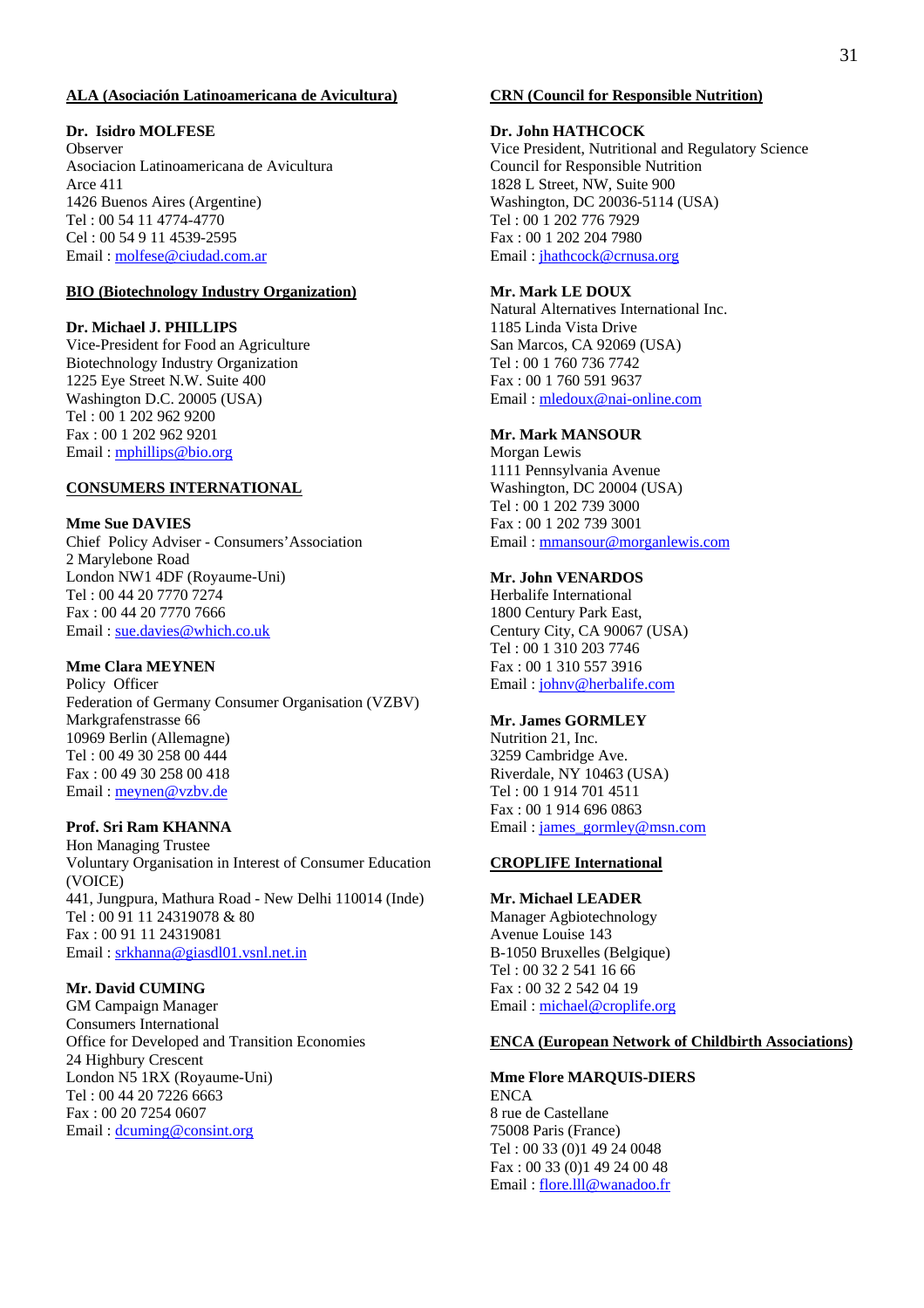# **GREENPEACE INTERNATIONAL**

## **Mr. Bruno HEINZER**

Greenpeace International Postfach CH- 8031 Zurich Tel : 00 41 1 447 41 41 Fax : 00 41 1 447 41 99 Email : bheinzer@ch.greenpeace.org

#### **IACFO (International Association of Consumer Food Organizations)**

# **Mr. Bruce SILVERGLADE**

President IACFO 1875 Connecticut Ave. NW Suite 300 Washington DC 20009 (USA) Tel : 00 1 202 332 9110 ext : 337 Fax : 00 1 202 265 4954 Email : bsilverglade@cspinet.org

# **IADSA (International Alliance of Dietary/Food Supplement Associations)**

# **Mr. David PINEDA ERENO**

Manager, Regulatory Affairs IADSA 50 rue de l'Association B-1000 Bruxelles (Belgique) Tel : 00 32 2 209 11 55 Fax : 00 32 2 223 30 64 Email : secretariat.general@iadsa.be

# **IBFAN (International Baby Food Action Network)**

#### **Mme Maryse LEHNERS**

Scientific adviser - Initiativ Liewensufank 20 rue de Contern L-5955 Itzig (Luxembourg) Tel : 00 352 36 05 98 Fax : 00 352 36 61 34 Email : maryse.lehners@education.lu

## **ICA (International Cooperative Alliance)**

#### **Mr. Kazuo ONITAKE**

Head of Unit - Safety Policy service Japanese Consumrers' Co-operative Union Co-op Plaza 3-29-8, Shibuya, Shibuyaku, Tokyo, 150-8913 (Japan) Tel : 00 81-3-5778-8109 Fax :00 81-3-5778-8002 E-mail : kazuo.onitake@jccu.coop

# **ICC (Institut Chamber of Commerce)**

#### **Dr. Janet COLLINS**

Dir. Global Regulatory Organizations 1300 I Street, NW, Suite 450 East Washington, D.C. 20005 (USA) Tel : 00 1 202 383 2861 Fax : 00 1 202 789 1748 Email : janet.e.collins@monsanto.com

#### **ICGMA (International Council of Grocery Manufacturers Association)**

## **Dr. Mark NELSON**

Vice President, Scientific & Regulatory Policy International Council of Grocery Manufacturer Associations 2401 Pennsylvania Avenue, NW Washington, DC 20037 (USA) Tel : 00 1 202 295 3955 Fax : 00 1 202 337 4508 Email : mnelson@gmabrands.com

#### **IDF/FIL (International Dairy Federation)**

## **Mr. Thomas KÜTZEMEIER**

Managing Director and Secretary General FIL-IDF Germany C/O Verband der Deutschen Milchwirtschaft Meckenheimer Allee 137 D-53115 Bonn (Allemagne) Tel : 00 49 228 98 24 30 Fax : 00 49 228 98 24 320 Email : th.kuetzemeier@vdm-deutschland.de

#### **Mme Dominique BUREL**

Responsable Réglementation FIL-IDF France / ALF / CNIEL 43 rue de Châteaudun 75314 Paris Cedex 9 (France) Tel : 00 33 (0)1 49 70 71 15 Fax : 00 33 (0)1 42 80 63 45 Email : dburel-alf@cniel.com

# **IFAH (International Federation for Animal Health)**

#### **Dr. Anthony J. MUDD**

Acting Executive Director IFAH Rue Defacqz 1 B-1000 Bruxelles (Belgique) Tel : 00 32 2 541 0111 Fax : 00 32 2 541 0119 Email: ifah@ifahsec.org

#### **Dr. Olivier ESPEISSE**

Technical Manager ELANCO ANIMAL HEALTH Research & Development Stoofstraat 52 B-1000 Bruxelles (Belgique) Tel : 00 32 2 476 666 704 Fax : 00 32 2 Email : espeisse\_olivier@lilly.com

## **Dr. Robert C. LIVINGSTON**

Director of International Affairs and Regulatory Policy Animal Health Institute 1325 G Street, NW - Suite 700 Washington, DC 20005-3104 (USA) Tel : 00 1 202 637 2440 Fax : 00 1 202 393 1667 Email : rlivingston@ahi.org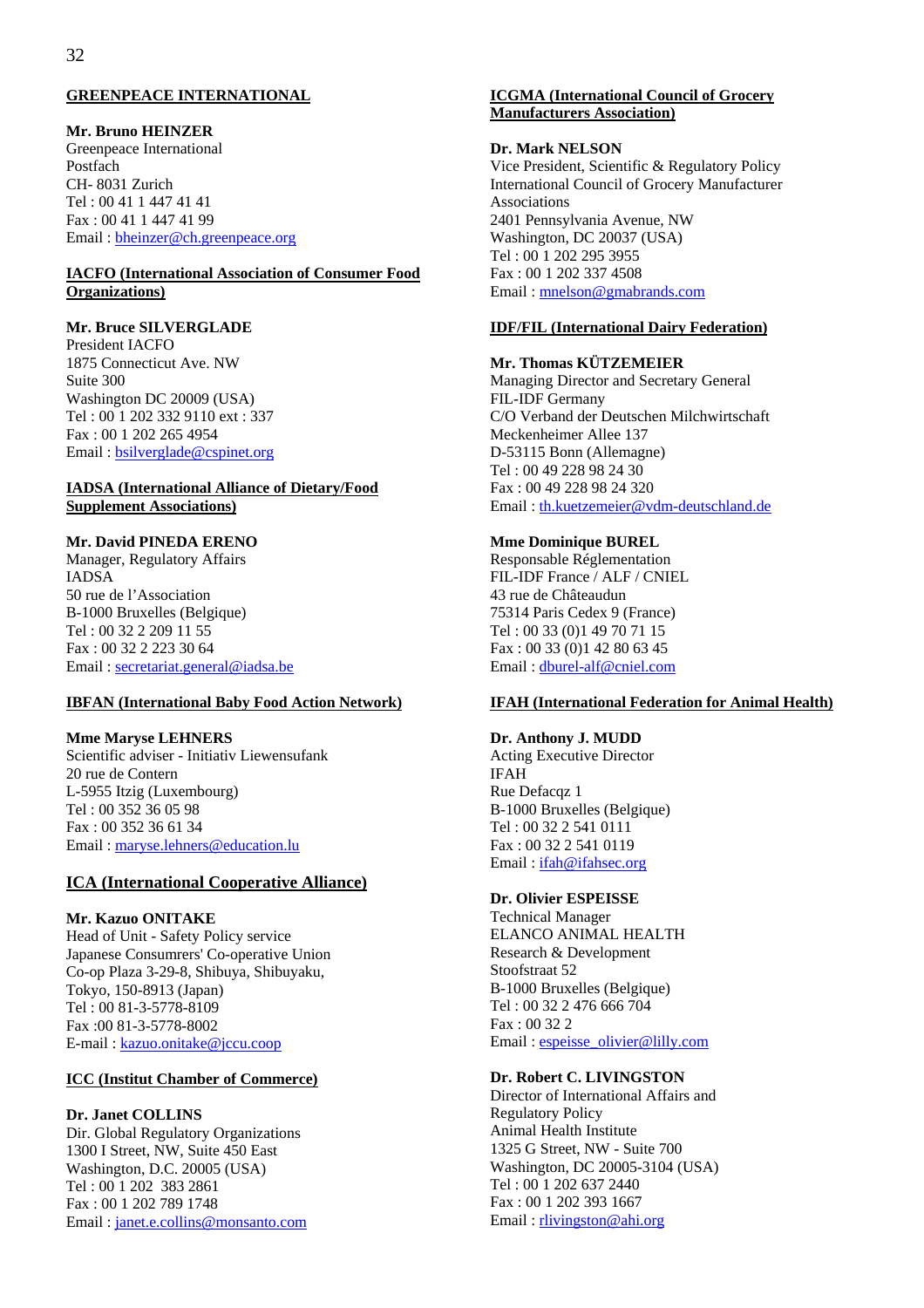#### **IFAP (International Federation of Agricultural Producers)**

#### **Mme Fabienne DERRIEN**

Policy Officer – Health, Education and Research IFAP 60 rue Saint-Lazare 75009 Paris (France) Tel : 00 33 (0)1 48 26 05 53 Fax : 00 33 (0)1 48 74 72 12 Email : fabiennederrien@ifap.org

#### **IFCGA (International Federation of Chewing Gum Associations)**

#### **Mr. Jean SAVIGNY**

Counsel IFCGA C/ - Keller & Heckman LLP Rue Blanche 25 1060 Bruxelles (Belgique) Tel : 00 32 2 541 05 71 Fax : 00 32 2 541 05 80 Email : savigny@khlaw.be

#### **IFT (Institute of Food Technologists)**

#### **Mme Gloria BROOKS-BAY**

Advisor, Codex and International Regulatory Affairs Food and Chemicals Practice Exponent P.O. Box 97 Mountain Lakes, NJ 07046 (USA) Tel : 00 1 973 334 4652 Fax : 00 1 973 334 4652 Email : gbrooksray@exponent.com

#### **ISDI (International Special Dietary Foods Industries)**

## **Mlle Alice GRAVEREAUX**

Scientific and Regulatory Affairs 194 rue de Rivoli 75001 Paris (France) Tel : 00 33 (0)1 53 45 87 87 Fax : 00 33 (0)1 53 45 87 80 Email : alice.gravereaux@isdifederation.org

## **NHF (National Health Federation)**

# **Mr. Scott TIPS**

General Counsel National Health Federation PO Box 688 Monrovia, California 91017 (USA) Tel : 00 1 626 357 2181 Fax : 00 1 626 303 0642 Email : scott@rivieramail.com

# **Mr. Paul TAYLOR**

Vice Chairman National Health Federation PO Box 688, Monrovia, California 91017 (USA) Tel : 00 1 626 357 2181 Fax : 00 1 626 303 0642 Email : contact-us@thenhf.com

## **JOINT FAO/WHO SECRETARIAT**

#### **Dr. Kazuaki MIYAGISHIMA**

Secretary, Codex Alimentarius Commmission Joint FAO/WHO Food Standards Programme FAO - Via delle Terme di Caracalla Rome 00100 (Italie) Tel : 00 39 06 5705 4390 Fax : 00 39 06 5705 4593 Email : kazuaki.miyagishima@fao.org

#### **Mme Selma DOYRAN**

Senior Food Standards Officer Joint FAO/WHO Food Standards Programme FAO - Via delle Terme di Caracalla Rome 00100 (Italie) Tel : 00 39 06 5705 5826 Fax : 00 39 06 5705 4593 Email : selma.doyran@fao.org

# **FAO**

**Mr. Ezzeddine BOUTRIF**  Senior Officer Food Quality and Standards Service FAO – Rome (Italy) Tel : 00 39 06 5705 6156 Fax : 00 39 06 5705 4593 Email : ezzeddine.boutrif@fao.org

# **WHO**

#### **Mr. Jorgen SCHLUNDT**  Directeur Département Sécurité Sanitaire des Aliments Organisation Mondiale de la Santé 20 avenue Appia CH-1211 Genève 27 (Suisse) Tel : 00 41 22 791 34 45 Fax : 00 41 22 791 48 07 Email : schlundtj@who.int

#### **LEGAL COUNSEL CONSEILLER JURIDIQUE ASESOR JURIDICO**

**Mr. Gian Luca BURCI**  Legal Counsel WHO 20 avenue Appia CH-1211 Geneve 27 (Suisse) Tel : 00 41 22 791 47 54 Fax : 00 41 22 791 41 58 Email: burcig@who.int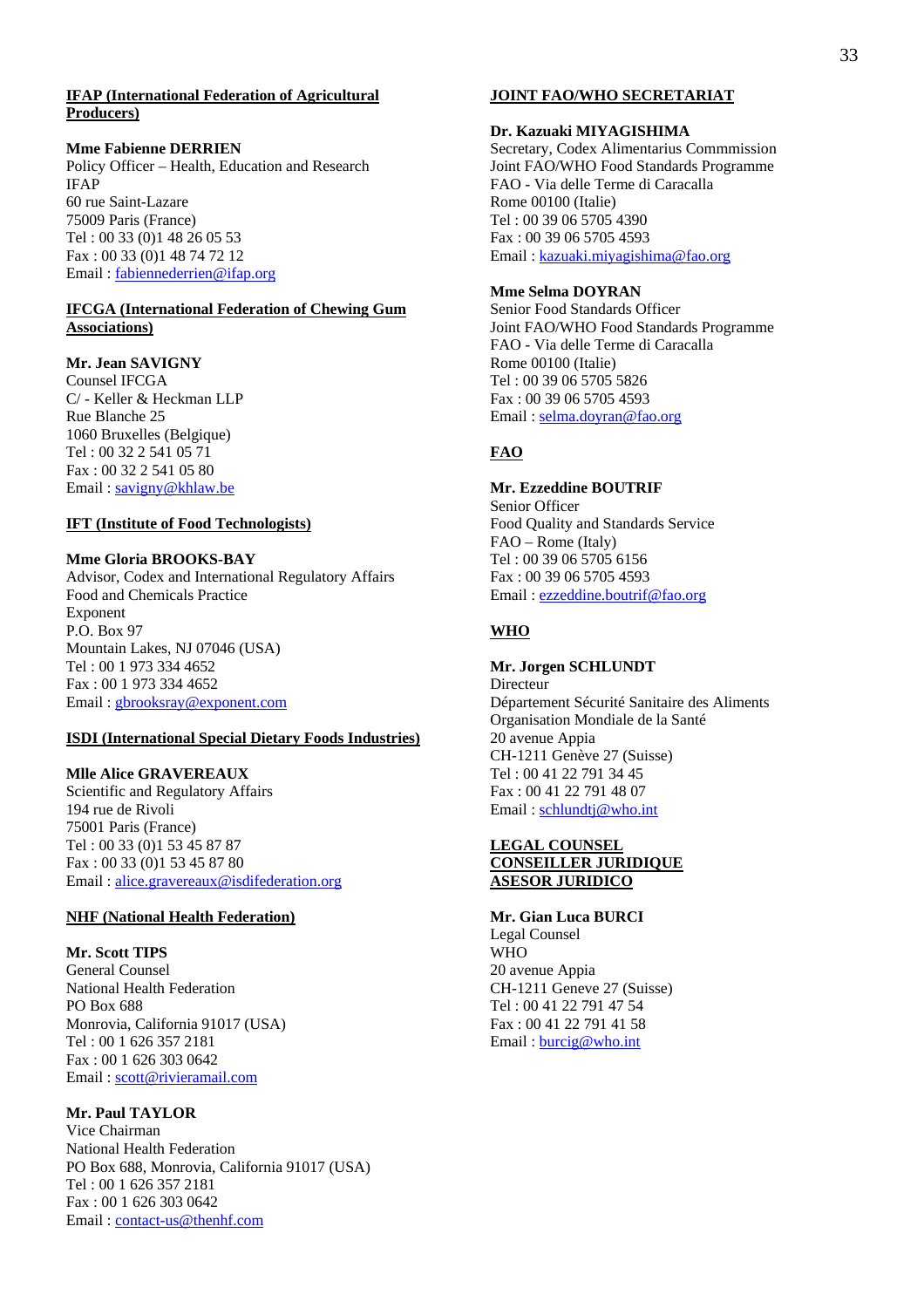# **FRENCH SECRETARIAT SECRETARIAT FRANCAIS**

#### **Mr. Pascal AUDEBERT**

Point Contact Français SGCI/CODEX Carré Austerlitz 2 boulevard Diderot 75572 Paris Cedex 12 (France) Tel : 00 33 (0)1 44 87 16 03 Fax : 00 33 (0)1 44 87 16 04 Email : pascal.audebert@sgci.gouv.fr Email : sgci-codex-fr@sgci.gouv.fr

## **Mr. Christophe LEPRÊTRE**

Ministère de l'Agriculture, de l'Alimentation, de la Pêche et de la Ruralité - D.G.A.L. 251 rue de Vaugirard 75732 Paris Cedex 15 (France) Tel : 00 33 (0)1 49 55 50 10 Fax : 00 33 (0)1 49 55 49 61 Email : christophe.lepretre@agriculture.gouv.fr

## **Mme Sophie CHARLOT**

Ministère de l'Economie, des Finances et de l'Industrie D.G.C.C.R.F. 59 boulevard Vincent Auriol 75703 Paris Cedex 13 (France) Tel : 00 33 (0)1 44 97 29 63 Fax : 00 33 (0)1 44 97 30 37 Email : sophie.charlot@dgccrf.finances.gouv.fr

#### **Mme Geneviève RAOUX**

Ministère de l'Economie, des Finances et de l'Industrie D.G.C.C.R.F. 59 boulevard Vincent Auriol 75703 Paris Cedex 13 (France) Email : genevieve.raoux@dgccrf.finances.gouv.fr

# **Mr. Guillaume ROUSSET**

Point Contact Français SGCI/CODEX Carré Austerlitz 2 boulevard Diderot 75572 Paris Cedex 12 (France) Tel : 00 33 (0)1 44 87 16 03 Fax : 00 33 (0)1 44 87 16 04 Email : sgci-codex-fr@sgci.gouv.fr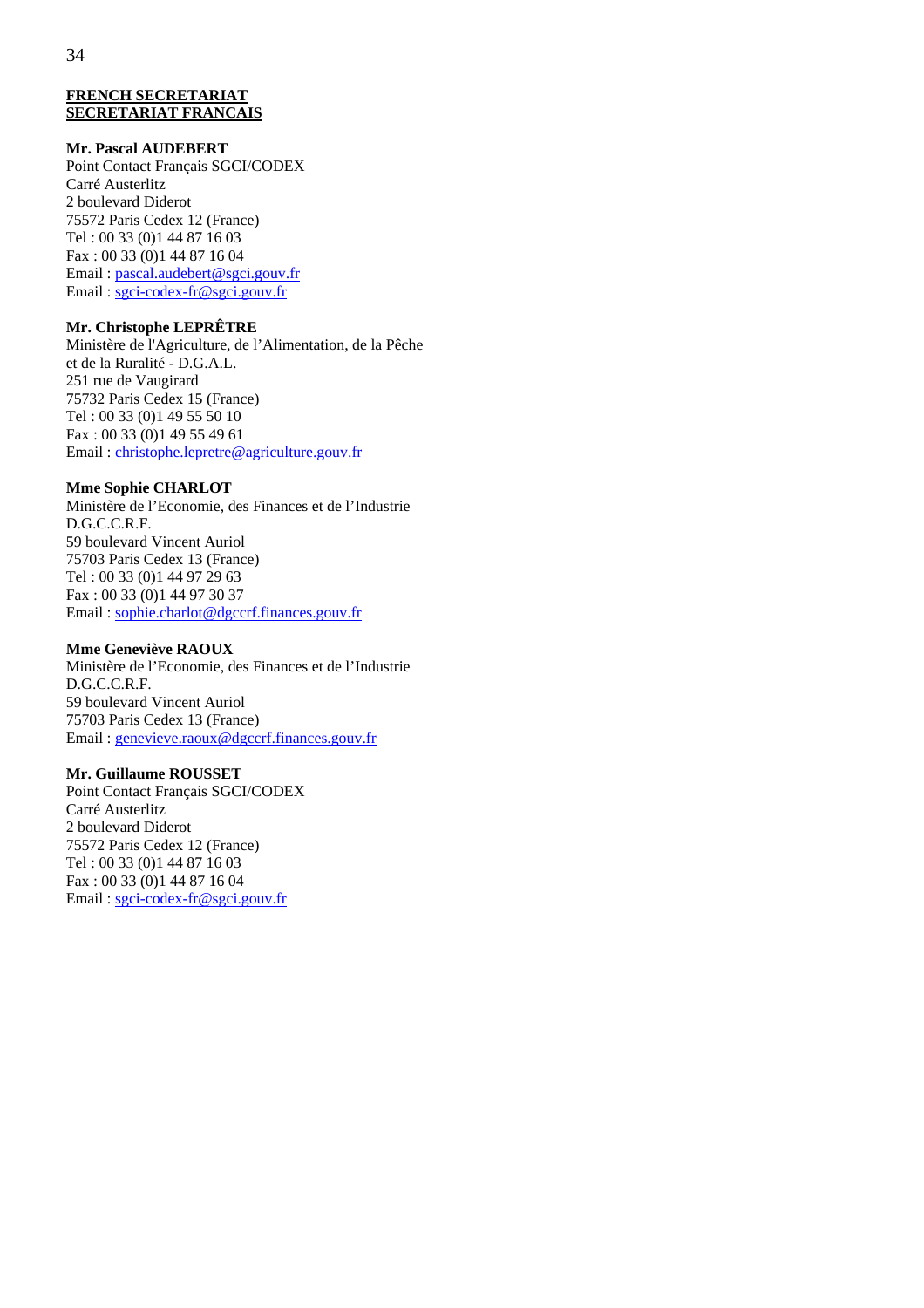# **ALINORM 05/28/33A APPENDIX II**

# **PROPOSED AMENDMENTS TO THE PROCEDURAL MANUAL RESULTING FROM THE ABOLITION OF THE ACCEPTANCE PROCEDURE**

# **STATUTES OF THE CODEX ALIMENTARIUS COMMISSION**

## *ARTICLE 1*

The Codex Alimentarius Commission shall, subject to Article 5 below, be responsible for making proposals to, and shall be consulted by, the Directors-General of the Food and Agriculture Organization (FAO) and the World Health Organization (WHO) on all matters pertaining to the implementation of the Joint FAO/WHO Food Standards Programme, the purpose of which is:

- (a) protecting the health of the consumers and ensuring fair practices in the food trade;
- (b) promoting coordination of all food standards work undertaken by international governmental and non governmental organizations;
- (c) determining priorities and initiating and guiding the preparation of draft standards through and with the aid of appropriate organizations;
- (d) finalizing standards elaborated under (c) above and, after acceptance by governments, publishing them in a Codex Alimentarius either as regional or world wide standards, together with international standards already finalized by other bodies under (b) above, wherever this is practicable;
- (e) amending published standards, **as**after appropriate, survey in the light of developments.

# **PROCEDURES FOR THE ELABORATION OF CODEX STANDARDS AND RELATED TEXTS**

**Note**: **These procedures apply to the elaboration of Codex standards and related texts (e.g, codes of practice, guidelines, etc.) adopted by the Codex Alimentarius Commission as recommendations for governments**

# *INTRODUCTION*

Paragraphs 1 to 8 : Unchanged

**9. Codex standards and related texts are published and are sent to governments as well as to international organizations to which competence in the matter has been transferred by their Member States (see Part 5 of this document).** 

# *PART 1 TO 4 : UNCHANGED*

# *PART 5. SUBSEQUENT PROCEDURE CONCERNING PUBLICATION* **AND ACCEPTANCE** *OF CODEX STANDARDS*

The Codex standard **or related text** is published and issued to all Member States and Associate Members of FAO and/or WHO and to the international organizations concerned. Members of the Commission and international organizations to which competence in the matter has been transferred by their Member States notify the Secretariat of the status or use of the Codex standard in accordance with the notification acceptance procedure set out in paragraph 4, paragraph 5 or paragraph 6 of the General Principles of the Codex Alimentarius, whichever is appropriate. Member States and Associate Members of FAO and/or WHO that are not Members of the Commission are also invited to notify the Secretariat if they wish to accept the Codex standard.

The Secretariat publishes periodically details of notifications received from governments and from international organizations to which competence in the matter has been transferred by their Member States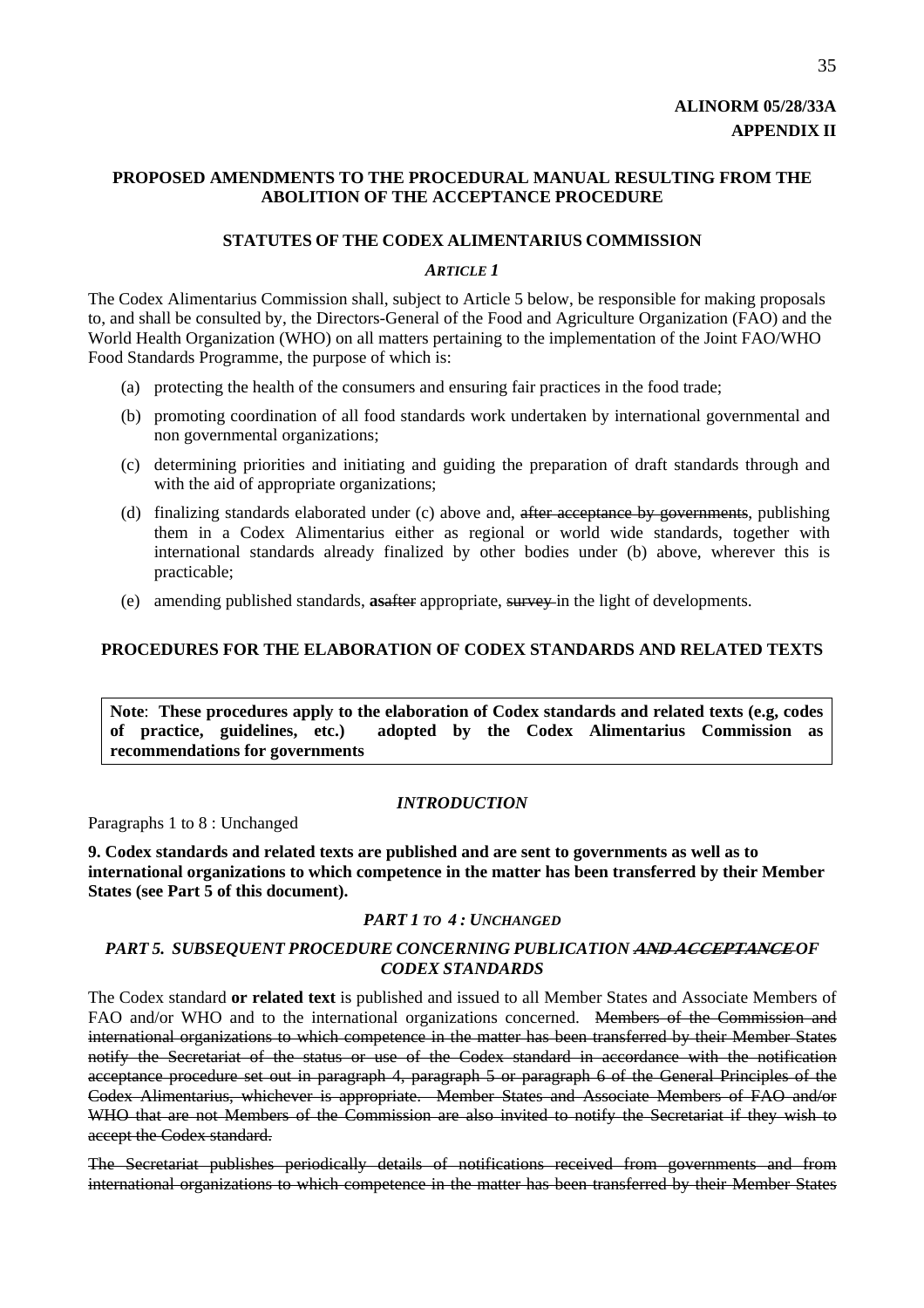with respect to the acceptance or otherwise of Codex standards and in addition to this information an appendix for each Codex standard (a) listing the countries in which products conforming with such standard may be freely distributed, and (b) where applicable, stating in detail all specified deviations which may have been declared in respect to acceptance.

The above mentioned publications will constitute the *Codex Alimentarius*.

The Secretariat examines deviations notified by governments and reports periodically to the Codex Alimentarius Commission concerning possible amendments to standards which might be considered by the Commission in accordance with the Procedure for the Revision and Amendment of Recommended Codex Standards.

# *SUBSEQUENT PROCEDURE CONCERNING PUBLICATION,* **<sup>A</sup>CCEPTANCE** *AND POSSIBLE EXTENSION OF TERRITORIAL APPLICATION OF THE REGIONAL STANDARD*

The Codex Regional Standard is published and issued to all Member States and Associate Members of FAO and/or WHO and to the international organizations concerned. Members of the region or group of countries concerned notify the Secretariat of the status and use the Codex Regional Standard in accordance with the notification procedure set out in Section 4 of the General Principles of the Codex Alimentarius. Other Members of the Commission may likewise notify the Secretariat of their use of the standard or of any other measures they propose to adopt with respect thereto, and also submit any observations as to its application. Member States and Associate Members of FAO and/or WHO that are not Members of the Commission are invited to notify the Secretariat of the status or use of the Codex standard.

It is open to the Commission to consider at any time the possible extension of the territorial application of a Codex Regional Standard or its conversion into a World-wide Codex Standard. in the light of all notifications received.

# *ARRANGEMENTS FOR THE AMENDMENT OF CODEX STANDARDS ELABORATED BY CODEX COMMITTEES WHICH HAVE ADJOURNED* **SINE DIE**

1. The need to consider amending or revising adopted Codex standards arises from time to time for a variety of reasons amongst which can be:

(a) changes in the evaluation of food additives, pesticides and contaminants;

(b) finalization of methods of analysis;

(c) editorial amendments of guidelines or other texts adopted by the Commission and related to all or a group of Codex standards e.g. "Guidelines on Date Marking", "Guidelines on Labelling of Non-retail Containers", "Carry-over Principle";

(d) consequential amendments to earlier Codex standards arising from Commission decisions on currently adopted standards of the same type of products;

(e) consequential and other amendments arising from either revised or newly elaborated Codex standards and other texts of general applicability which have been referenced in other Codex standards (Revision of General Principles of Food Hygiene, Codex Standard for the Labelling of Prepackaged Foods);

(f) technological developments or economic considerations e.g. provisions concerning styles, packaging media or other factors related to composition and essential quality criteria and consequential changes in labelling provisions;

(g) modifications of standards being proposed following an examination of government notifications of acceptances and specified deviations by the Secretariat as required in accordance with the Procedure for the Elaboration of Codex standards i.e. "Subsequent Procedure concerning Publication and Acceptance of Codex Standards", page 36.

2. The "Guide to the Procedure for the Revision and Amendment of Codex Standards" (see page 27) covers sufficiently amendments to Codex standards which have been elaborated by still active Codex Committees [and those mentioned] under paragraph 1 (g) above. In the case of amendments proposed to Codex standards elaborated by Codex Committees which have adjourned *sine die*, the procedure places an obligation on the Commission to "determine how best to deal with the proposed amendment". In order to facilitate consideration of such amendments, in particular, those of the type mentioned in para. 1 (a), (b), (c),

36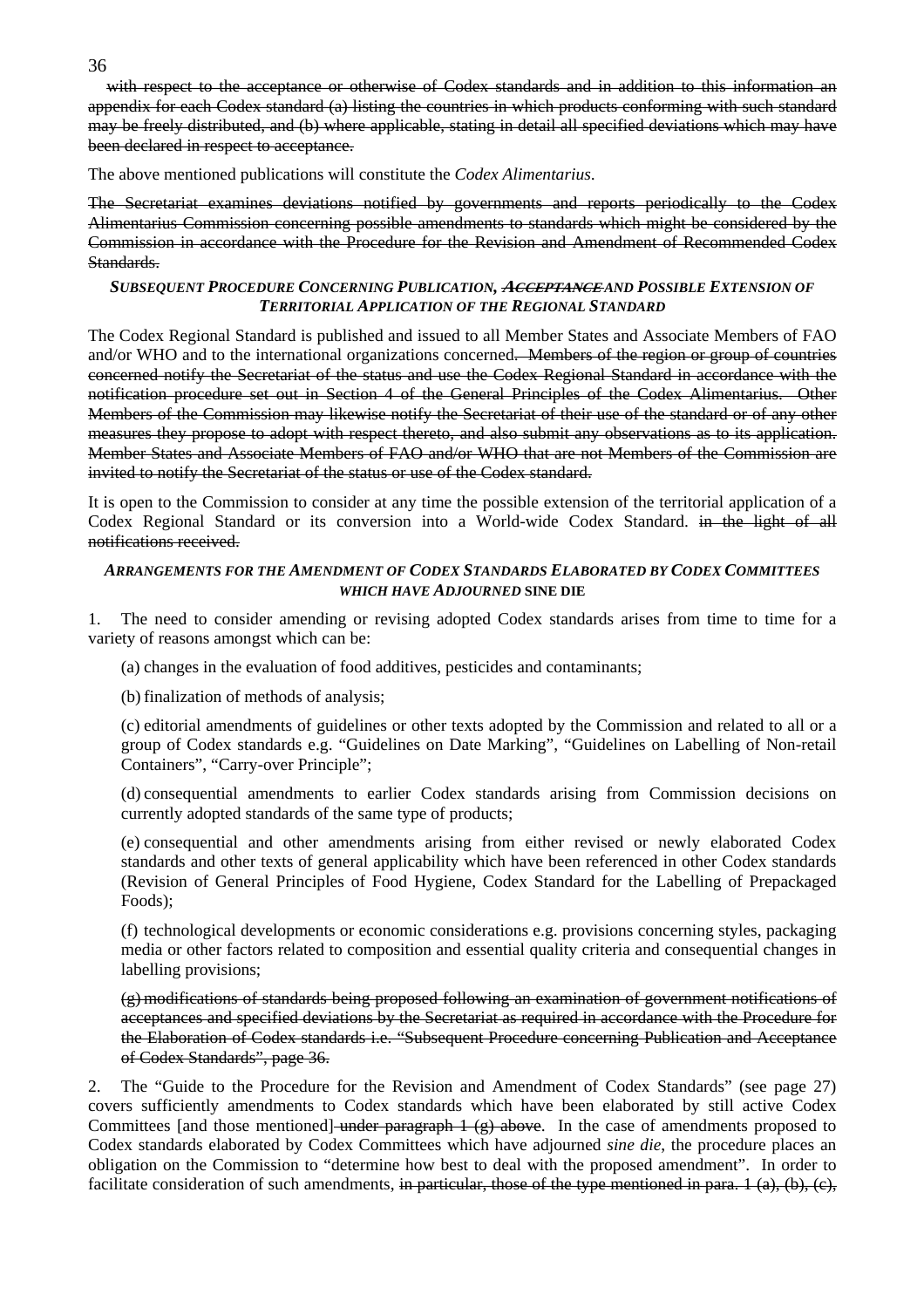(d), (e) and (f), the Commission has established more detailed guidance within the existing procedure for the amendment and revision of Codex standards.

3. In the case where Codex committees have adjourned *sine die*:

(a) the Secretariat keeps under review all Codex standards originating from Codex Committees adjourned *sine die* and to determine the need for any amendments arising from decisions of the Commission, in particular amendments of the type mentioned in para.  $1(a)$ ,  $(b)$ ,  $(c)$ ,  $(d)$  and those of  $(e)$ if of an editorial nature. If a need to amend the standard appears appropriate then the Secretariat should prepare a text for adoption in the Commission;

(b) amendments of the type in para (f) and those of (e) of a substantive nature, the Secretariat in cooperation with the national secretariat of the adjourned Committee and, if possible, the Chairperson of that Committee, should agree on the need for such an amendment and prepare a working paper containing the wording of a proposed amendment and the reasons for proposing such amendment, and request comments from Member Governments: (a) on the need to proceed with such an amendment and (b) on the proposed amendment itself. If the majority of the replies received from Member Governments is affirmative on both the need to amend the standard and the suitability of the proposed wording for the amendment or an alternative proposed wording, the proposal should be submitted to the Commission with a request to approve the amendment of the standard concerned. In cases where replies do not appear to offer an uncontroversial solution then the Commission should be informed accordingly and it would be for the Commission to determine how best to proceed.

# **GENERAL PRINCIPLES OF CODEX ALIMENTARIUS**

# *PURPOSE OF THE CODEX ALIMENTARIUS*

1. The Codex Alimentarius is a collection of internationally adopted food standards presented in a uniform manner. These food standards aim at protecting consumers' health and ensuring fair practices in the food trade. The Codex Alimentarius also includes provisions of an advisory nature in the form of codes of practice, guidelines and other recommended measures intended to assist in achieving the purposes of the Codex Alimentarius. The publication of the Codex Alimentarius is intended to guide and promote the elaboration and establishment of definitions and requirements for foods to assist in their harmonization and in doing so to facilitate international trade.

# *SCOPE OF THE CODEX ALIMENTARIUS*

2. The Codex Alimentarius includes standards for all the principle foods, whether processed, semiprocessed or raw, for distribution to the consumer. Materials for further processing into foods should be included to the extent necessary to achieve the purposes of the Codex Alimentarius as defined. The Codex Alimentarius includes provisions in respect of food hygiene, food additives, pesticide residues, contaminants, labelling and presentation, methods of analysis and sampling. It also includes provisions of an advisory nature in the form of codes of practice, guidelines and other recommended measures.

# *NATURE OF CODEX STANDARDS*

3. Codex standards contain requirements for food aimed at ensuring for the consumer a sound, wholesome food product free from adulteration, correctly labelled and presented. A Codex standard for any food or foods should be drawn up in accordance with the Format for Codex Commodity Standards and contain, as appropriate, the criteria listed therein.

# *ACCEPTANCE OF CODEX COMMODITY STANDARDS*

4.A. A Codex standard may be accepted by a country in accordance with its established legal and administrative procedures in respect of distribution of the product concerned, whether imported or home produced, within its territorial jurisdiction in the following ways:

# **(i) Full acceptance**

(a) Full acceptance means that the country concerned will ensure that a product to which the standard applies will be permitted to be distributed freely, in accordance with (c) below, within its territorial jurisdiction under the name and description laid down in the standard, provided that it complies with all the relevant requirements of the standard.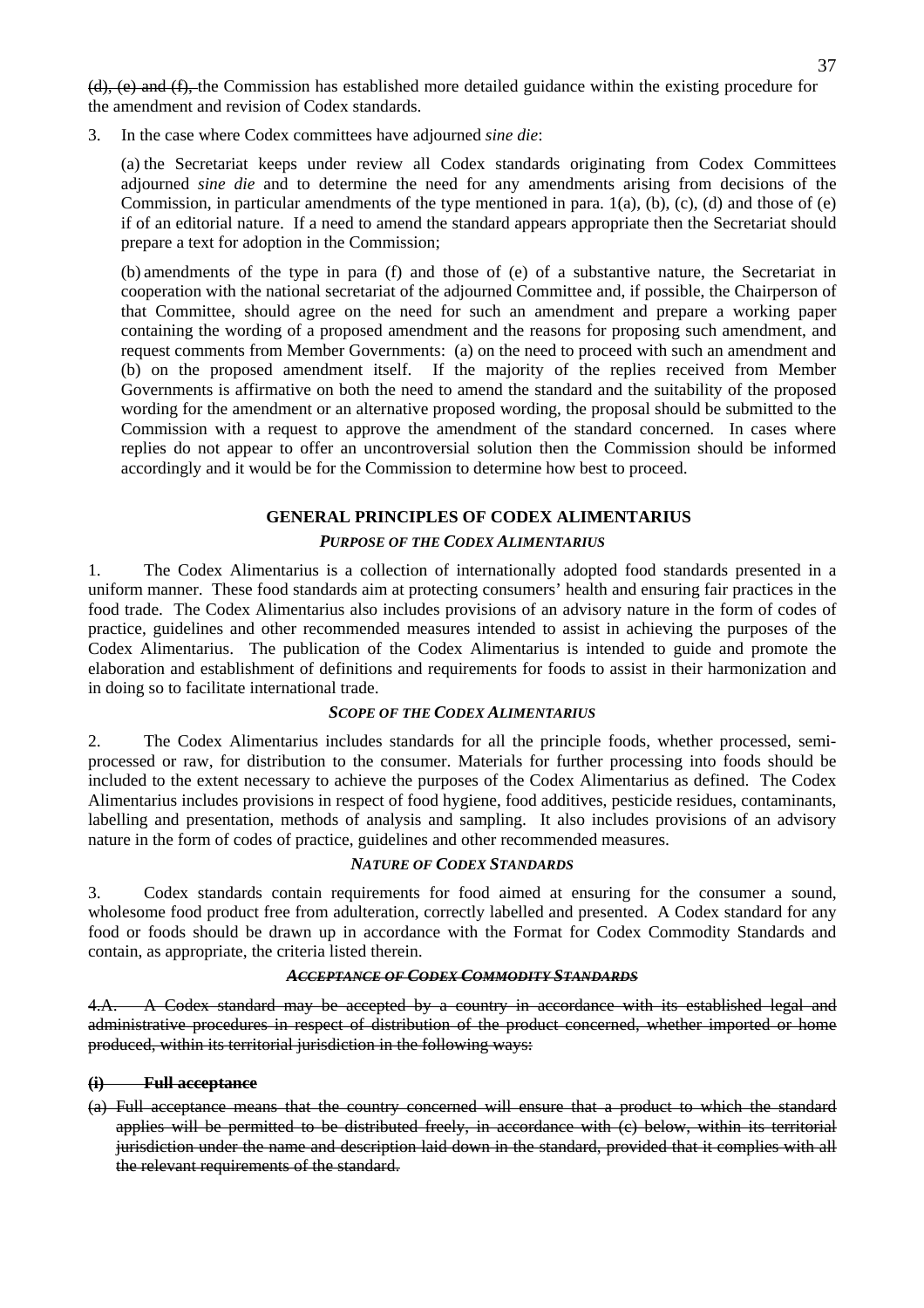38

- (b) The country will also ensure that products not complying with the standard will not be permitted to be distributed under the name and description laid down in the standard.
- (c) (c)The distribution of any sound products conforming with the standard will not be hindered by any legal or administrative provisions in the country concerned relating to the health of the consumer or to other food standard matters except for considerations of human, plant or animal health which are not specifically dealt with in the standard.

# **(ii) Acceptance with specified deviations**

Acceptance with specified deviations means that the country concerned gives acceptance, as defined in paragraph 4.A(i), to the standard with the exception of such deviations as are specified in detail in its declaration of acceptance; it being understood that a product complying with the standard as qualified by these deviations will be permitted to be distributed freely within the territorial jurisdiction of the country concerned. The country concerned will further include in its declaration of acceptance a statement of the reasons for these deviations, and also indicate:

- (a) whether products fully conforming to the standard may be distributed freely within its territorial jurisdiction in accordance with paragraph 4.A(i);
- (b) whether it expects to be able to give full acceptance to the standard and, if so, when.

# **(iii) Free distribution**

A declaration of free distribution means that the country concerned undertakes that products conforming with a Codex commodity standard may be distributed freely within its territorial jurisdiction insofar as matters covered by the Codex commodity standard are concerned.

B. A country which considers that it cannot accept the standard in any of the ways mentioned above should indicate:

- (i) whether products conforming to the standard may be distributed freely within its territorial jurisdiction;
- (ii) in what ways its present or proposed requirements differ from the standard, and, if possible the reasons for these differences.

C. (i) A country which accepts a Codex standard according to one of the provisions of 4.A is responsible for the uniform and impartial application of the provisions of the standard as accepted, in respect of all home-produced and imported products distributed within its territorial jurisdiction. In addition, the country should be prepared to offer advice and guidance to exporters and processors of products for export to promote understanding of and compliance with the requirements of importing countries which have accepted a Codex standard according to one of the provisions of 4.A.

(ii) Where, in an importing country, a product claimed to be in compliance with a Codex standard is found not to be in compliance with that standard, whether in respect of the label accompanying the product or otherwise, the importing country should inform the competent authorities in the exporting country of all the relevant facts and in particular the details of the origin of the product in question (name and address of the exporter), if it is thought that a person in the exporting country is responsible for such non-compliance.

## *ACCEPTANCE OF CODEX GENERAL STANDARDS*

5.A. A Codex general standard may be accepted by a country in accordance with its established legal and administrative procedures in respect of the distribution of products to which the general standard applies, whether imported or home-produced, within its territorial jurisdiction in the following ways:

# **(i) Full acceptance**

Full acceptance of a general standard means that the country concerned will ensure, within its territorial jurisdiction, that a product to which the general standard applies will comply with all the relevant requirements of the general standard except as otherwise provided in a Codex commodity standard. It also means that the distribution of any sound products conforming with the standard will not be hindered by any legal or administrative provisions in the country concerned, which relate to the health of the consumer or to other food standard matters and which are covered by the requirements of the general standard.

## **(ii) Acceptance with specified deviations**

Acceptance with specified deviations means that the country concerned gives acceptance, as defined in paragraph 5.A(i), to the general standard with the exception of such deviations as are specified in detail in its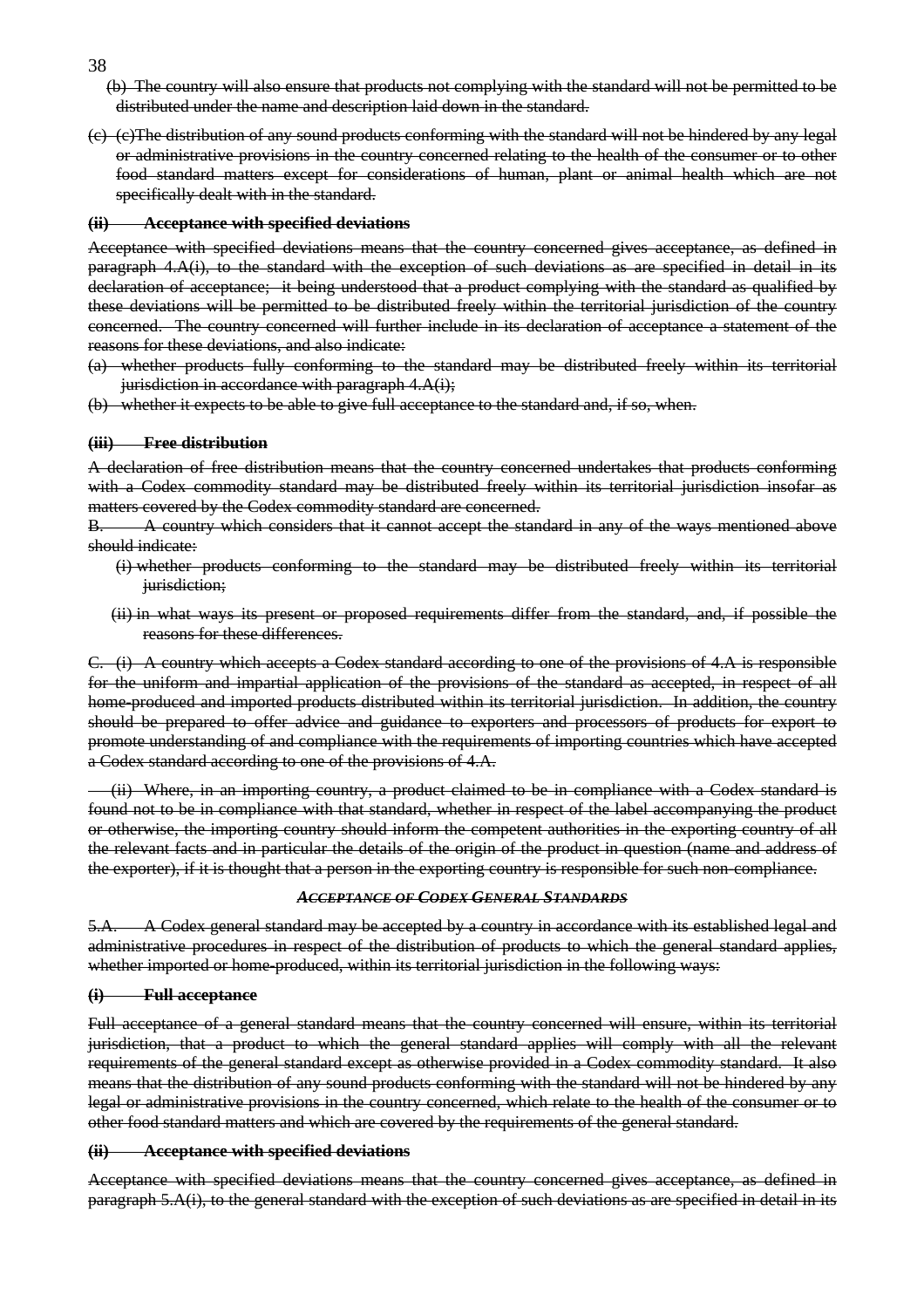declaration of acceptance. The country concerned will further include in its declaration of acceptance a statement of the reasons for these deviations, and also indicate whether it expects to be able to give full acceptance to the general standard and, if so, when.

## **(iii) Free distribution**

A declaration of free distribution means that the country concerned undertakes that products conforming with the relevant requirements of a Codex general standard may be distributed freely within its territorial jurisdiction insofar as matters covered by the Codex general standard are concerned.

B. A country which considers that it cannot accept the general standard in any of the ways mentioned above should indicate in what ways its present or proposed requirements differ from the general standard, and if possible, the reasons for these differences.

C. (i) A country which accepts a general standard according to one of the provisions of paragraph 5.A is responsible for the uniform and impartial application of the provisions of the standard as accepted, in respect of all home produced and imported products distributed within its territorial jurisdiction. In addition, the country should be prepared to offer advice and guidance to exporters and processors of products for export to promote understanding of and compliance with the requirements of importing countries which have accepted a general standard according to one of the provisions of paragraph 5.A.

(ii) Where, in an importing country, a product claimed to be in compliance with a general standard is found not to be in compliance with that standard, whether in respect of the label accompanying the product or otherwise, the importing country should inform the competent authorities in the exporting country of all the relevant facts and in particular the details of the origin of the product in question (name and address of the exporter), if it is thought that a person in the exporting country is responsible for such non-compliance.

# *ACCEPTANCE OF CODEX MAXIMUM LIMITS FOR RESIDUES OF PESTICIDES AND VETERINARY DRUGS IN FOOD*

6.A. A Codex maximum limit for residues of pesticides or veterinary drugs in food may be accepted by a country in accordance with its established legal and administrative procedures in respect of the distribution within its territorial jurisdiction of (a) home-produced and imported food or (b) imported food only, to which the Codex maximum limit applies in the ways set forth below. In addition, where a Codex maximum limit applies to a group of foods not individually named, a country accepting such Codex maximum limit in respect of other than the group of foods, shall specify the foods in respect of which the Codex maximum limit is accepted.

# **(i) Full acceptance**

Full acceptance of a Codex maximum limit for residues of pesticides or veterinary drugs in food means that the country concerned will ensure, within its territorial jurisdiction, that a food, whether home-produced or imported, to which the Codex maximum limit applies, will comply with that limit. It also means that the distribution of a food conforming with the Codex maximum limit will not be hindered by any legal or administrative provisions in the country concerned which relate to matters covered by the Codex maximum limit.

# **(ii) Free distribution**

A declaration of free distribution means that the country concerned undertakes that products conforming with the Codex maximum limit for residues of pesticides or veterinary drugs in food may be distributed freely within its territorial jurisdiction insofar as matters covered by the Codex maximum limit are concerned.

B. A country which considers that it cannot accept the Codex maximum limit for residues of pesticides or veterinary drugs in foods in any of the ways mentioned above should indicate in what ways its present or proposed requirements differ from the Codex maximum limit and, if possible, the reasons for these differences.

C. A country which accepts a Codex maximum limit for residues of pesticides or veterinary drugs in food according to one of the provisions of paragraph 6.A sóhould be prepared to offer advice and guidance to exporters and processors of food for export to promote understanding of and compliance with the requirements of importing countries which have accepted a Codex maximum limit according to one of the provisions of paragraph 6.A.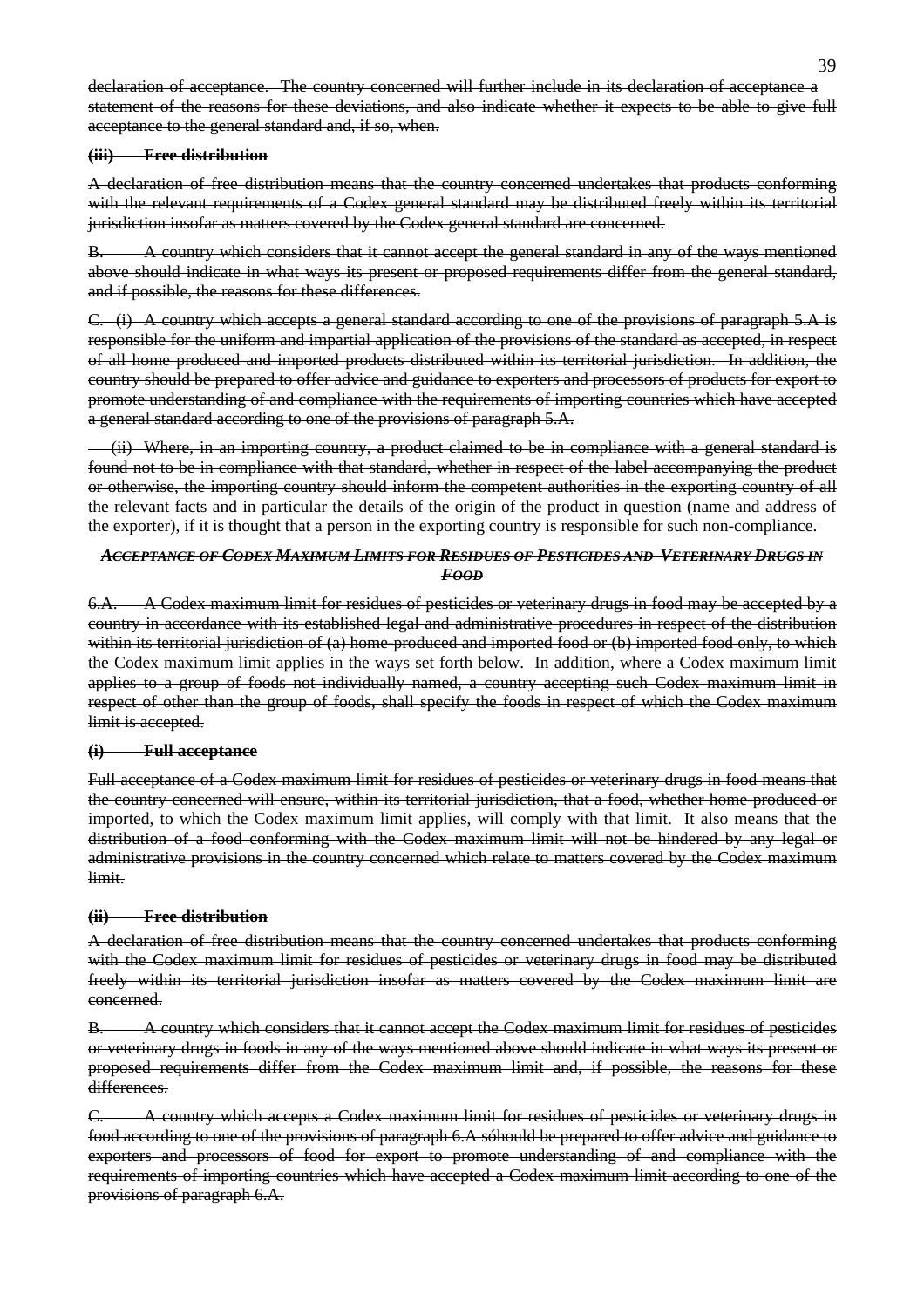D. Where, in an importing country, a food claimed to be in compliance with a Codex maximum limit is found not to be in compliance with the Codex maximum limit, the importing country should inform the competent authorities in the exporting country of all the relevant facts and, in particular, the details of the origin of the food in question (name and address of the exporter), if it is thought that a person in the exporting country is responsible for such non-compliance.

## *WITHDRAWAL OR AMENDMENT OF ACCEPTANCE*

7. The withdrawal or amendment of acceptance of a Codex standard or a Codex maximum limit for residues of pesticides or veterinary drugs in food by a country shall be notified in writing to the Codex Alimentarius Commission's Secretariat who will inform all Member States and Associate Members of FAO and WHO of the notification and its date of receipt. The country concerned should provide the information required under paragraphs 4.A(iii), 5.A(iii), 4.B, 5.B or 6.B above, whichever is appropriate. It should also give as long a notice of the withdrawal or amendment as is practicable.

#### *REVISION OF CODEX STANDARDS*

48. The Codex Alimentarius Commission and its subsidiary bodies are committed to revision as necessary of Codex standards and related texts to ensure that they are consistent with and reflect current scientific knowledge and other relevant information. When required, a standard or related text shall be revised or removed using the same procedures as followed for the elaboration of a new standard. Each member of the Codex Alimentarius Commission is responsible for identifying, and presenting to the appropriate committee, any new scientific and other relevant information which may warrant revision of any existing Codex standards or related texts.

#### **GUIDELINES FOR THE ACCEPTANCE PROCEDURE FOR CODEX STANDARDS**

#### *THE IMPORTANCE OF A RESPONSE TO EVERY NOTIFICATION*

1. The Codex Alimentarius is the record of Codex Standards and of acceptances or other notifications by Member Countries or international organizations to which competence in the matter has been transferred by their Member States. It is revised regularly to take account of the issue of new or amended standards and the receipt of notifications. It is important that governments respond to every issue of new or amended standards. Governments should aim at giving formal acceptance to the standards. If acceptance or free circulation cannot be given unconditionally, the deviations or conditions, and the reasons, can be included in the response. Early and regular responses will ensure that the Codex Alimentarius can be kept up to date so as to serve as an indispensable reference for governments and international traders.

2. Governments should ensure that the information in the Codex Alimentarius reflects the up to date position. When changing national laws or practices the need for a notification to the Codex Secretariat should always be kept in mind.

3. The Codex procedure for elaboration of standards enables governments to participate at all stages. Governments should be able to make an early response to the issue of a Codex standard and should do their utmost to be ready to do so.

# *THE CODEX ALIMENTARIUS: NOT A SUBSTITUTE FOR, OR ALTERNATIVE TO, REFERRING TO NATIONAL LEGISLATION*

4. Every country's laws and administrative procedures contain provisions which it is essential to understand and comply with. It is usually the practice to take steps to obtain copies of relevant legislation and/or to obtain professional advice about compliance. The Codex Alimentarius is a comparative record of the substantive similarities and differences between Codex Standards and corresponding national legislation. The Codex Standard will not normally deal with general matters of human, plant or animal health or with trade marks. The language which is required on labels will be a matter for national legislation and so will import licences and other administrative procedures.

5. The responses by governments should show clearly which provisions of the Codex Standard are identical to, similar to or different from, the related national requirements. General statements that national laws must be complied with should be avoided or accompanied by details of national provisions which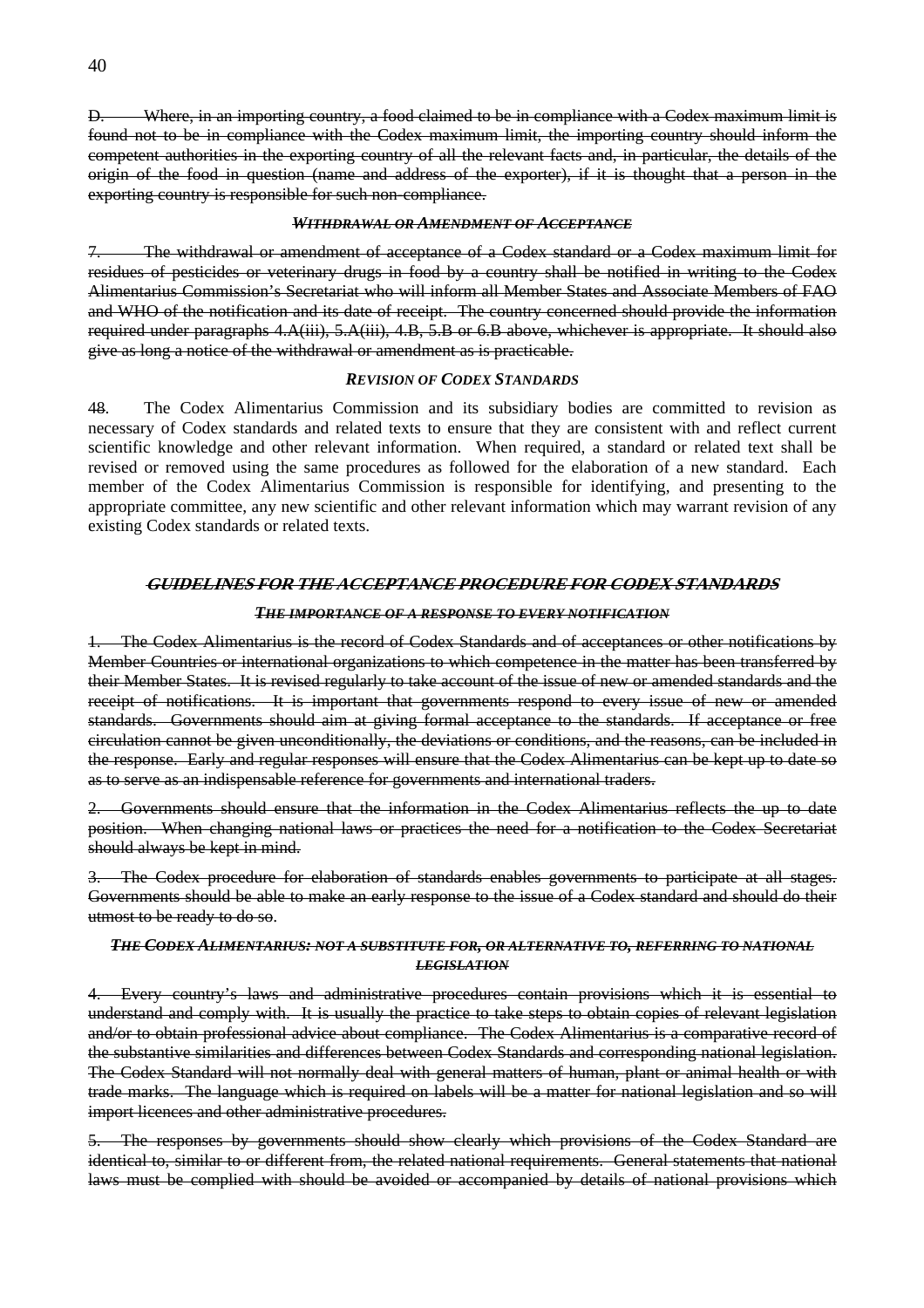require attention. Judgement will sometimes be required where the national law is in a different form or where it has different provisions.

#### *OBLIGATIONS UNDER THE ACCEPTANCE PROCEDURE*

6. The obligations which a country undertakes under the acceptance procedure are included in paragraph 4 of the General Principles. Paragraph 4.A(i)(a) provides for free distribution of conforming products,  $4.A(i)(b)$  with the need to ensure that products which do not conform may not be distributed "under the name and description laid down". Paragraph  $4.A(i)(e)$  is a general requirement not to hinder the distribution of sound products, except for matters relating to human, plant or animal health, not specifically dealt with in the standard. Similar provisions are included in Acceptance with Specified Deviations.

7. The essential difference between acceptances and notifications of free distribution is that a country which accepts, undertakes to enforce the Codex standard and to accept all the obligations set out in the General Principles subject to any specified deviations.

8. The Codex Committee on General Principles (CCGP) and the Commission (CAC) have reviewed the acceptance procedure and notifications by governments on a number of occasions. While recognizing that difficulties can arise from time to time in reconciling the obligations of the acceptance procedure with the laws and administrative procedures of a Member Country, the CCGP and the CAC have determined that the obligations are essential to the work and status of the CAC and that they should not be weakened in any way. The purpose of these guidelines therefore is to assist governments when they are considering how, in the light of the objectives of the acceptance procedure, to respond to Codex Standards.

## *THE RETURN OF THE RESPONSE*

The principal decision which is required is whether to notify an acceptance according to one of the methods prescribed, or non acceptance as provided for in 4.B. Free distribution (4.A(iii)) does not carry with it the obligation to prevent non conforming products from being circulated, and it may be useful in cases where there is no corresponding national standard and no intention to introduce one.

# *THE NEED FOR AN INFORMED, RESPONSIBLE JUDGEMENT WHEN COMPARING THE CODEX STANDARD WITH NATIONAL LAWS*

10. There will be some occasions when the detail in the Codex Standard is identical with national laws. Difficulties will arise however when national laws are in a different form, contain different figures or no figures at all, or in cases where there may be no standard in the country which corresponds in substance to the Codex Standard. The authority responsible for notifying the response to the CAC is urged to do its best to overcome any such difficulties by the exercise of its best endeavours and to respond, after such consultations as may be appropriate with the national organizations. The grounds on which the judgement has been based can be made clear in the notification. It may well be that they will not be such as to justify an acceptance, because of the obligations to stop the distribution of non conforming products, but a statement of free circulation should be possible on the basis of the facts and practices of each case. If there was a court decision or change in the law or practice subsequently, an amending response should be made.

## *PRESUMPTIVE STANDARDS*

11. A presumptive standard is one which is assumed to be the standard in the absence of any other. (A presumption in law is the assumption of the truth of anything until the contrary is proved.) Some countries have said that a Codex MRL is the presumptive limit for a pesticide residue. Countries may be able and willing to regard a Codex Standard as the presumptive standard in cases where there is no corresponding standard, code of practice or other accepted expression of the "nature, substance or quality" of the food. A country need not apply the presumption to all the provisions of the standard if the details of its additives, contaminants, hygiene or labelling rules are different from those in the standard. In such a case the provisions in the Codex Standard defining the description, essential composition and quality factors relating to the specified name and description could still be the presumptive standard for those matters.

12. The justification for regarding the Codex Standard as a presumptive standard is the fact that it is the minimum standard for a food elaborated in the CAC "so as to ensure a sound, wholesome product free from adulteration, correctly labelled and presented". (General Principles, Paragraph 3.) The word minimum does not have any pejorative connotations: it simply means the level of quality and soundness of a product judged by consensus to be appropriate for trade internationally and nationally.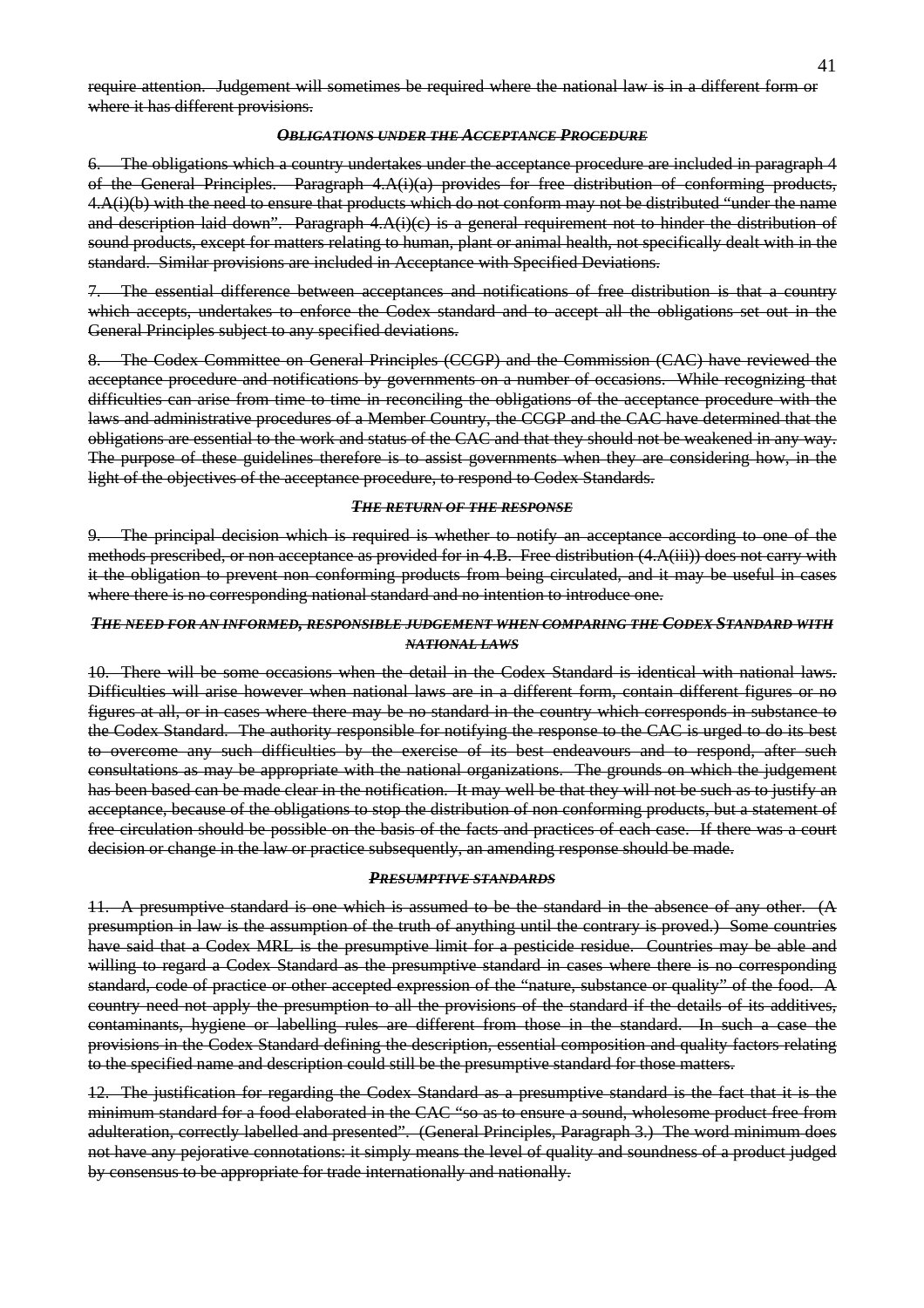42

Whether a presumptive standard would merit an acceptance would depend on whether the country concerned could say that non conforming products could not be distributed under the same name and description laid down in the standard. However it would enable a declaration of free circulation to be made and countries are asked to give the idea serious consideration.

# *FORMAT AND CONTENT OF CODEX STANDARDS*

## *Scope*

14. This section, together with the name of the standard and the name and description laid down in the labelling section, should be examined in order to assess whether the obligations of the acceptance procedure can properly be accepted.

## *Description, essential composition and quality factors*

15. These sections will define the minimum standard for the food. They will be the most difficult to address unless by chance the details are virtually identical (i.e. ignoring significant matters of editorial expression or format). However, a country which has taken part in the elaboration of the standard either by attending the meetings or by sending comments under the Step Procedure has, no doubt, consulted national organizations on the extent to which the draft provisions in the standard would be acceptable nationally. This factual information needs to be turned into a formal response when the standard is sent out for acceptance. Countries are asked to do their best to exercise an informal judgement on lines discussed in Paragraph 7 above. Some of the quality criteria e.g. allowances for defects may represent good manufacturing practice or be left to trade contracts. This will have to be taken into account. A free distribution response ought to be possible in most cases.

# *Food Additives*

16. The food additives included in the standard have been assessed and cleared by JECFA. The Commodity Committee and the CCFAC have assessed technological need and safety in use. If national laws are different, all the detailed differences should be reported. It should be borne in mind, however, that the aim of international food standardization work is to harmonize policies and attitudes as much as possible. Therefore every effort should be made to keep deviations to the minimum.

## *Contaminants*

17. If national limits apply they should be quoted if not the same as those laid down in the Codex Standard. Where general laws about safety, health or nature of the food apply, the limits quoted in the standard could properly be regarded as representing those which are unavoidable in practice and within safety limits.

## *Hygiene and Weights and Measures*

18. If national requirements are different they should be reported.

# *Labelling*

19. The General Standard for the Labelling of Prepackaged Foods represents the international consensus on information to be included on the labels of all foods.

20. Governments are exhorted to use the General Standard as a basis for their national legislation and to keep differences to an absolute minimum especially those of detail or minutiae. Governments should observe the footnote to the Scope section and should ensure that all compulsory provisions relating to presentation of information which are additional to, and different from, those in the standard should be notified. Any other compulsory provisions in national legislation should also be notified if they are not provided for in the Codex standard. The labelling provisions in Codex standards include sections of the revised General Standard by reference. When accepting a Codex commodity standard, a country which has already accepted and responded to the General Standard can then refer to the terms of that acceptance in any subsequent responses. As much specific information as is relevant and helpful should be given. In particular, this should include the name and description relating to the food, the interpretation of any special requirements relating to the law or custom of the country, any additional details about presentation of the mandatory information and detailed differences if any in the labelling requirements e.g. in relation to class names, declaration of added water, declaration of origin. It will be assumed that the language(s) in which the particulars should be given will be as indicated by national legislation or custom.